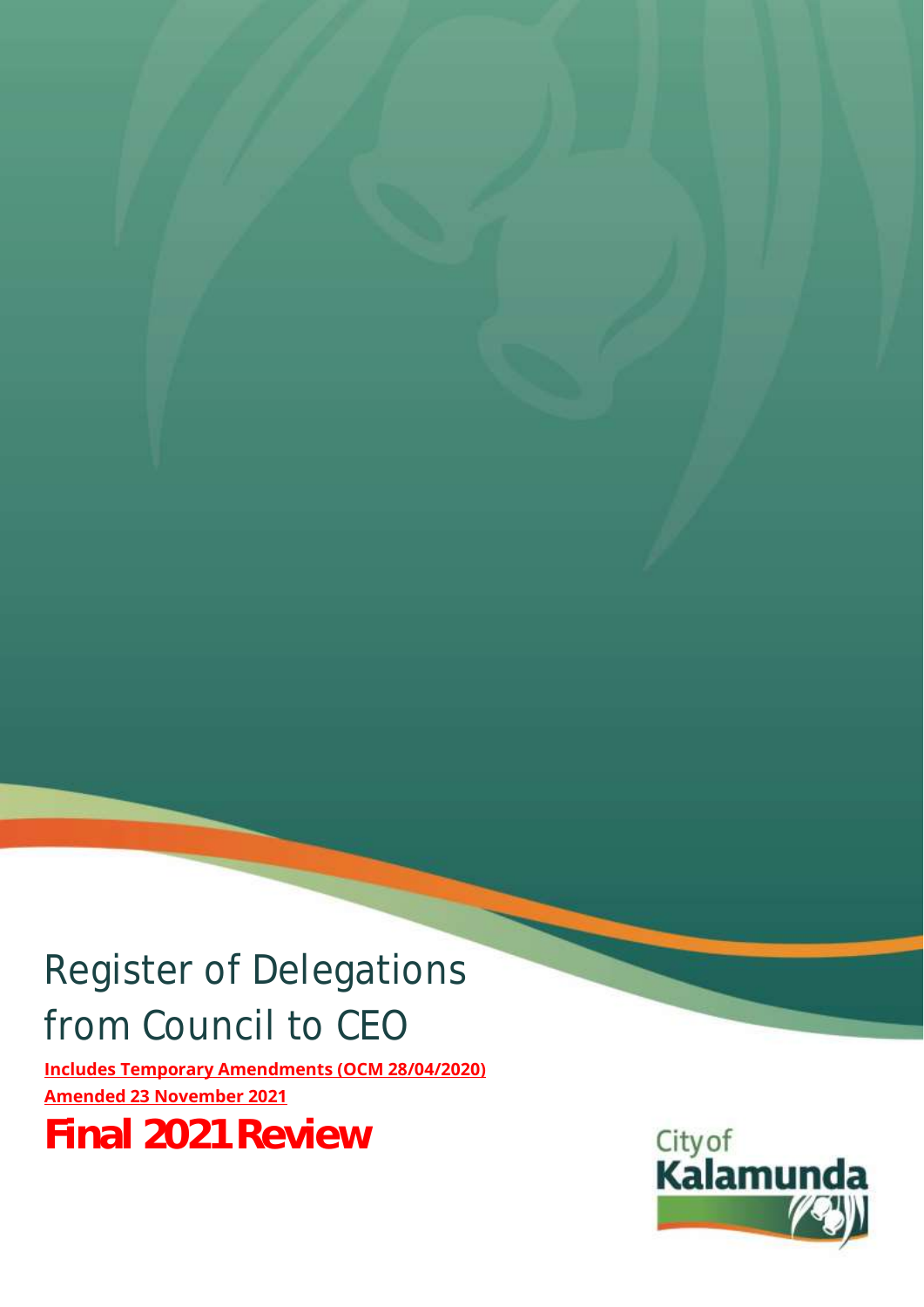### **INDEX**

| BLD1 - Building Matters - Permits, Certificates and Orders22              |  |
|---------------------------------------------------------------------------|--|
|                                                                           |  |
| BLD3 - Building Matters - Enforcement - Fines, Penalties and Infringement |  |
|                                                                           |  |
| LOCAL GOVERNMENT (Financial Management) Regulations 199630                |  |
|                                                                           |  |
| PLANNING AND DEVELOPMENT ACT 2005 & LOCAL PLANNING SCHEME NO.331          |  |
|                                                                           |  |
|                                                                           |  |
|                                                                           |  |
|                                                                           |  |
|                                                                           |  |
|                                                                           |  |
|                                                                           |  |
|                                                                           |  |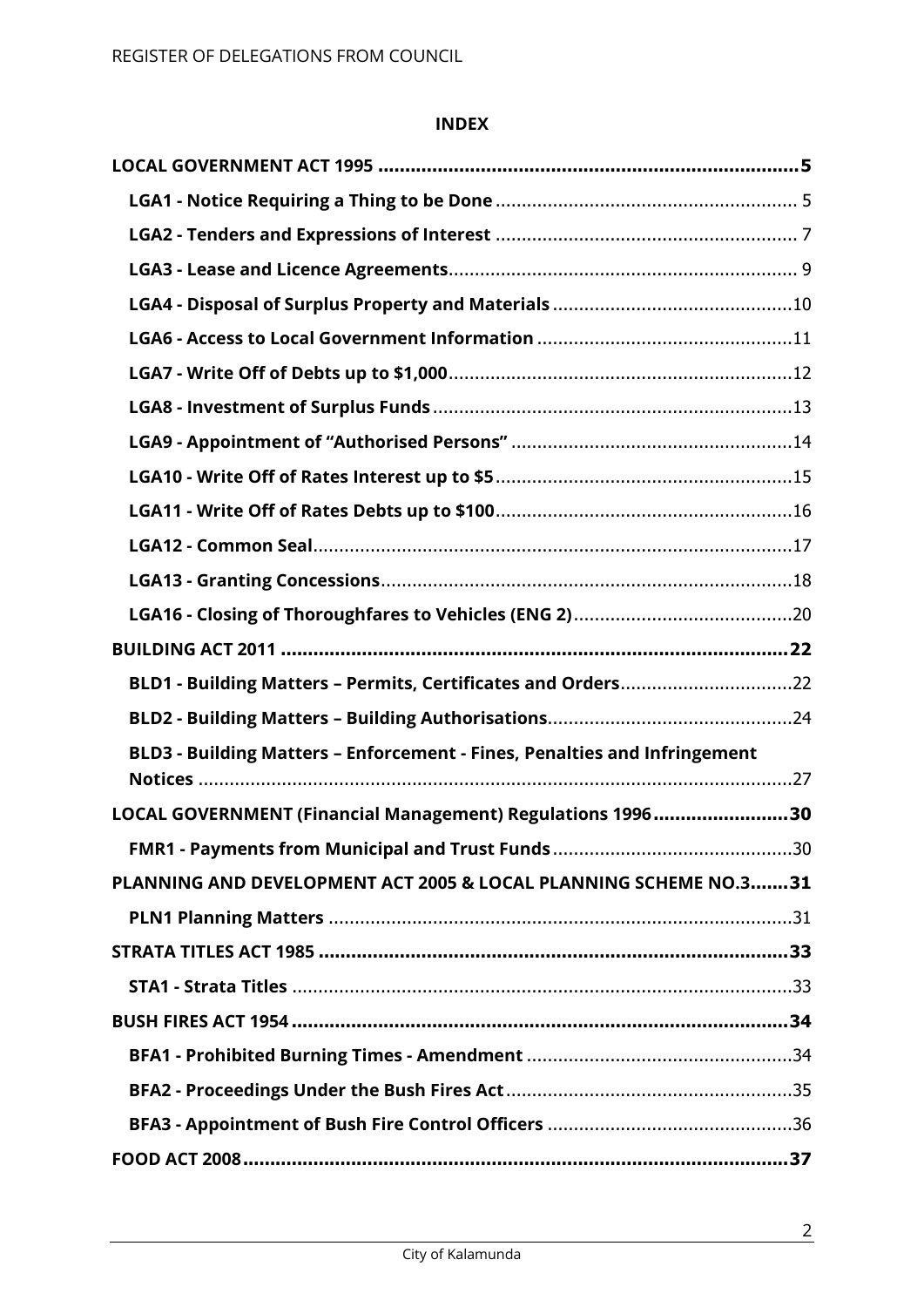| FOOD1 - Prohibition Orders - Section 65 of the Food Act 200837                 |  |
|--------------------------------------------------------------------------------|--|
| FOOD 2 - Appointment of Authorised Persons Under the Food Act 200838           |  |
|                                                                                |  |
| HLT1 - Appointment of Environmental Health Officers of the Public Health Act   |  |
| HLT2 - appointment persons or classes of persons to be authorised officers or  |  |
| approved officers for the purposes of the Criminal Procedure Act 2004 Part 240 |  |
|                                                                                |  |
|                                                                                |  |
|                                                                                |  |
|                                                                                |  |
|                                                                                |  |
|                                                                                |  |
|                                                                                |  |
|                                                                                |  |
|                                                                                |  |
|                                                                                |  |
| MISC3 - SES - Appointment of Local Co-Ordinator and Deputy Coordinator 48      |  |
| MISC4 - Write Off of Emergency Services Levy Interest Amounts 49               |  |
|                                                                                |  |
|                                                                                |  |
|                                                                                |  |
|                                                                                |  |
|                                                                                |  |
|                                                                                |  |
|                                                                                |  |
|                                                                                |  |
|                                                                                |  |
| LGA15 - Land Asset Rationalisation - Disposal of Property - Additional         |  |
|                                                                                |  |
|                                                                                |  |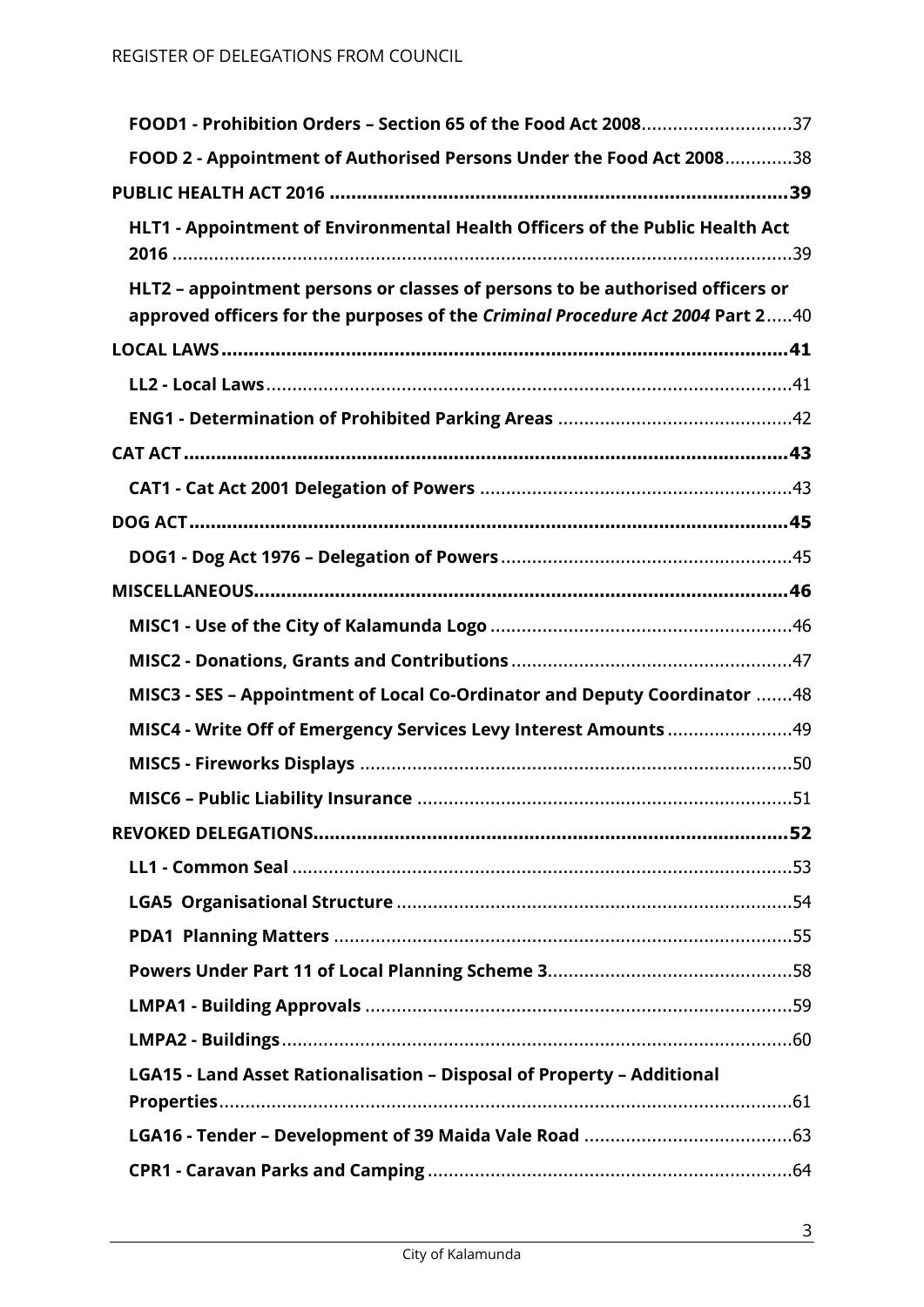| MISC7 Traffic Consideration - Shopping Centre Kalamunda Road, High Wycombe |  |
|----------------------------------------------------------------------------|--|
|                                                                            |  |
|                                                                            |  |
|                                                                            |  |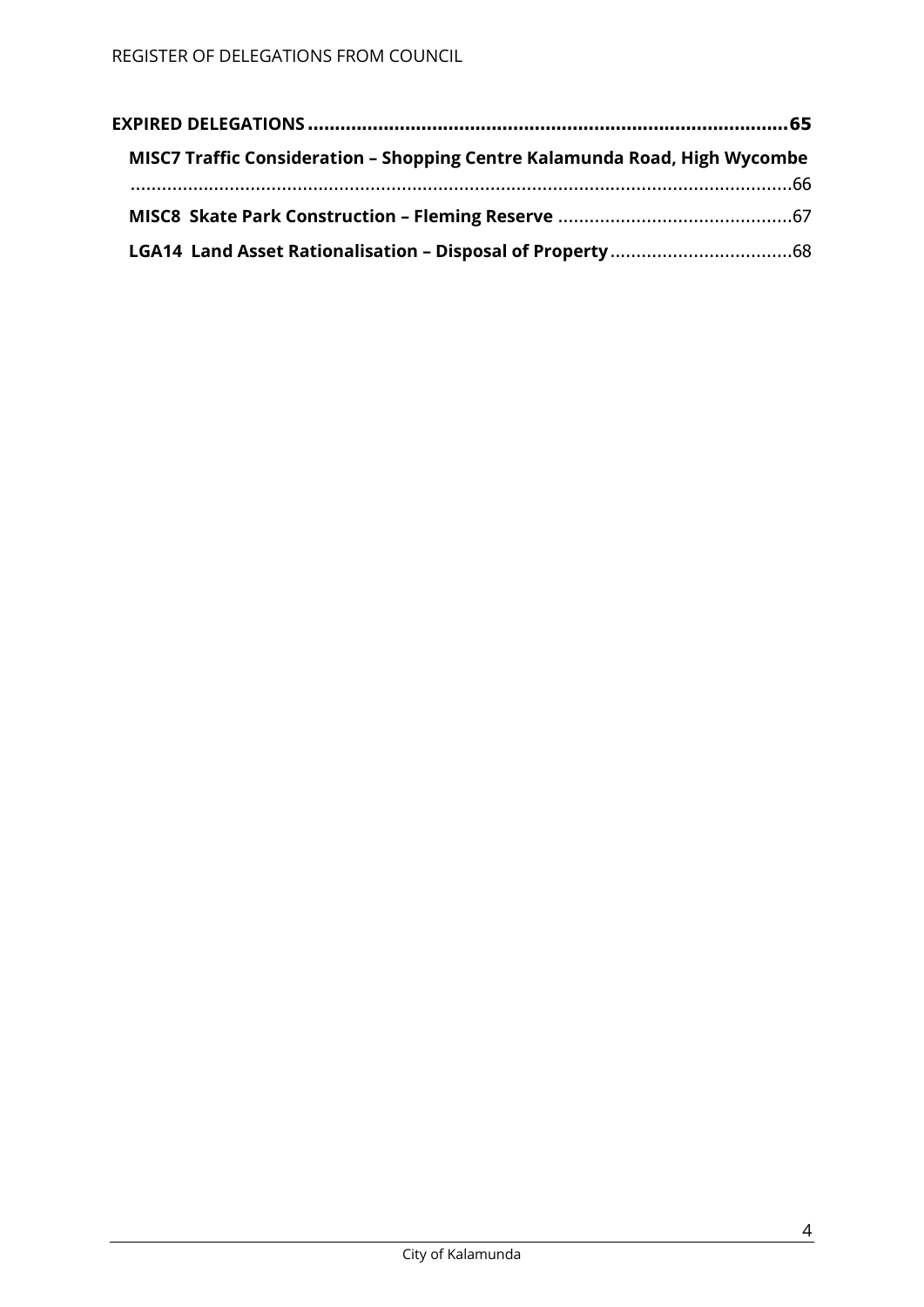# <span id="page-4-0"></span>**LOCAL GOVERNMENT ACT 1995**

## <span id="page-4-1"></span>**LGA1 - Notice Requiring a Thing to be Done**

| Delegation from:    | Council                        |
|---------------------|--------------------------------|
| Delegated to:       | <b>Chief Executive Officer</b> |
| Date Adopted:       |                                |
| Date Last Reviewed: | <b>22 June 2021</b>            |

| Legislation:                                                          | Local Government Act 1995, ss. 3.25 & 3.26                                                                                                                                                                                                                                                                                                                                                                                                                       |  |
|-----------------------------------------------------------------------|------------------------------------------------------------------------------------------------------------------------------------------------------------------------------------------------------------------------------------------------------------------------------------------------------------------------------------------------------------------------------------------------------------------------------------------------------------------|--|
| Power or Duty of the<br>Local Government which<br>is being delegated: | 3.25. Notices requiring certain things to be done by owner<br>or occupier of land                                                                                                                                                                                                                                                                                                                                                                                |  |
|                                                                       | (1)<br>A local government may give a person who is the owner<br>or, unless Schedule 3.1 indicates otherwise, the occupier<br>of land a notice in writing relating to the land requiring<br>the person to do anything specified in the notice that -<br>is prescribed in Schedule 3.1, Division 1; or<br>(a)<br>is for the purpose of remedying or mitigating the<br>(b)<br>effects of any offence against a provision<br>prescribed in Schedule 3.1, Division 2. |  |
|                                                                       | 3.26. Additional powers when notices given                                                                                                                                                                                                                                                                                                                                                                                                                       |  |
|                                                                       | (1)<br>This section applies when a notice is given under section<br>$3.25(1)$ .                                                                                                                                                                                                                                                                                                                                                                                  |  |
|                                                                       | (2)<br>If the person who is given the notice ("notice recipient")<br>fails to comply with it, the local government may do<br>anything that it considers necessary to achieve, so far as<br>is practicable, the purpose for which the notice was given.                                                                                                                                                                                                           |  |
|                                                                       | The local government may recover the cost of anything it<br>(3)<br>does under subsection (2) as a debt due from the person<br>who failed to comply with the notice.                                                                                                                                                                                                                                                                                              |  |

### **DETAILS**

Under section 5.42 of the Local Government Act 1995, the Chief Executive Officer is delegated to exercise the powers or discharge the duties of the Council under sections 3.25 and 3.26 of the Local Government Act 1995.

| <b>Related Documents</b>            |                                                 |
|-------------------------------------|-------------------------------------------------|
| Council Policy:                     | n/a                                             |
| Administration<br>Policy/Procedure: | n/a                                             |
| Notes:                              | <b>Local Government Act 1995</b>                |
|                                     | 3.24 Authorising persons under this subdivision |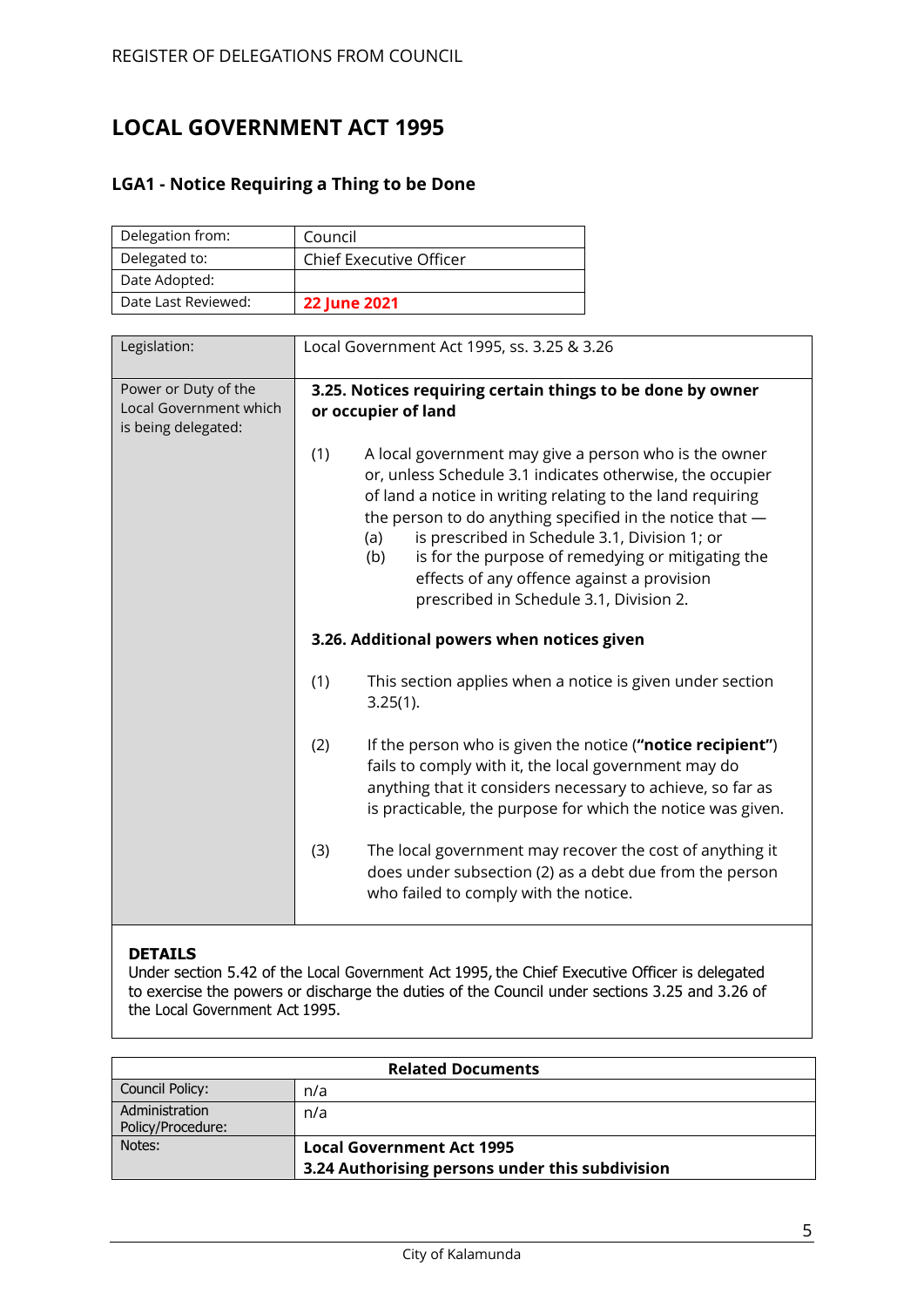| The powers given to a local government by this Subdivision can |
|----------------------------------------------------------------|
| only be exercised on behalf of the local government by a       |
| person expressly authorised by it to exercise those powers.    |
|                                                                |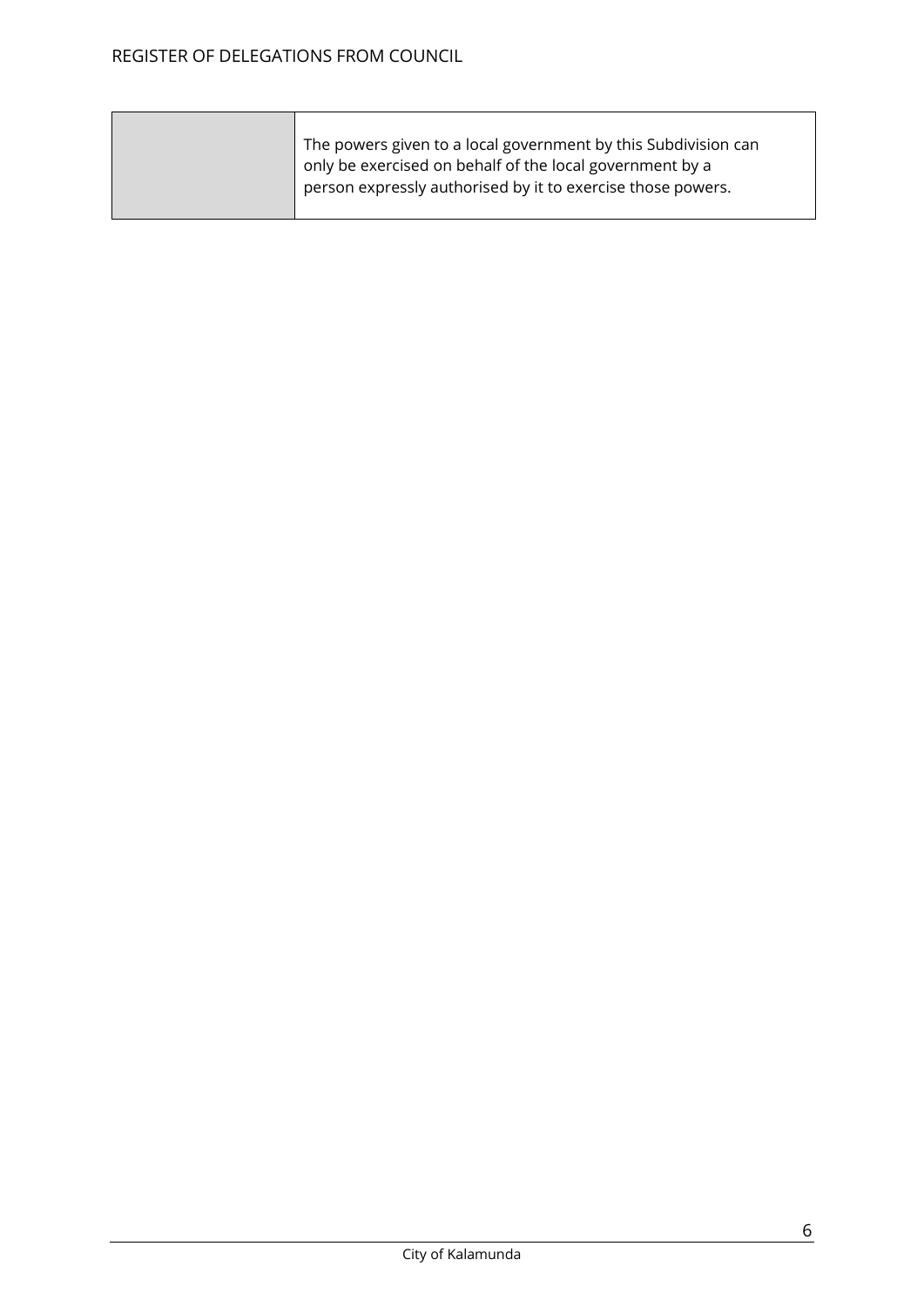### <span id="page-6-0"></span>**LGA2 - Tenders and Expressions of Interest**

| Delegation from:    | Council                 |
|---------------------|-------------------------|
| Delegated to:       | Chief Executive Officer |
| Date Adopted:       | 26 June 2018            |
| Date Last Reviewed: | <b>22 June 2021</b>     |

| Legislation:           | Sections 3.57, 5.42 and 5.43 of the Local Government Act 1995 [The<br>Act] and Part IV of the Local Government (Functions and General)<br>Regulations 1996 [F&G r.] |
|------------------------|---------------------------------------------------------------------------------------------------------------------------------------------------------------------|
| Power or Duty of the   | Refer to details below for the specific powers and duties delegated to                                                                                              |
| Local Government which | the CEO for the calling of tenders, expressions of interest and                                                                                                     |
| is being delegated:    | administration of the tender process.                                                                                                                               |

### **Details:**

Pursuant to Sections 5.42 and 5.43 of the *LocalGovernment Act 1995*,the Chief Executive Officer is delegated authority to:

- 1. call tenders [F&G r.11 (1)].
- 2. determine a sole supplier arrangement, if, because of the unique nature of the goods or services or for any other reason it is unlikely that there is more than one supplier, [F&G r.1 1(f)].
- 3. invite tenders although not required to do so [F&G r.13].
- 4. determine in writing, before tenders are called, the criteria for acceptance of tenders [F&G r.14 (2a)].
- 5. determine the information that is to be disclosed to those interested in submitting a tender [F&G r.14 (4) (a)].
- 6. vary tender information after public notice of invitation to tender and before the close of tenders, taking reasonable steps to ensure each person who has sought copies of the tender information is provided notice of the variation [F&G r.14(5)].
- 7. evaluate tenders, by written evaluation, and decide which is the most advantageous to accept [F&G r.18 (4)].
- 8. to accept any tender for the provision of goods or services that does not exceed a total contract price of \$1,000,000 plus GST subject to the following conditions;

#### Conditions:

- a) A tender is not to be accepted without Council approval where the tendered amount will result in exceeding the approved budget allocated for the goods or service or the capital works Budget for the relevant project;
- b) The goods or services to be procured are included in the adopted Budget;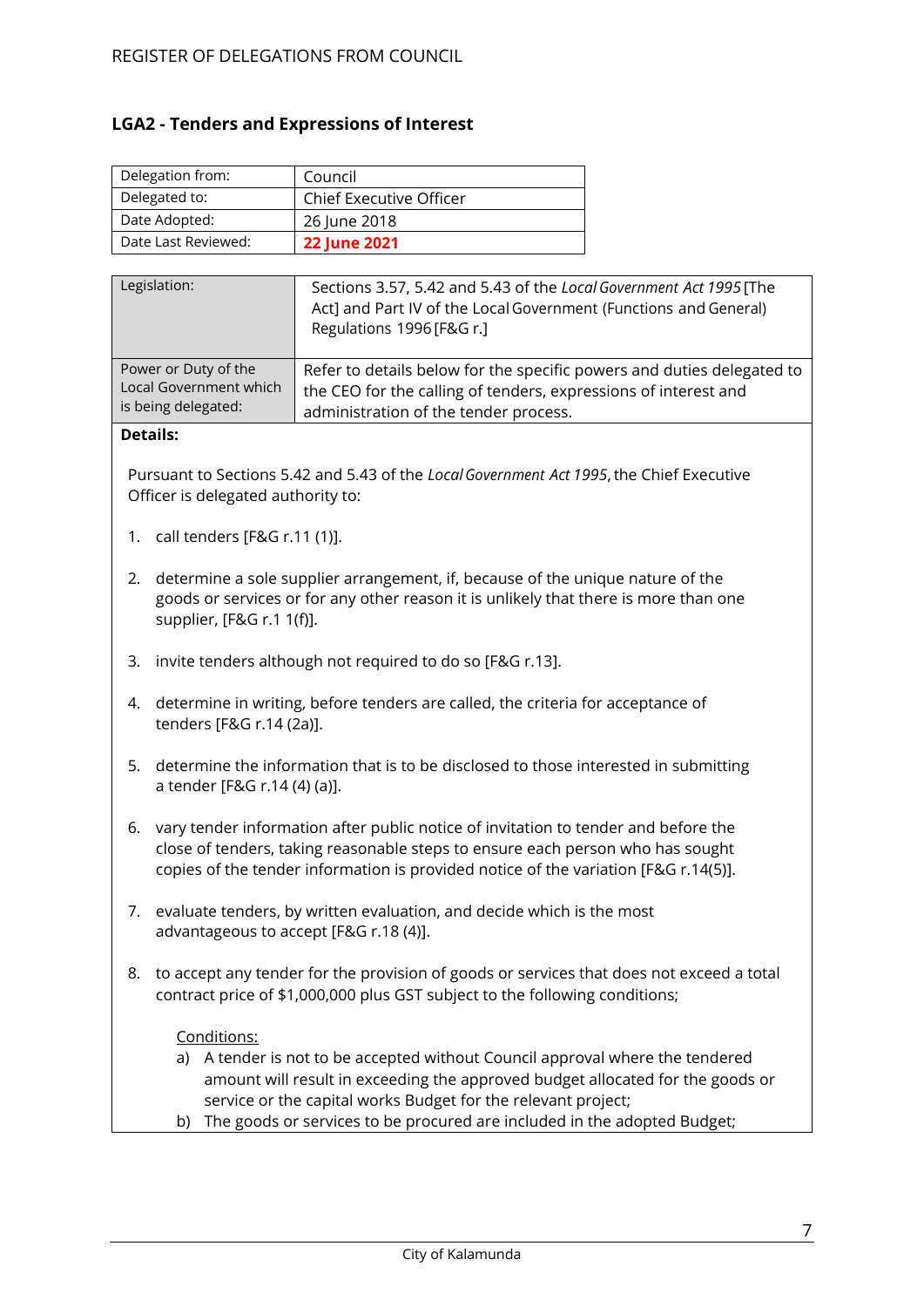- c) Tender Assessment Reports are to be provided as Confidential Documents to Council for comment for three clear business days prior to the Chief Executive Officer exercising the delegation; and
- d) Any tenders awarded under this delegation are to be reported to the next meeting Council.
- 9. determine that a variation proposed is minor in context of the total goods or services sought through the invitation to tender, within the \$value detailed as a condition on this Delegation, and to then enter into minor variations with the successful tenderer before entering into a contract [F&G r.20 (1) and (3)].

### Condition:

*A minor variation is not to be amount that is greater than 10% of the estimated value of the contract for the goods or service*

- 10. seek clarification from tenderers in relation to information contained in their tender submission [F&G r.18 (4a)].
- 11. decline any tender [F&G r.18 (5)].
- 12. choose the next most advantageous tender to accept if the chosen tenderer is unable or unwilling to form a contract OR the minor variation cannot be agreed with the successful tenderer, so that the tenderer ceases to be the chosen tenderer, [F&G r.20(2)].
- 13. vary a contract after it has been entered into, provided the variation does not change the scope of the contract OR is a renewal or extension that was included in the original tender submission in accordance with r.11(2)(j). [F&G r.21A].
- 14. accept another tender where within 6-months of either accepting a tender, a contract has not been entered into OR the successful tenderer agrees to terminate the contract [F&G r.18(6) & (7)].

| <b>Related Documents</b> |         |
|--------------------------|---------|
| Council Policy:          | C-PP01  |
| Administration           | CM-PP01 |
| Policy/Procedure:        |         |
| Notes:                   |         |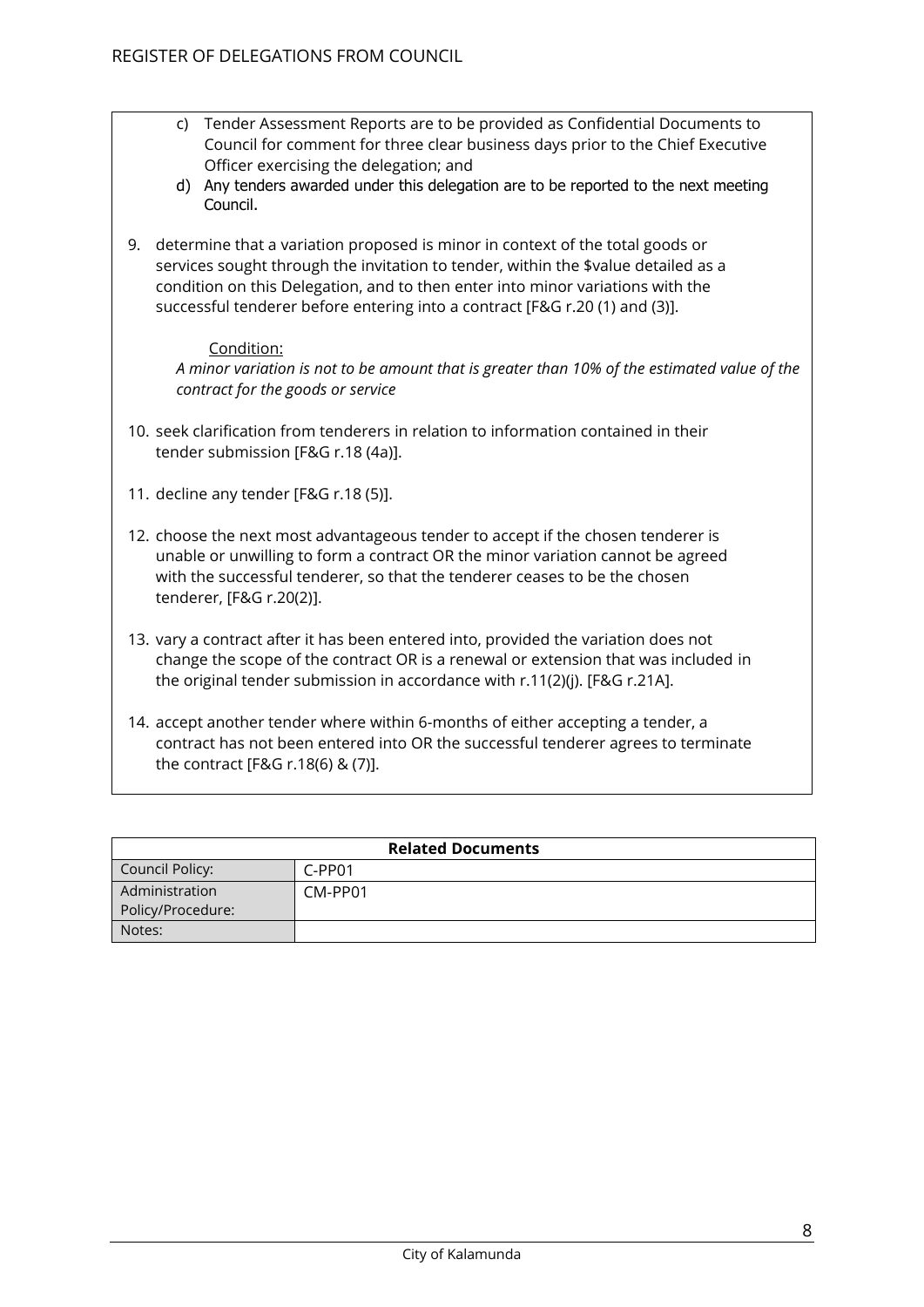### <span id="page-8-0"></span>**LGA3 - Lease and Licence Agreements**

| Delegation from:    | Council                 |
|---------------------|-------------------------|
| Delegated to:       | Chief Executive Officer |
| Date Adopted:       |                         |
| Date Last Reviewed: | <b>22 June 2021</b>     |

| Legislation:            | Local Government Act 1995, s.3.58                                   |
|-------------------------|---------------------------------------------------------------------|
| Power or Duty of the    | 3.58. Disposing of property                                         |
| <b>Local Government</b> | (1) In this section $-$                                             |
| which is being          | "dispose" includes to sell, lease, or otherwise dispose of, whether |
| delegated:              | absolutely or not; "property" includes the whole or any part of the |
|                         | interest of a local government in property, but does not include    |
|                         | money.                                                              |
|                         |                                                                     |

### **DETAILS**

Under section 5.42 of the *Local Government Act 1995*,the Chief Executive Officer is delegated to exercise the powers or discharge the duties of the Council to lease; sublease; or reassign a lease of property under section 3.58 of the *Local Government Act 1995*.

| <b>Related Documents</b> |                                                                |  |
|--------------------------|----------------------------------------------------------------|--|
| Council Policy:          | FAC12 - Lease, Licence and Rent of Council Owned or Controlled |  |
|                          | Properties                                                     |  |
|                          | FAC21 - Use and Development of Facilities                      |  |
| Administration           | N/A                                                            |  |
| Policy/Procedure:        |                                                                |  |
| Notes:                   | Applies to lease and licence agreements.                       |  |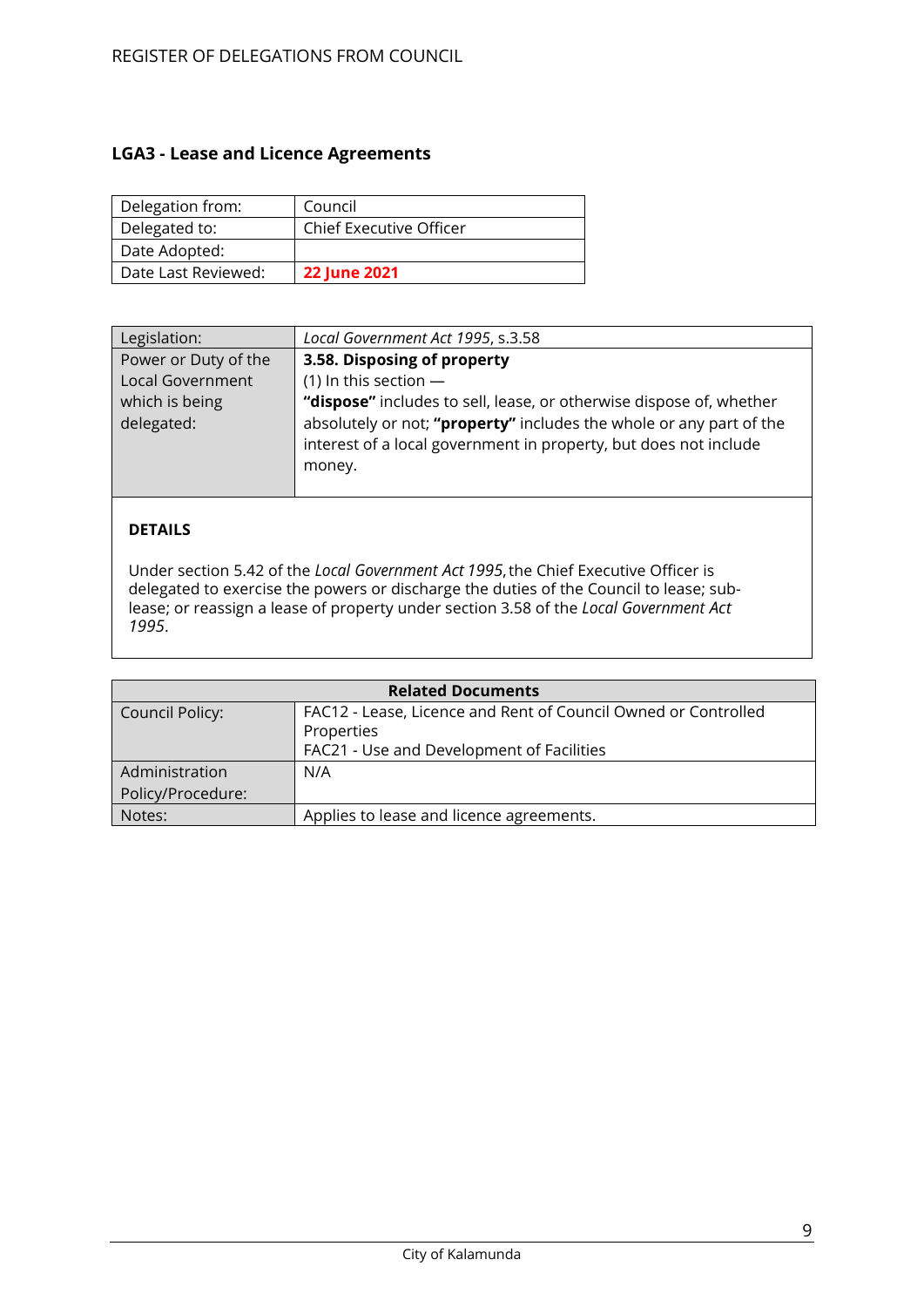# <span id="page-9-0"></span>**LGA4 - Disposal of Surplus Property and Materials**

| Delegation from:    | Council                 |
|---------------------|-------------------------|
| Delegated to:       | Chief Executive Officer |
| Date Adopted:       |                         |
| Date Last Reviewed: | <b>22 June 2021</b>     |

| Legislation:                                                             | Local Government Act 1995, s.3.58; Local Government (Functions and<br>General) Regulations 1996, r.30                                                                                                                                                                                                                                                                                                                                                                                                                                                                                                                                                                                                                           |
|--------------------------------------------------------------------------|---------------------------------------------------------------------------------------------------------------------------------------------------------------------------------------------------------------------------------------------------------------------------------------------------------------------------------------------------------------------------------------------------------------------------------------------------------------------------------------------------------------------------------------------------------------------------------------------------------------------------------------------------------------------------------------------------------------------------------|
| Power or Duty of the<br>Local Government<br>which is being<br>delegated: | 3.58. Disposing of property<br>In this section $-$ "dispose" includes to sell, lease, or<br>(1)<br>otherwise dispose of, whether absolutely or not; "property"<br>includes the whole or any part of the interest of a local<br>government in property, but does not include money.<br>30. Dispositions of property to which section 3.58 of Act does<br>not apply<br>A disposition of property other than land is<br>(3)<br>an exempt disposition if -<br>its market value is less than \$20 000; or<br>(a)<br>it is disposed of as part of the consideration for other<br>(b)<br>property that the local government is acquiring for a<br>consideration the total value of which is not more, or<br>worth more, than \$50 000. |

### **DETAILS**

Under section 5.42 of the *Local Government Act 1995*,the Chief Executive Officer is delegated to exercise the powers or discharge the duties of the Council under section 3.58 of the *Local Government Act 1995*where –

the disposition of property is an exempt disposition in accordance with Regulation 30(3) of the *Local Government (Functions andGeneral) Regulations 1996*.

| <b>Related Documents</b> |  |
|--------------------------|--|
| <b>Council Policy:</b>   |  |
| Administration           |  |
| Policy/Procedure:        |  |
| Notes:                   |  |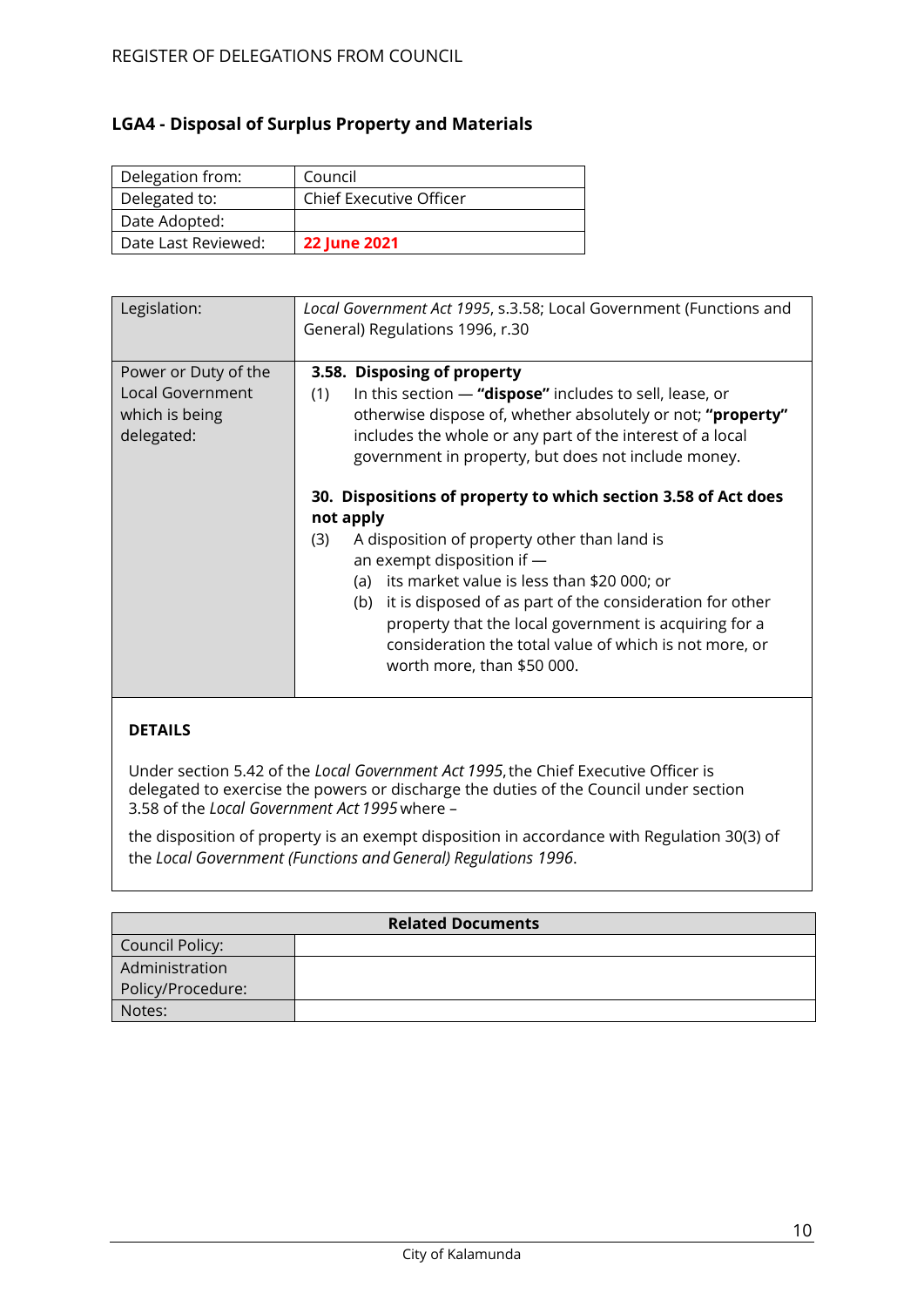### <span id="page-10-0"></span>**LGA6 - Access to Local Government Information**

| Delegation from:    | Council                        |
|---------------------|--------------------------------|
| Delegated to:       | <b>Chief Executive Officer</b> |
| Date Adopted:       |                                |
| Date Last Reviewed: | <b>22 June 2021</b>            |

| Legislation:                                                             | Local Government Act 1995, ss. 5.94 - 5.96; Local Government<br>(Administration) Regulations 1996, r.29 & 29A                                                                                                                                                                                                                                                                                                                                                                                                                                                                                                                                                                                                                                 |
|--------------------------------------------------------------------------|-----------------------------------------------------------------------------------------------------------------------------------------------------------------------------------------------------------------------------------------------------------------------------------------------------------------------------------------------------------------------------------------------------------------------------------------------------------------------------------------------------------------------------------------------------------------------------------------------------------------------------------------------------------------------------------------------------------------------------------------------|
| Power or Duty of the<br>Local Government<br>which is being<br>delegated: | 5.94. Public can inspect certain local government information<br>A person can attend the office of a local government during office<br>hours and, unless it would be contrary to section 5.95, inspect,<br>free of charge, in the form or medium in which it is held by the<br>local government<br>5.95. Limits on right to inspect local government information<br>(7) Subsection (6) does not apply in respect of<br>information in relation to a local government if -<br>(a) the information is prescribed as information that is<br>confidential but that may be available for inspection if<br>the local government so resolves; and<br>(b) the local government has resolved that the information is to be<br>available for inspection |

# **DETAILS**

Under section 5.42 of the *Local Government Act 1995*,the Chief Executive Officer is delegated to exercise the powers or discharge the duties of the Council under sections 5.94 to 5.96 of the *Local Government Act 1995*.

| <b>Related Documents</b> |                               |
|--------------------------|-------------------------------|
| <b>Council Policy:</b>   | INF3 - Freedom of Information |
|                          | INF4 - Record Keeping Policy  |
|                          |                               |
| Administration           | n/a                           |
| Policy/Procedure:        |                               |
| Notes:                   |                               |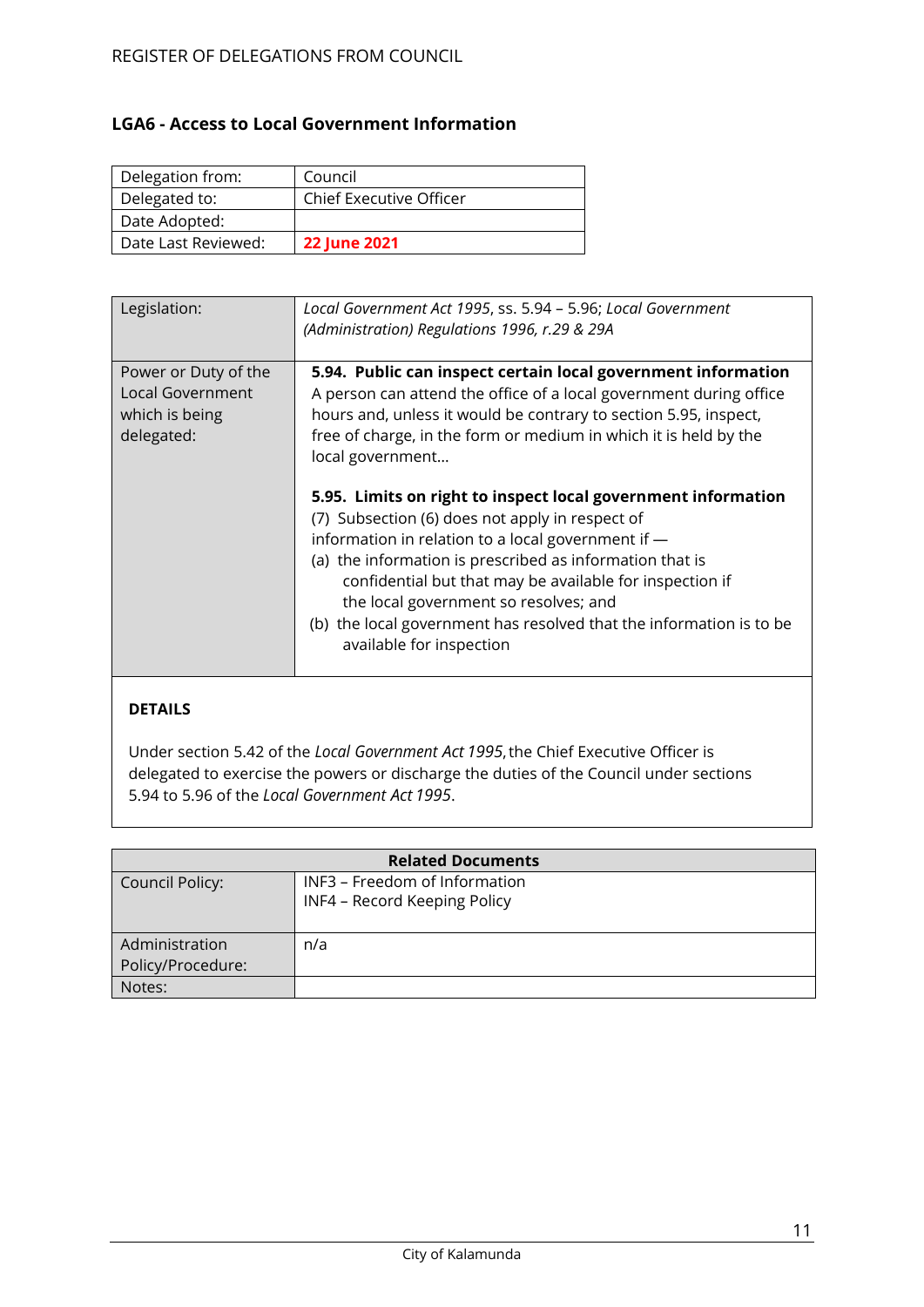### <span id="page-11-0"></span>**LGA7 - Write Off of Debts up to \$1,000**

| Delegation from:    | Council                 |
|---------------------|-------------------------|
| Delegated to:       | Chief Executive Officer |
| Date Adopted:       |                         |
| Date Last Reviewed: | <b>22 June 2021</b>     |

| Legislation:         | Local Government Act 1995, s.6.12                               |
|----------------------|-----------------------------------------------------------------|
| Power or Duty of the | 6.12. Power to defer, grant discounts, waive or write off debts |
| Local Government     | (1) Subject to subsection (2) and any other written law, a      |
| which is being       | local government may $-$ (c) write off any amount of money,     |
| delegated:           | which is owed to the local government.                          |

### **DETAILS**

Under section 5.42 of the *Local Government Act 1995*,the Chief Executive Officer is delegated to exercise the powers or discharge the duties of the Council under section 6.12(1)(c) of the *Local Government Act 1995*,where –

- a) the relevant debt does not exceed \$1,000;
- b) all reasonable avenues of debt recovery action have been exhausted; and
- c) a summary of all debts written off under delegated authority, along with reasons, is provided to Council as part of the monthly financial report.

**Temporary Amendment (OCM 28/04/2020) Value has been increased to \$5,000 Temporary Condition: Is valid until the cessation of the Western Australian Declaration of State of Emergency and Western Australian Declaration of Public Health State of Emergency.**

| <b>Related Documents</b> |     |
|--------------------------|-----|
| Council Policy:          | n/a |
| Administration           | n/a |
| Policy/Procedure:        |     |
| Notes:                   |     |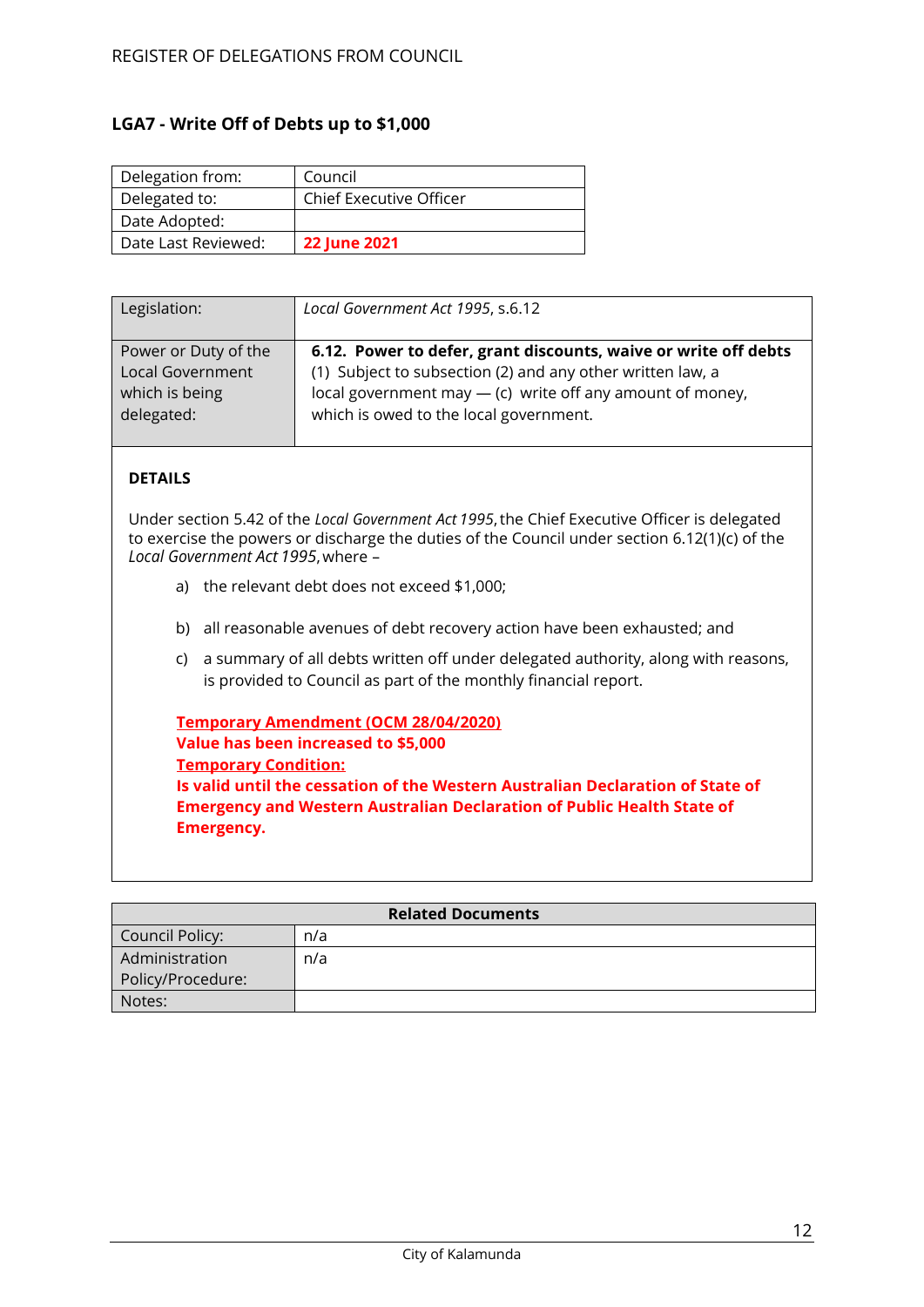### <span id="page-12-0"></span>**LGA8 - Investment of Surplus Funds**

| Delegation from:    | Council                        |
|---------------------|--------------------------------|
| Delegated to:       | <b>Chief Executive Officer</b> |
| Date Adopted:       |                                |
| Date Last Reviewed: | <b>22 June 2021</b>            |

| Legislation:                                                                    | Local Government Act 1995, s 6.14<br>Local Government (Financial Management) Regulations 1996, Regulation<br>19 and 19C                                                                                                                                                                                                                                                                                      |
|---------------------------------------------------------------------------------|--------------------------------------------------------------------------------------------------------------------------------------------------------------------------------------------------------------------------------------------------------------------------------------------------------------------------------------------------------------------------------------------------------------|
| Power or Duty of the<br><b>Local Government</b><br>which is being<br>delegated: | The Investment of the City of Kalamunda's surplus funds held in the<br>municipal or the trust funds of a local government that is not, for<br>the time being, required by the local government for any other<br>purpose is to be invested in accordance with Section 6.14 of the<br>Local Government Act 1995 and regulations 19 and 19C of the Local<br>Government (Financial Management) Regulations 1996. |

### **DETAILS**

Pursuant to Section 5.42 of the *LocalGovernment Act 1995*,the Chief Executive Office is delegated authority to invest surplus funds of the City of Kalamunda's funds held in the municipal or the trust funds of a local government that is not, for the time being, required by the local government for any other purpose.

The investment of these funds is to be in accordance with Section 6.14 of the *LocalGovernment Act 1995* and regulations 19 and 19C of the *LocalGovernment (Financial Management) Regulations 1996.*

| <b>Related Documents</b> |                       |
|--------------------------|-----------------------|
| Council Policy:          | C-FIN2 Investments    |
| Administration           | CM-FIN2 - Investments |
| Policy/Procedure:        |                       |
| Notes:                   |                       |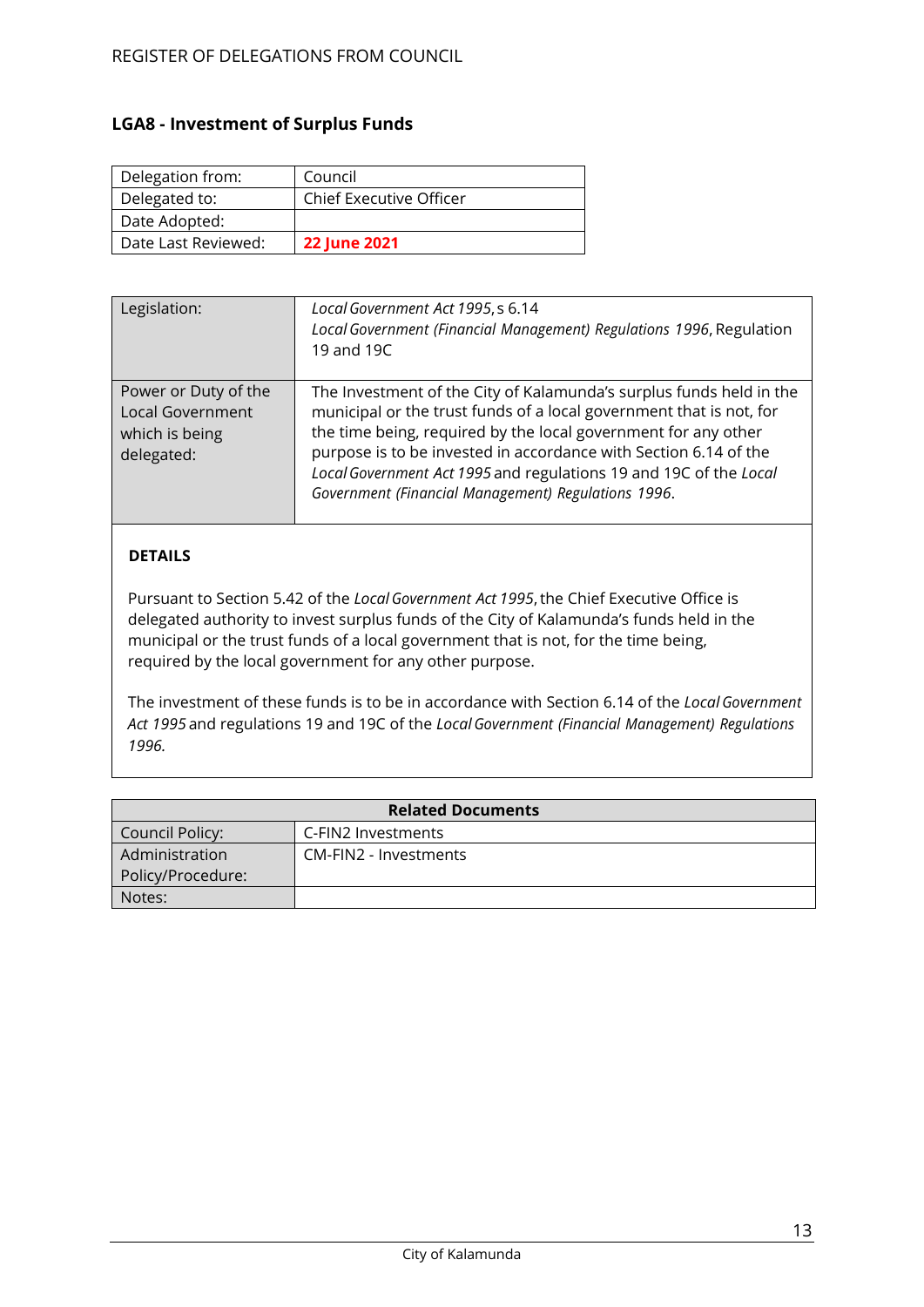# <span id="page-13-0"></span>**LGA9 - Appointment of "Authorised Persons"**

| Delegation from:    | Council                        |
|---------------------|--------------------------------|
| Delegated to:       | <b>Chief Executive Officer</b> |
| Date Adopted:       |                                |
| Date Last Reviewed: | <b>22 June 2021</b>            |

| Legislation:                                                                    | Local Government Act 1995, s.9.10                                                                                                                                                                                                                                                                                        |
|---------------------------------------------------------------------------------|--------------------------------------------------------------------------------------------------------------------------------------------------------------------------------------------------------------------------------------------------------------------------------------------------------------------------|
| Power or Duty of the<br><b>Local Government</b><br>which is being<br>delegated: | (1) The local government may, in writing, appoint persons or<br>classes of persons to be authorised for the purposes of<br>performing particular functions                                                                                                                                                               |
|                                                                                 | (2) The local government is to issue to each person so authorised a<br>certificate stating that the person is so authorised, and the<br>person is to produce the certificate whenever required to do so<br>by a person who has been or is about to be affected by any<br>exercise of authority by the authorised person. |

### **DETAILS**

Under section 5.42 of the *Local Government Act 1995*,the Chief Executive Officer is delegated to exercise the powers or discharge the duties of the Council under section 9.10 of the *Local Government Act 1995.*

Applies to the appointment of authorised persons or classes of persons under the *Local Government Act 1995*,the *Local Government (Miscellaneous Provisions) Act 1960*, and those local laws which have been made under these Acts.

| <b>Related Documents</b> |                                                                                                                                                                                                                                                                                                                                                                                                                                                     |
|--------------------------|-----------------------------------------------------------------------------------------------------------------------------------------------------------------------------------------------------------------------------------------------------------------------------------------------------------------------------------------------------------------------------------------------------------------------------------------------------|
| Council Policy:          |                                                                                                                                                                                                                                                                                                                                                                                                                                                     |
| Administration           |                                                                                                                                                                                                                                                                                                                                                                                                                                                     |
| Policy/Procedure:        |                                                                                                                                                                                                                                                                                                                                                                                                                                                     |
| Notes:                   | Local Government (Miscellaneous Provisions) Act 1960                                                                                                                                                                                                                                                                                                                                                                                                |
|                          | The Department of Local Government & Regional Development's<br>Guideline No. 17 (Delegations, January 2007) states that -<br>Section 2 of the Local Government (Miscellaneous Provisions) Act 1960<br>effectively incorporates the provisions of that Act into the Local<br>Government Act 1995, and therefore the delegation provisions of the<br>Local Government Act 1995 apply to the Local Government<br>(Miscellaneous Provisions) Act 1960." |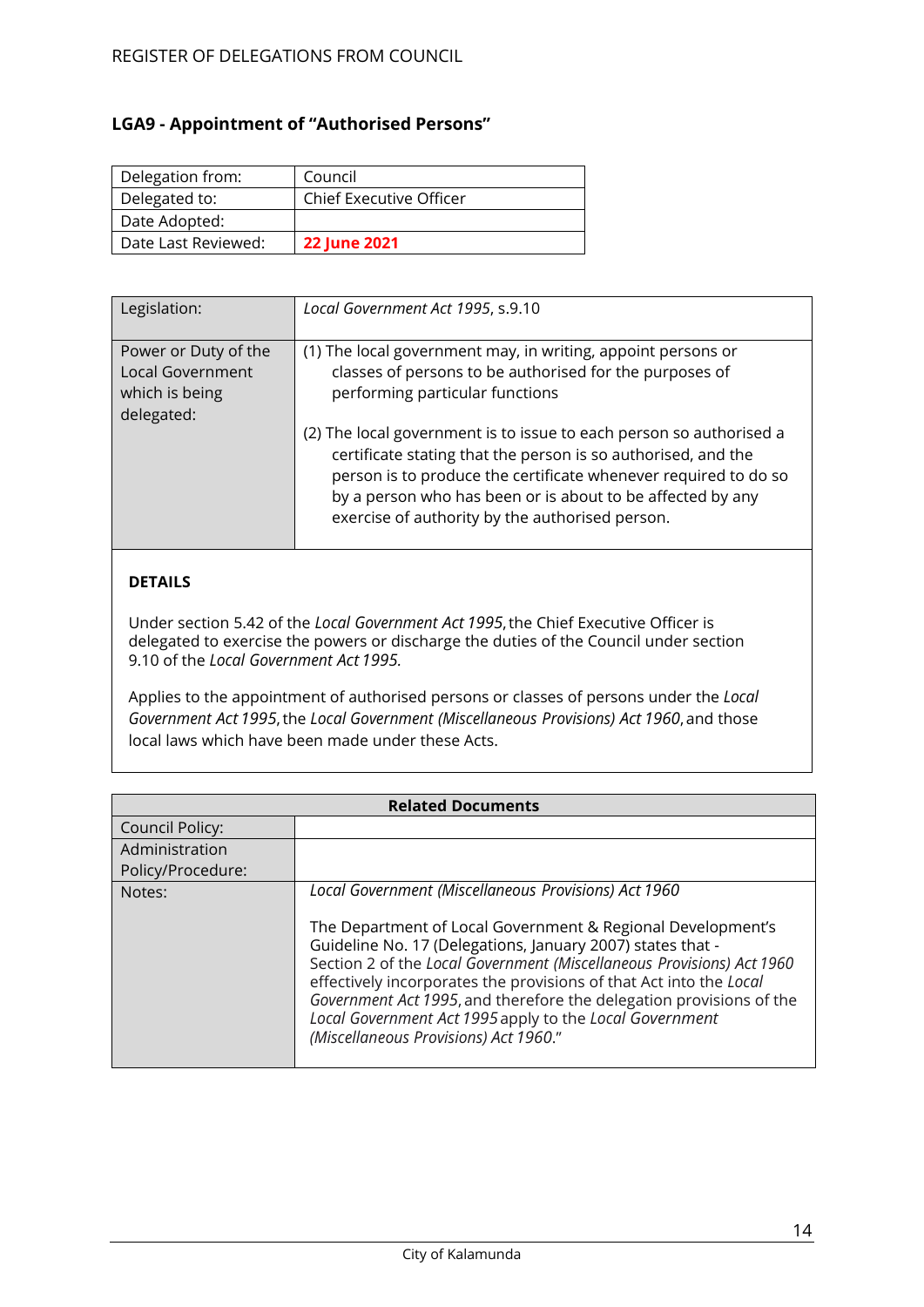# <span id="page-14-0"></span>**LGA10 - Write Off of Rates Interest up to \$5**

| Delegation from:    | Council                        |
|---------------------|--------------------------------|
| Delegated to:       | <b>Chief Executive Officer</b> |
| Date Adopted:       | 21 December 2009               |
| Date Last Reviewed: | <b>22 June 2021</b>            |

| Legislation:                                                             | Local Government Act 1995, s.6.12                                                                                                                                                                                                      |
|--------------------------------------------------------------------------|----------------------------------------------------------------------------------------------------------------------------------------------------------------------------------------------------------------------------------------|
| Power or Duty of the<br>Local Government<br>which is being<br>delegated: | 6.12. Power to defer, grant discounts, waive or write off debts<br>(1) Subject to subsection (2) and any other written law, a<br>local government may -<br>(c) write off any amount of money, which is owed to the<br>local government |

### **DETAILS**

The Chief Executive Officer is delegated the authority to write off small amounts of rates interest charges up to a maximum of \$5 (five dollars) per property.

**Temporary Amendment (OCM 28/04/2020) Value has been increased to \$500 Temporary Condition: Is valid until the cessation of the Western Australian Declaration of State of Emergency and Western Australian Declaration of Public Health State of Emergency.**

| <b>Related Documents</b> |     |
|--------------------------|-----|
| Council Policy:          | n/a |
| Administration           | n/a |
| Policy/Procedure:        |     |
| Notes:                   |     |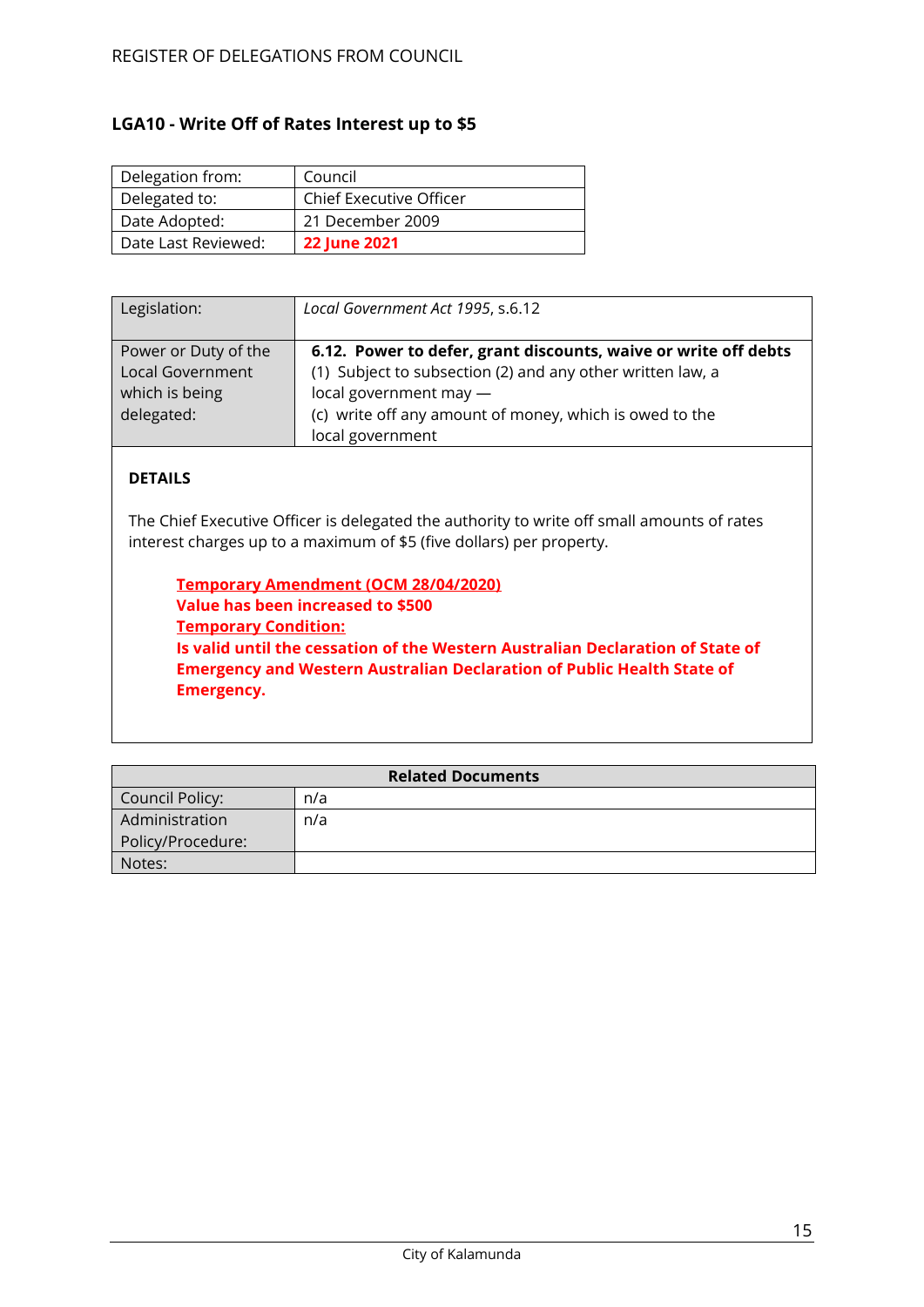### <span id="page-15-0"></span>**LGA11 - Write Off of Rates Debts up to \$100**

| Delegation from:    | Council                 |
|---------------------|-------------------------|
| Delegated to:       | Chief Executive Officer |
| Date Adopted:       | 15 March 2010           |
| Date Last Reviewed: | <b>22 June 2021</b>     |

| Legislation:         | Local Government Act 1995, s.6.12                               |
|----------------------|-----------------------------------------------------------------|
|                      |                                                                 |
| Power or Duty of the | 6.12. Power to defer, grant discounts, waive or write off debts |
| Local Government     | (1) Subject to subsection (2) and any other written law, a      |
| which is being       | local government may -                                          |
| delegated:           | (c) write off any amount of money, which is owed to the         |
|                      | local government.                                               |
|                      |                                                                 |

### **DETAILS**

The Chief Executive Officer is delegated the authority to write off minor rates debt owed up to a maximum of \$100 (one hundred dollars) per property.

**Temporary Amendment (OCM 28/04/2020) Value has been increased to \$2,000 Temporary Condition: Is valid until the cessation of the Western Australian Declaration of State of Emergency and Western Australian Declaration of Public Health State of Emergency.**

| <b>Related Documents</b> |     |
|--------------------------|-----|
| Council Policy:          | n/a |
| Administration           | n/a |
| Policy/Procedure:        |     |
| Notes:                   |     |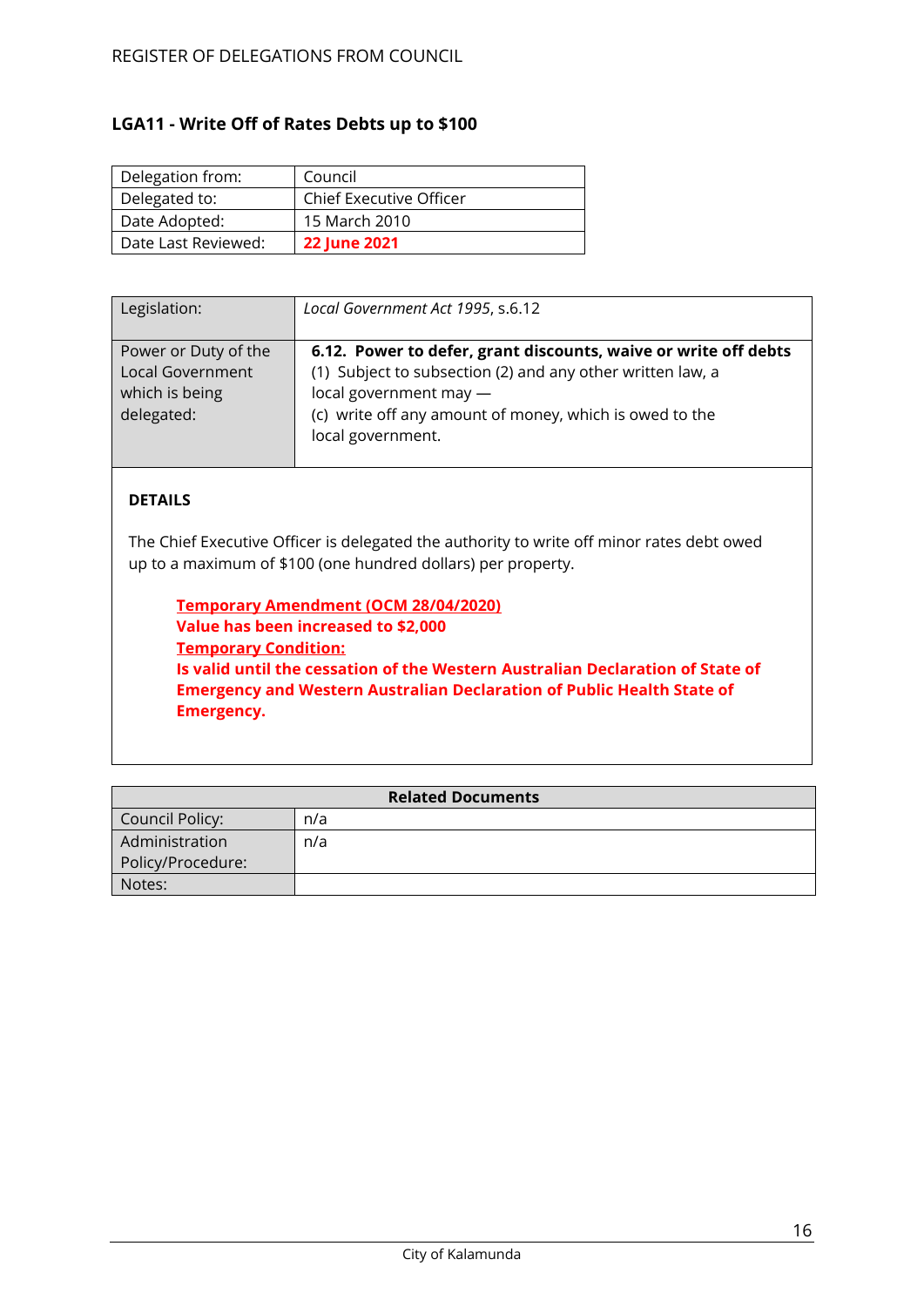### <span id="page-16-0"></span>**LGA12 - Common Seal**

| Delegation from:    | Council                 |
|---------------------|-------------------------|
| Delegated to:       | Chief Executive Officer |
| Date Adopted:       | 21 June 2010            |
| Date Last Reviewed: | <b>22 June 2021</b>     |

| Legislation:                                                             | Section 9.49A (2) of the Local Government Act 1995                                                                          |
|--------------------------------------------------------------------------|-----------------------------------------------------------------------------------------------------------------------------|
| Power or Duty of the<br>Local Government<br>which is being<br>delegated: | The common seal of a local government is not to be affixed to any<br>document except as authorised by the local government. |

# **DETAILS**

The Chief Executive Officer is delegated authority to affix the common seal of the City of Kalamunda to any document which requires the affixing of the common seal to be validly executed.

| <b>Related Documents</b> |                                                           |
|--------------------------|-----------------------------------------------------------|
| Council Policy:          | n/a                                                       |
| Administration           | n/a                                                       |
| Policy/Procedure:        |                                                           |
| Notes:                   | <b>Local Government Act 1995</b>                          |
|                          | 9.49A. Execution of documents                             |
|                          | (2) The common seal of a local government is not to be    |
|                          | affixed to any document except as authorised by the local |
|                          | government.                                               |
|                          |                                                           |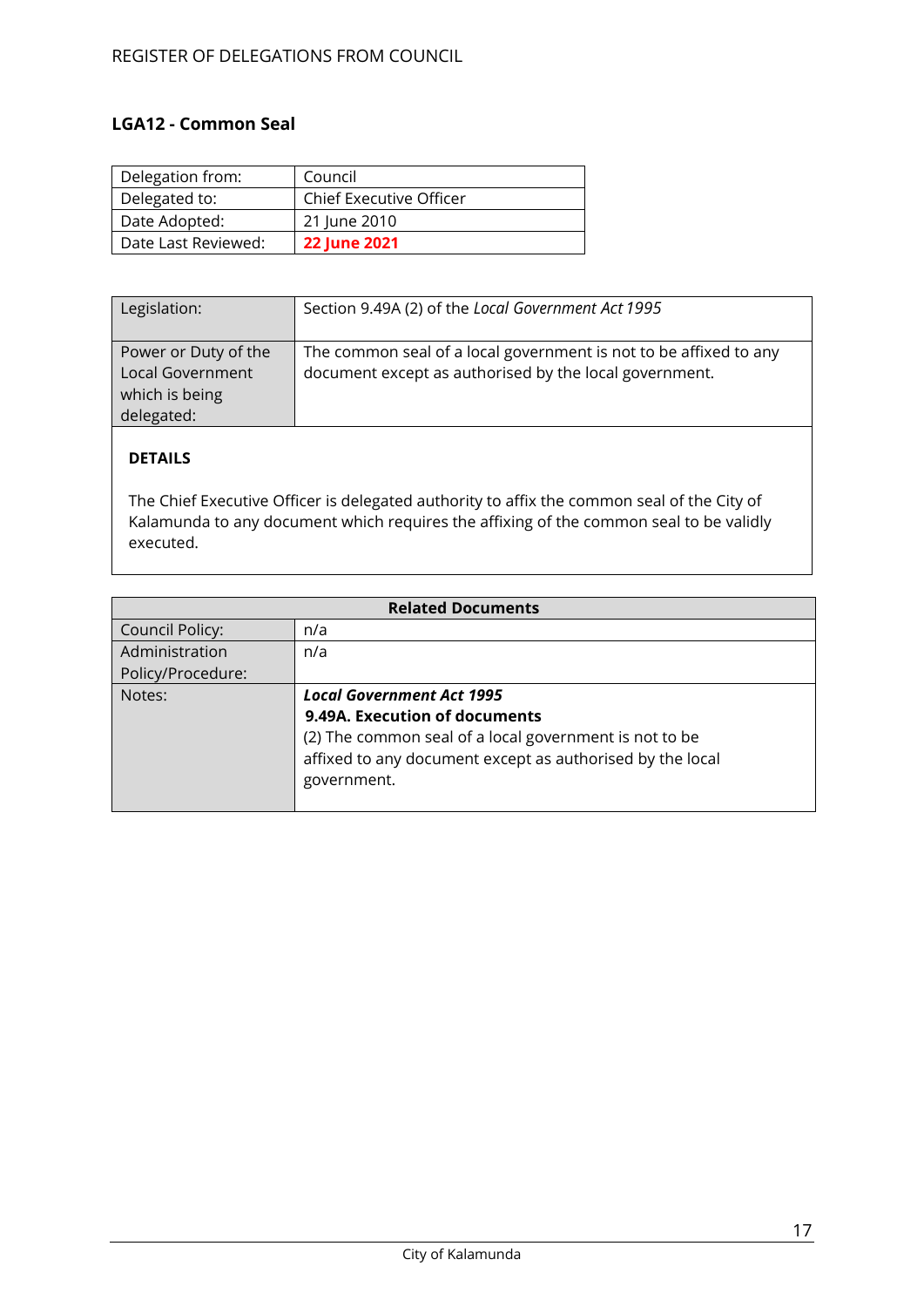### <span id="page-17-0"></span>**LGA13 - Granting Concessions**

| Delegation from:    | Council                 |
|---------------------|-------------------------|
| Delegated to:       | Chief Executive Officer |
| Date Adopted:       | 16 August 2010          |
| Date Last Reviewed: | <b>22 June 2021</b>     |

| Legislation:                                                             | Section 6.12 of the Local Government Act 1995                                                   |
|--------------------------------------------------------------------------|-------------------------------------------------------------------------------------------------|
| Power or Duty of the<br>Local Government<br>which is being<br>delegated: | Power to grant concessions in relation to any amount of money<br>owed to the Shire of Kalamunda |

### **DETAILS**

Pursuant to section 5.42 of the *Local Government Act 1995*,the Chief Executive Officer is delegated authority to exercise the powers or discharge the duties of the Council in regard to the granting of concessions in relation to money owed to the City of Kalamunda as fees or charges for use of or admission to any Recreation Centre or Sporting Ground, the Kalamunda Aquatic Centre and other similar facility or property owned, controlled, managed or maintained by the City.

### **RESOLVED OCM 112/2010**

That the Chief Executive Officer provide Council with a quarterly report of the use of this delegation.

| <b>Related Documents</b>            |                                                                                                                                                                                                                                                                                                                                                                                                                                                                                                                                                                                                                                                                                                                                          |
|-------------------------------------|------------------------------------------------------------------------------------------------------------------------------------------------------------------------------------------------------------------------------------------------------------------------------------------------------------------------------------------------------------------------------------------------------------------------------------------------------------------------------------------------------------------------------------------------------------------------------------------------------------------------------------------------------------------------------------------------------------------------------------------|
| Council Policy:                     |                                                                                                                                                                                                                                                                                                                                                                                                                                                                                                                                                                                                                                                                                                                                          |
| Administration<br>Policy/Procedure: |                                                                                                                                                                                                                                                                                                                                                                                                                                                                                                                                                                                                                                                                                                                                          |
| Notes:                              | 6.12. Power to defer, grant discounts, waive or write off debts<br>(1) Subject to subsection (2) and any other written law, a local<br>government may -<br>when adopting the annual budget, grant* a discount or<br>(a)<br>other incentive for the early payment of any amount of<br>money;<br>waive or grant concessions in relation to any amount of<br>(b)<br>money; or<br>write off any amount of money, which is owed to the local<br>(c)<br>government.<br>*Absolute majority required.<br>(2) Subsection (1)(a) and (b) do not apply to an amount of money<br>owing in respect of rates and service charges.<br>(3) The grant of a concession under subsection (1)(b) may<br>be subject to any conditions determined by the local |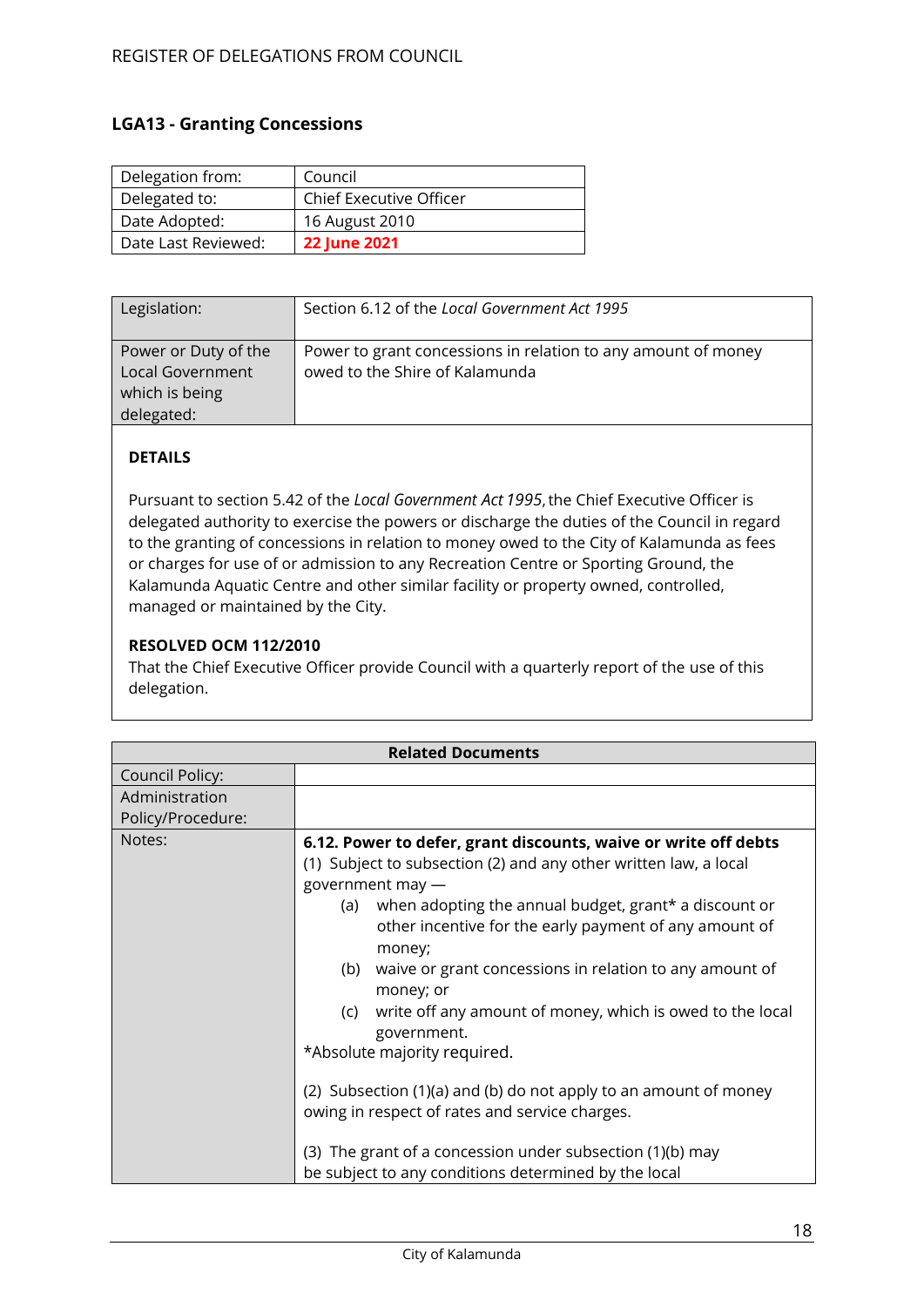| government.                                                                                                                                                           |
|-----------------------------------------------------------------------------------------------------------------------------------------------------------------------|
| (4) Regulations may prescribe circumstances in which a local<br>government is not to exercise a power under subsection (1) or<br>regulate the exercise of that power. |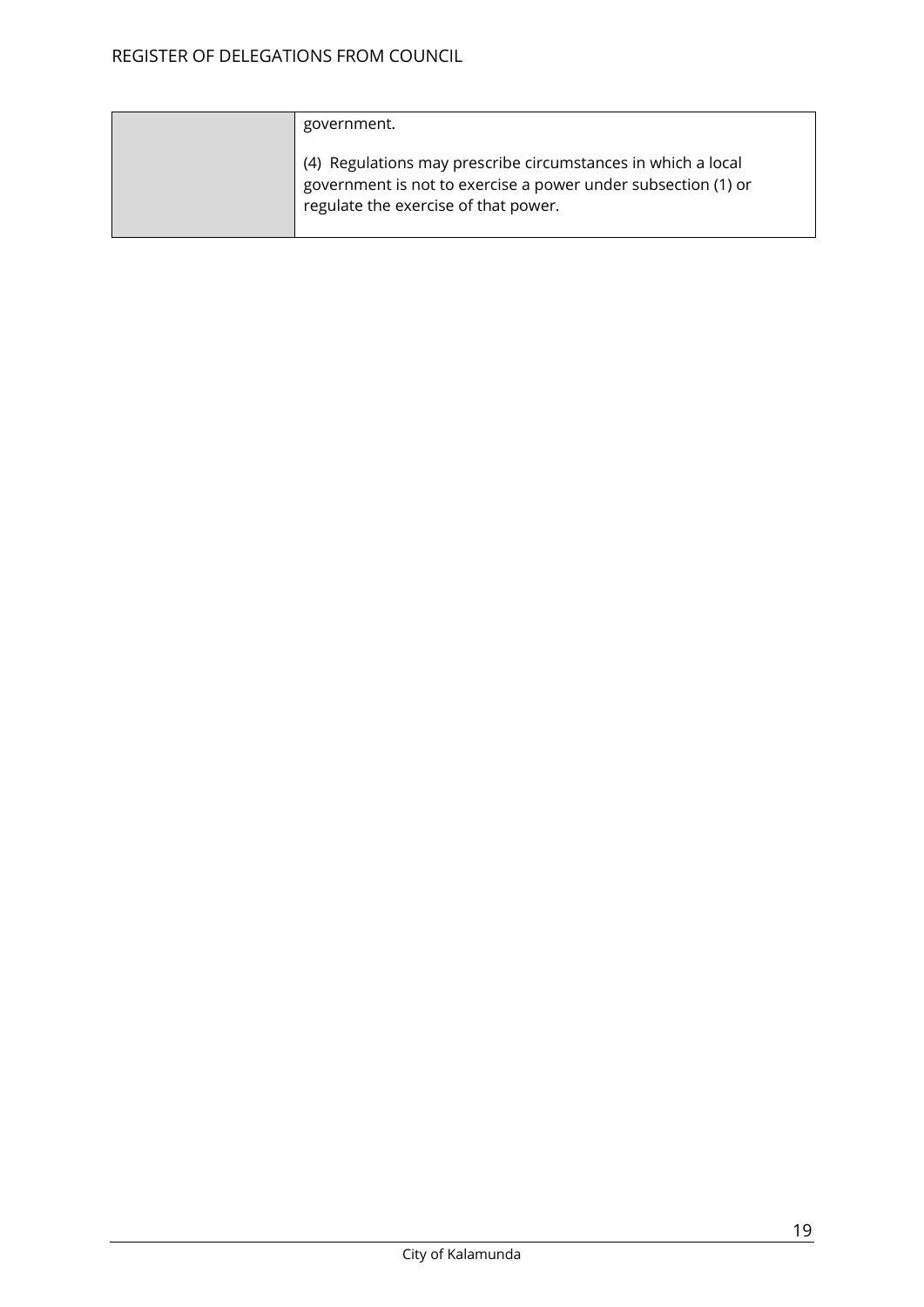### <span id="page-19-0"></span>**LGA16 - Closing of Thoroughfares to Vehicles (ENG 2)**

| Delegation from:    | Council                 |
|---------------------|-------------------------|
| Delegated to:       | Chief Executive Officer |
| Date Adopted:       | 22 February 2016        |
| Date Last Reviewed: | <b>22 June 2021</b>     |

| Legislation/Policy:                                                      |      | Sections 3.50 and 3.50A of the Local Government Act 1995                                                                                                                                 |
|--------------------------------------------------------------------------|------|------------------------------------------------------------------------------------------------------------------------------------------------------------------------------------------|
| Power or Duty of the<br>Local Government<br>which is being<br>delegated: |      | S3.50. Closing certain thoroughfares to vehicles                                                                                                                                         |
|                                                                          | (1)  | A local government may close any thoroughfare that it<br>manages to the passage of vehicles, wholly or partially, for a<br>period not exceeding 4 weeks.                                 |
|                                                                          | (1a) | A local government may, by local public notice, order that a<br>thoroughfare that it manages is wholly or partially closed to<br>the passage of vehicles for a period exceeding 4 weeks. |
|                                                                          | (2)  | The order may limit the closure to vehicles of any class, to<br>particular times, or to such other case or class of case as may<br>be specified in the order and may contain exceptions. |
|                                                                          | (6)  | An order under this section has effect according to its terms,<br>but may be revoked by the local government, or by the<br>Minister, by order of which local public notice is given.     |
|                                                                          |      | S3.50A. Partial closure of thoroughfare for repairs or maintenance                                                                                                                       |
|                                                                          |      | Despite section 3.50, a local government may partially and<br>temporarily close a thoroughfare, without giving local public<br>notice, if the closure -                                  |
|                                                                          |      | is for the purpose of carrying out repairs or<br>(a)<br>maintenance; and                                                                                                                 |
|                                                                          |      | (b)<br>is unlikely to have a significant adverse effect on<br>users of the thoroughfare.                                                                                                 |

Pursuant to Sections 5.42 and 5.43 of the *Local Government Act 1995*, the Chief Executive Officer is delegated power to:

- 1. Close a thoroughfare, wholly or partially, subject to section 3.50 (1) of the *Local Government Act 1995*.
- 2. Close a thoroughfare, wholly or partially, subject to sections 3.50 (1)(a) and 3.50 (4) of the *Local Government Act 1995*.
- 3. Close a thoroughfare, wholly or partially, subject to section 3.50A of the *Local Government Act 1995*.
- 4. Revoke an order to close a thoroughfare, subject to section 3.50 (6) of the *Local Government Act 1995*.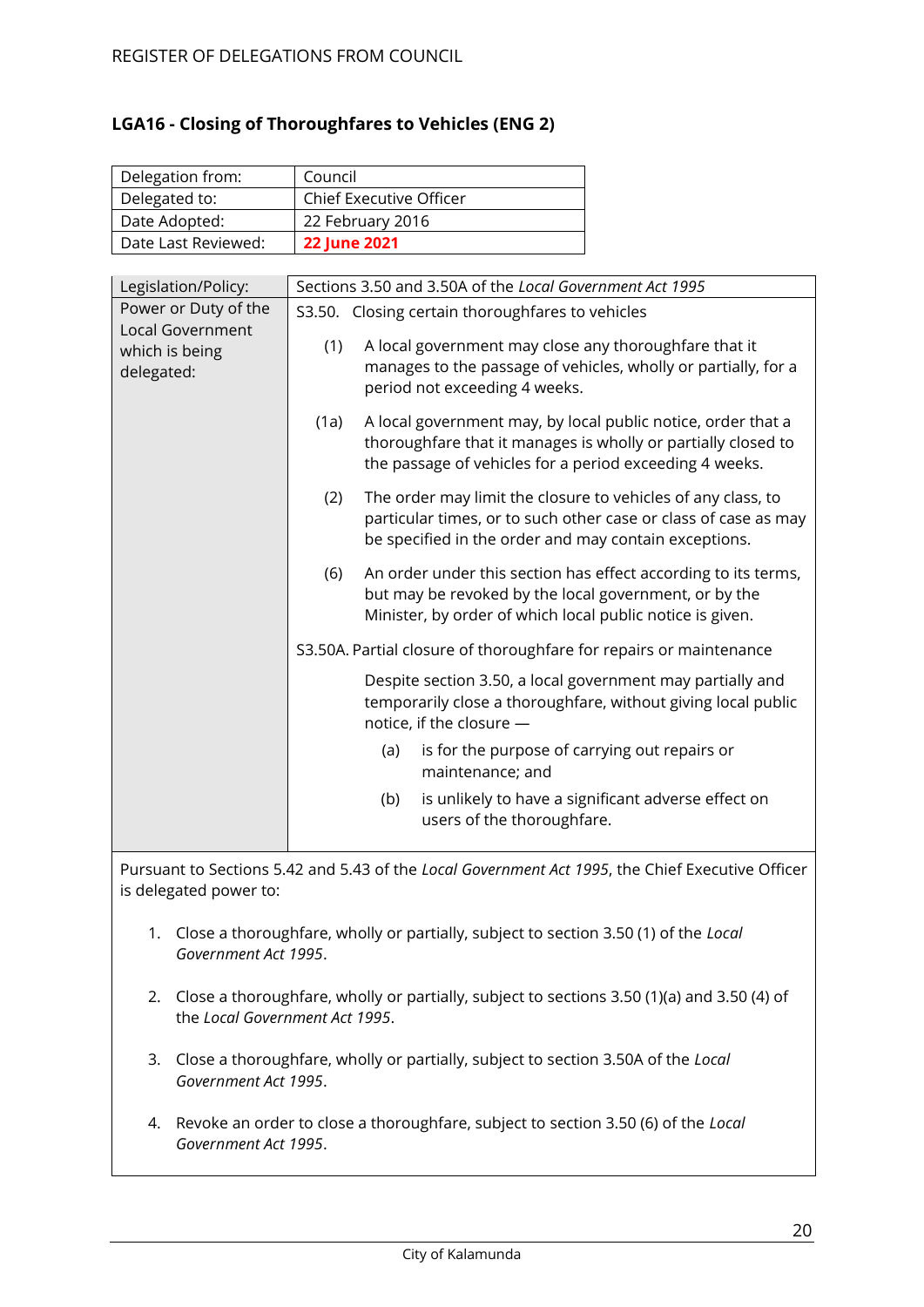The permanent closure of thoroughfares is to be referred to Council for determination.

### **CROSS REFERENCES (If any):**

| Management Practice | Policy No.: |  |
|---------------------|-------------|--|
| No.                 |             |  |

| Notes: | RESOLVED OCM 17/2016                                                                 |
|--------|--------------------------------------------------------------------------------------|
|        | That Council:                                                                        |
|        | Adopts Delegation No.ENG2 - Closure of Certain Thoroughfares<br>1.<br>(Attachment 1) |
|        | Cr John Giardina<br>Moved:                                                           |
|        | Seconded: Cr Allan Morton                                                            |
|        | Vote:<br>CARRIED UNANIMOUSLY / ABSOLUTE MAJORITY (11/0)                              |
|        |                                                                                      |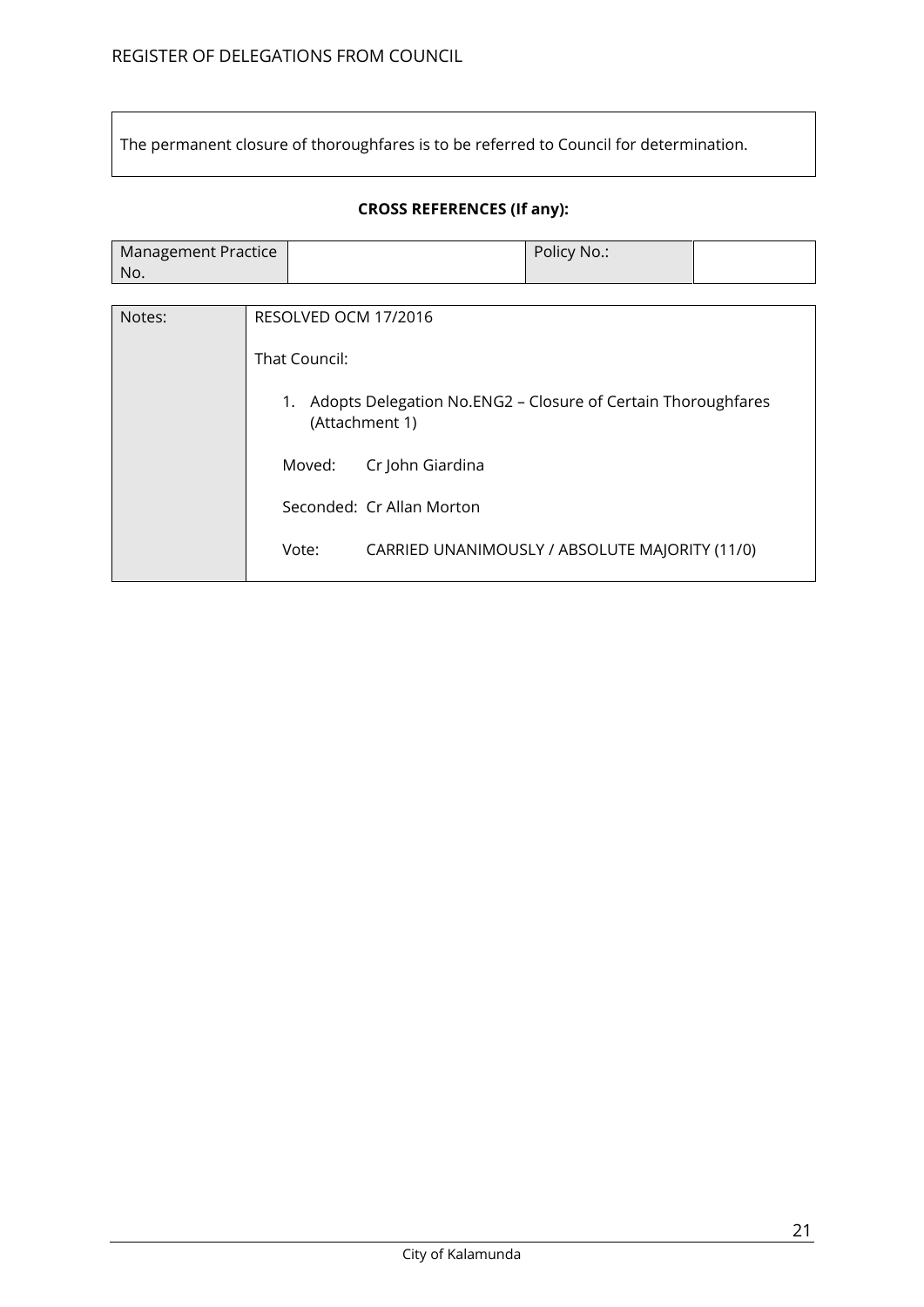# <span id="page-21-0"></span>**BUILDING ACT 2011**

### <span id="page-21-1"></span>**BLD1 - Building Matters – Permits, Certificates and Orders**

| Delegation from:    | Council             |
|---------------------|---------------------|
| Delegated to:       | Refer attached list |
| Date Adopted:       | 16 April 2012       |
| Date Last Reviewed: | <b>22 June 2021</b> |

| Legislation:                                                             | Powers of authorised employees/officers to perform the duties and<br>functions of the Building Act 2011 pertaining to buildings and<br>associated incidental structures.                                                                                                                                                                                                                                                                                                                           |
|--------------------------------------------------------------------------|----------------------------------------------------------------------------------------------------------------------------------------------------------------------------------------------------------------------------------------------------------------------------------------------------------------------------------------------------------------------------------------------------------------------------------------------------------------------------------------------------|
| Power or Duty of the<br>Local Government<br>which is being<br>delegated: | <b>Section 20 - Granting of Building</b><br><b>Permits Section 21 - Granting of</b><br><b>Demolition Permits Section 22 -</b><br><b>Refusal of Permits</b><br>Section 58 - Granting and Refusing Occupancy Permits and<br><b>Building</b><br><b>Approval Certificates</b><br>Section 65 - Consider extending the period of duration of an<br><b>Occupancy permit or Building Approval Certificate</b><br><b>Section 110 - Issue Building Orders</b><br><b>Section 117 - Revoke Building Orders</b> |

### **DETAILS**

Pursuant to the *Building Act 2011*, section 127 - Delegation:

- a local government may delegate any of its powers or duties as a permit authority under another provision of this Act.
- A delegation of a local government's powers or duties may only be to a person employed by the local government under Local Government Act 1995, section 5.36.
- The delegation must be in writing executed by or on behalf of the local government.
- A person to whom a power or duty is delegated under this section cannot delegate that power or duty.
- A person exercising or performing a power or duty that has been delegated to the person under this section is to be taken to do so in accordance with the terms of the delegation unless the contrary is shown.

| <b>Related Documents</b> |  |
|--------------------------|--|
| Council Policy:          |  |
| Administration           |  |
| Policy/Procedure:        |  |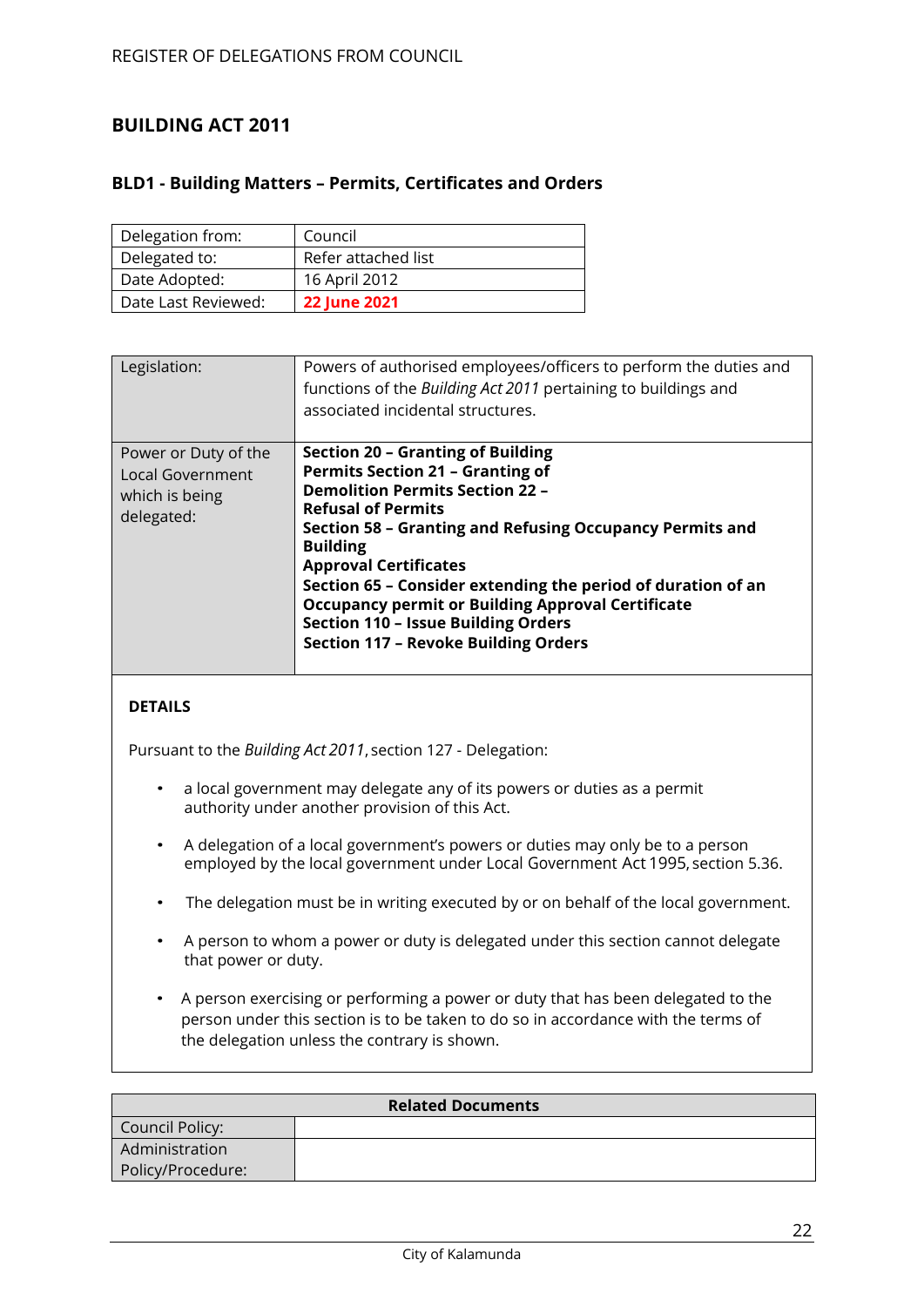| Notes:                                                                                 |                                     |                                                                                                                                                                      |                          |                                                                                                                                                                                                                                                                                                                                                                                                                                                                                               |
|----------------------------------------------------------------------------------------|-------------------------------------|----------------------------------------------------------------------------------------------------------------------------------------------------------------------|--------------------------|-----------------------------------------------------------------------------------------------------------------------------------------------------------------------------------------------------------------------------------------------------------------------------------------------------------------------------------------------------------------------------------------------------------------------------------------------------------------------------------------------|
| <b>Attachment: BLD1: DELEGATIONS - Building Services</b>                               |                                     |                                                                                                                                                                      |                          |                                                                                                                                                                                                                                                                                                                                                                                                                                                                                               |
| Building Act 2011                                                                      | Section                             | Type                                                                                                                                                                 | Authorise<br>d<br>Person | Delegated persons                                                                                                                                                                                                                                                                                                                                                                                                                                                                             |
| Delegation                                                                             | s127,<br>s20,<br>s21,<br>s22<br>s58 | Delegation from<br>Council to an<br>employee of the<br>City                                                                                                          | CEO                      | To an employee of the City of<br>Kalamunda in accordance<br>with section 5.36 of the Local<br>Government Act 1995                                                                                                                                                                                                                                                                                                                                                                             |
| Granting and<br>refusing to grant<br>Building,<br>Occupancy, and<br>Demolition Permits | s20,<br>s21,<br>s22<br>s58          | Granting of and the<br>Refusal to grant a<br><b>Building or Demolition</b><br>Permit for certified and<br>uncertified applications,<br>and also Occupancy<br>Permits |                          | <b>Principal Building</b><br>Surveyor:<br>Subject to the following<br>qualifications -<br><b>Building Surveyor Level 1</b><br>No restrictions<br><b>Building Surveyor</b><br><b>Technician</b><br>Limited to a building with a<br>max floor area not exceeding<br>$500m2$ and not exceeding<br>2 stories in height -<br>includes unauthorised<br>buildings.<br><b>Building Surveyor Level 2</b><br>Limited to a building with a<br>max floor area not exceeding<br>$2000m2$ and not exceeding |
| Granting and                                                                           | s58,                                | <b>Building Approval</b>                                                                                                                                             |                          | 3 stories in height - includes<br>unauthorised buildings.<br>As above.                                                                                                                                                                                                                                                                                                                                                                                                                        |
| refusing to issue<br><b>Certificates</b>                                               |                                     | Certificate                                                                                                                                                          |                          |                                                                                                                                                                                                                                                                                                                                                                                                                                                                                               |
| <b>Extending times</b>                                                                 | s65                                 | Consider extending<br>period<br>the<br>οf<br>duration<br>of<br>an<br>Occupancy Permit or<br><b>Building</b><br>Approval                                              |                          | <b>Principal Building</b><br><b>Surveyor</b>                                                                                                                                                                                                                                                                                                                                                                                                                                                  |
| <b>Building Orders</b>                                                                 | s110                                | <b>Issue Building Orders</b>                                                                                                                                         |                          | <b>Principal Building</b>                                                                                                                                                                                                                                                                                                                                                                                                                                                                     |
| <b>Building Orders -</b><br>Swimming Pool<br>Fencing                                   | s110                                | <b>Issuing Building</b><br>Orders pertaining to<br>swimming<br>pool security fencing                                                                                 |                          | Surveyor<br><b>All Building Surveyors,</b><br><b>Swimming Pool</b><br><b>Inspector, Compliance</b><br><b>Officers</b>                                                                                                                                                                                                                                                                                                                                                                         |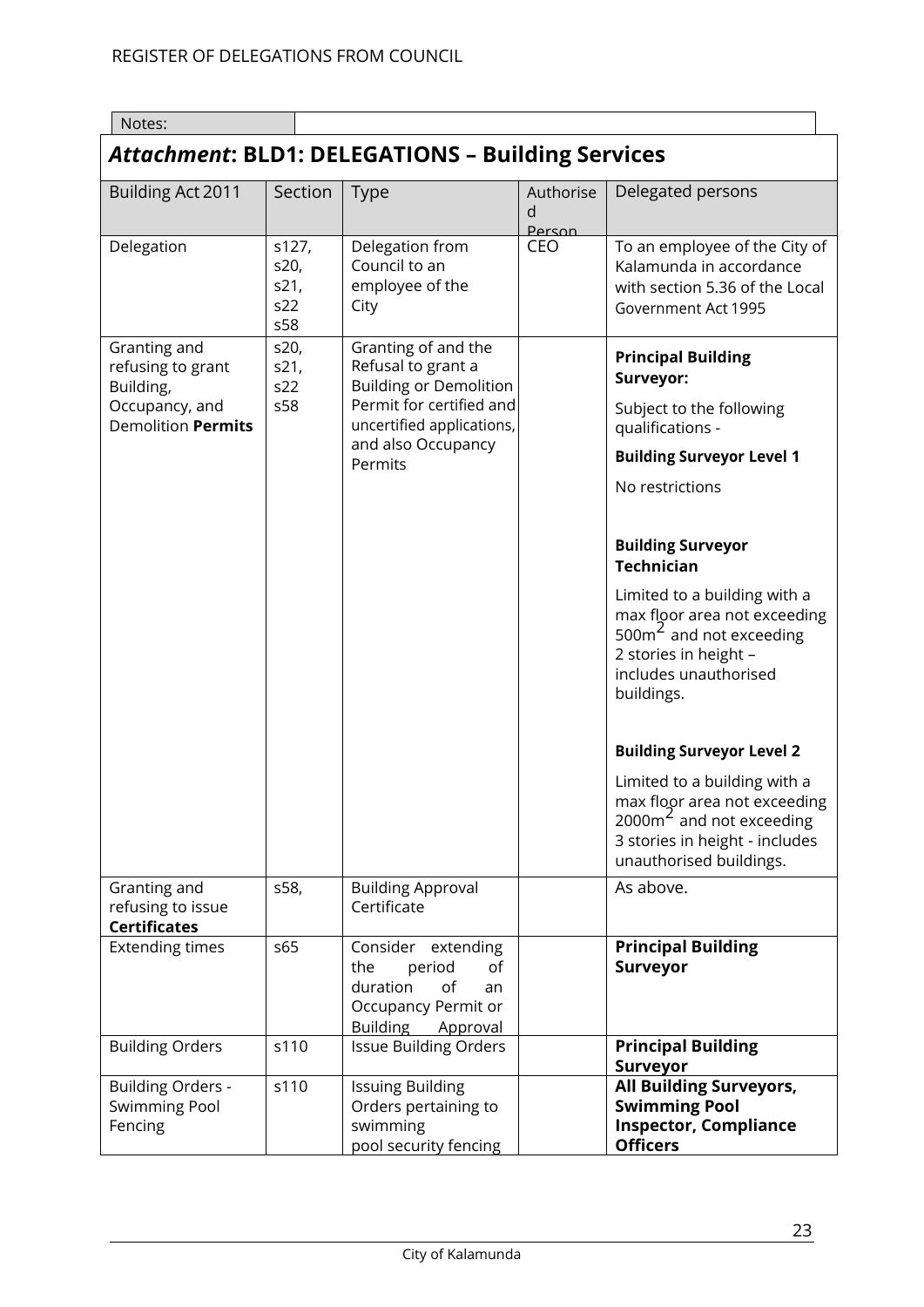| Revoke Building | s117 | Revoking Orders | <b>Principal Building</b> |
|-----------------|------|-----------------|---------------------------|
| l Orders        |      |                 | <b>Surveyor</b>           |

### <span id="page-23-0"></span>**BLD2 - Building Matters – Building Authorisations**

| Delegation from:    | Council             |
|---------------------|---------------------|
| Delegated to:       | Refer attached list |
| Date Adopted:       | 16 April 2012       |
| Date Last Reviewed: | <b>22 June 2021</b> |

| Legislation:                                                             | Part 8 - Enforcement, of the Building Act 2011 powers of authorised<br>employees/officers in respect to compliance matters pertaining to<br>buildings and associated incidental structures.                                                               |
|--------------------------------------------------------------------------|-----------------------------------------------------------------------------------------------------------------------------------------------------------------------------------------------------------------------------------------------------------|
| Power or Duty of the<br>Local Government<br>which is being<br>delegated: | Section 100 - Entry powers<br>Section 101 - Powers after entry for compliance purposes<br><b>Section 102 - Obtaining information and documents</b><br>Section 103 - Use of force and assistance<br>Section 106 - Application for warrant to enter a place |

### **DETAILS**

#### **Pursuant to the Building Act 2011, Division 2 section 96 - Authorised persons.**

• a local government may, by instrument in writing, designate a person employed by the local government under the Local Government Act 1995section 5.36, as an authorised person for the purpose of this Act in relation to buildings and incidental structures located, or proposed to be located, in the district of the local government.

#### **s100 – Entry powers**

- For compliance purposes an authorised person may at any reasonable time enter and remain on the places as prescribed in (1) of this section.
- The authorised person **is not** entitled to enter a part of a place in use as a residence except –
	- a) With the consent of an adult occupier; or
	- b) Under the authority of an entry warrant; or
	- c) To take action under section 118(2) in relation to an emergency building order.

#### **s101 – Powers after entry for compliance purposes**

- An authorised person who enters a place under section 100(1) or under the authority of an entry warrant may, for compliance purposes, do any of the things listed in (1) of this section
- In taking action 118(2) in respect of a building order that requires a person to cause a building

or incidental structure to be evacuated, an authorised person may direct any person to leave the building or incidental structure.

If an authorised person takes anything away from the place, the authorised person must give the occupier of the place a receipt for the thing.

### **s102 – Obtaining information and documents**

• An authorised person, for compliance purposes, may do any of the things listed in paragraphs (1),(2), and (3) of this section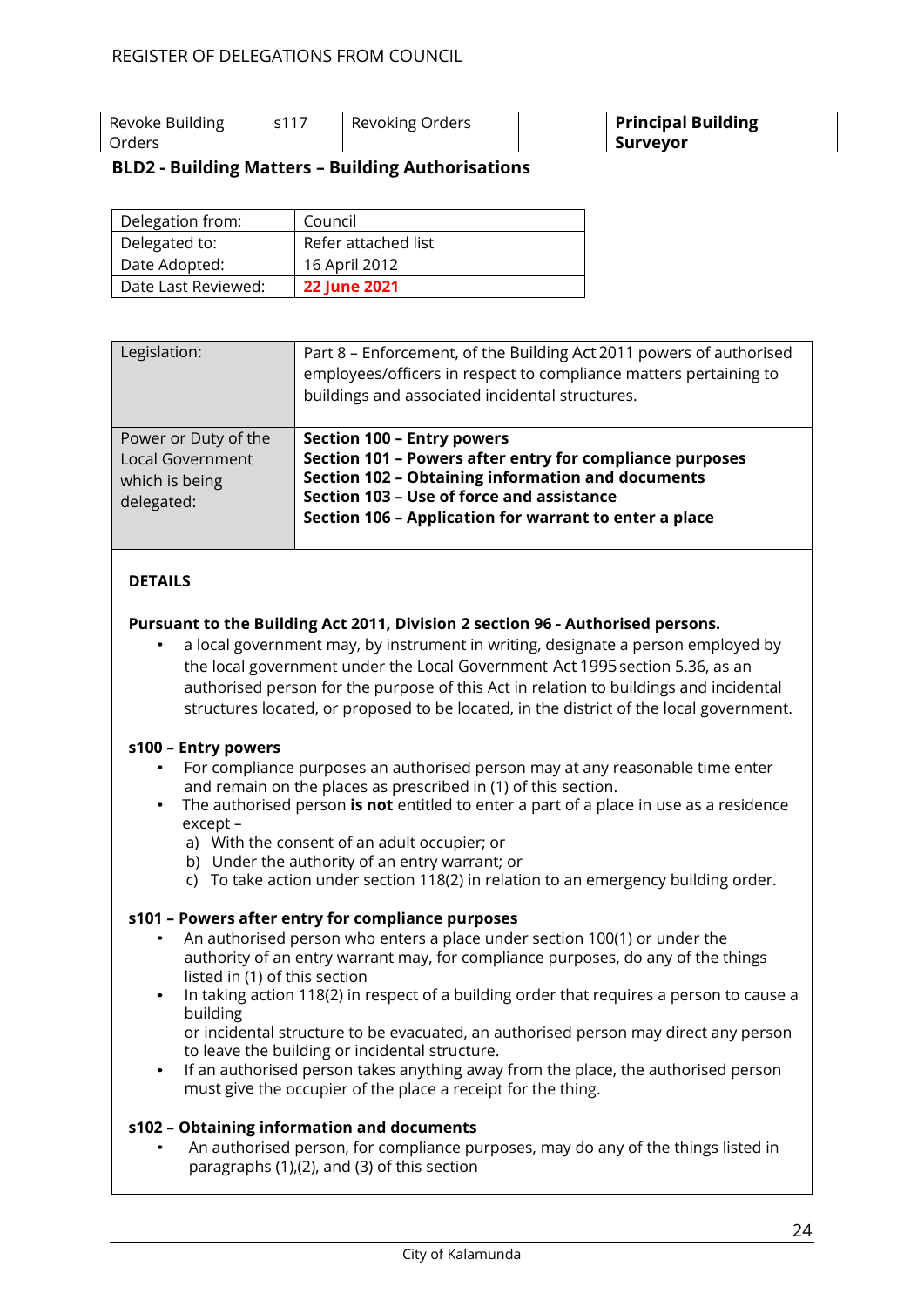#### **s103 – Use of force and assistance**

- An authorised person may use assistance and force that is reasonably necessary in the circumstances when exercising a power under the Act but cannot use force against a person
- If the use of reasonable force is likely to cause significant damage to property, an authorised person is not entitled to use force unless under specific circumstances as detailed in this section
- An authorised person may request a police officer or other person to assist the authorised person in exercising powers under this Act
	- In addition to the powers of a police officer, a police officer –
	- a) Has all the functions and powers of an authorised person under this Act; and b) May use reasonable force to remove from a building or incidental structure a person who fails to leave when directed to do so under section 101(2)
- While a person is assisting an authorised person at the request of the authorised person and in accordance with this Act, the person –
	- a) Has the same powers; and
	- b) Is subject to the same responsibilities; and
	- c) Has the same protection from liability,

as in like circumstances would be conferred or imposed on the authorised person

#### **s106 – Entry warrant to enter place**

- An authorised person may apply to a JP for an entry warrant authorising the entry for a compliance purpose
- An authorised person may apply for an entry warrant even if, under this Act, the authorised person may enter the place without an entry warrant
- The application must be made in accordance with the Criminal Investigations Act 2006 section 13 and section13(8) of that Act applies in relation to the entry warrant
- An application for a warrant must include the details as listed in (4) of this section.

| <b>Related Documents</b> |  |  |
|--------------------------|--|--|
| Council Policy:          |  |  |
| Administration           |  |  |
| Policy/Procedure:        |  |  |
| Notes:                   |  |  |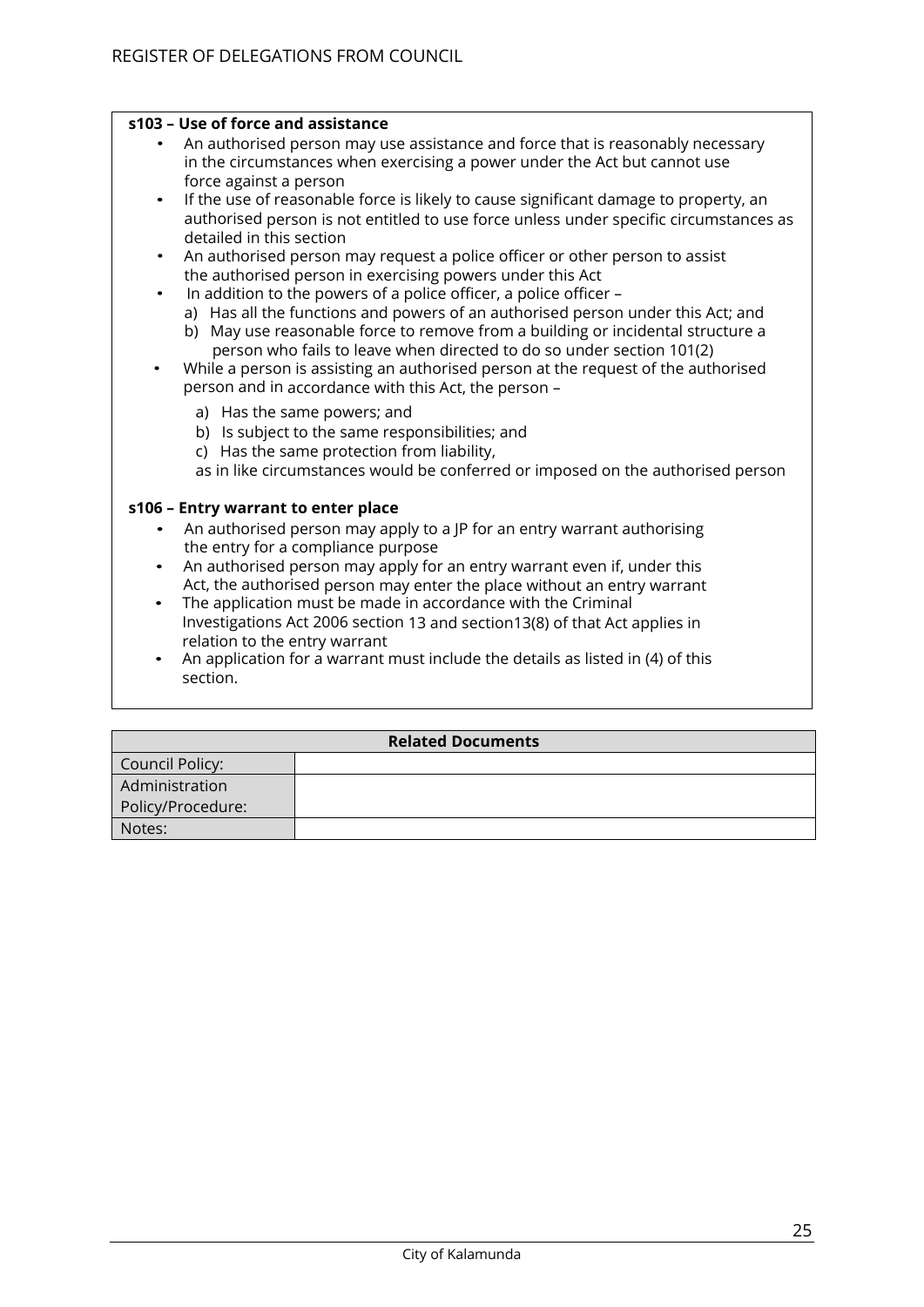| Attachment: BLD2: BUILDING AUTHORISATIONS |      |                                                         |                      |                                                              |  |
|-------------------------------------------|------|---------------------------------------------------------|----------------------|--------------------------------------------------------------|--|
| <b>Building</b>                           |      |                                                         |                      |                                                              |  |
| Act                                       |      |                                                         | Authorised           |                                                              |  |
| 2011                                      | s100 | <b>Entry Powers</b>                                     | Officer              |                                                              |  |
|                                           |      |                                                         |                      | Principal Building Surveyor                                  |  |
|                                           |      |                                                         |                      | Senior Building Surveyor                                     |  |
|                                           |      |                                                         |                      | <b>Building Surveyor</b>                                     |  |
|                                           |      |                                                         |                      | Assistant Building Surveyor                                  |  |
|                                           |      |                                                         |                      | <b>Swimming Pool Fencing</b><br>Inspector/Compliance Officer |  |
|                                           |      |                                                         |                      | Manager Approval Services                                    |  |
|                                           |      |                                                         |                      | <b>Statutory Planner</b>                                     |  |
| <b>Building</b><br>Act<br>2011            | s101 | <b>Powers after entry</b><br>for compliance<br>purposes | Authorised<br>Person |                                                              |  |
|                                           |      |                                                         |                      | Principal Building Surveyor                                  |  |
|                                           |      |                                                         |                      | Senior Building Surveyor                                     |  |
|                                           |      |                                                         |                      | <b>Building Surveyor</b>                                     |  |
|                                           |      |                                                         |                      | Assistant Building Surveyor                                  |  |
|                                           |      |                                                         |                      | <b>Swimming Pool Fencing</b>                                 |  |
|                                           |      |                                                         |                      | Inspection/ Compliance Officer                               |  |
|                                           |      |                                                         |                      | <b>Manager Approval Services</b>                             |  |
|                                           |      |                                                         |                      | <b>Statutory Planner</b>                                     |  |
| <b>Building</b><br>Act<br>2011            | s102 | <b>Obtaining</b><br>information and<br>documents        | Authorised<br>Person |                                                              |  |
|                                           |      |                                                         |                      | Principal Building Surveyor                                  |  |
|                                           |      |                                                         |                      | Senior Building Surveyor                                     |  |
|                                           |      |                                                         |                      | <b>Building Surveyor</b>                                     |  |
|                                           |      |                                                         |                      | <b>Assistant Building Surveyor</b>                           |  |
|                                           |      |                                                         |                      | <b>Swimming Pool Fencing</b>                                 |  |
|                                           |      |                                                         |                      | Inspector/ Compliance Officer                                |  |
|                                           |      |                                                         |                      | Manager Approval Services                                    |  |
|                                           |      |                                                         |                      | <b>Statutory Planner</b>                                     |  |
| <b>Building</b><br>Act<br>2011            | s103 | Use of force and<br>assistance                          | Authorised<br>Person |                                                              |  |
|                                           |      |                                                         |                      | Principal Building Surveyor                                  |  |
|                                           |      |                                                         |                      | Senior Building Surveyor                                     |  |
|                                           |      | Senior Development Compliance                           |                      |                                                              |  |
|                                           |      | <b>Swimming Pool Fencing</b>                            |                      |                                                              |  |
|                                           |      |                                                         |                      | inspector/ Compliance Officer                                |  |
| <b>Building</b><br>Act<br>2011            | s106 | <b>Application for</b><br>warrant to enter a<br>place   | Authorised<br>Person | Principal Building Surveyor                                  |  |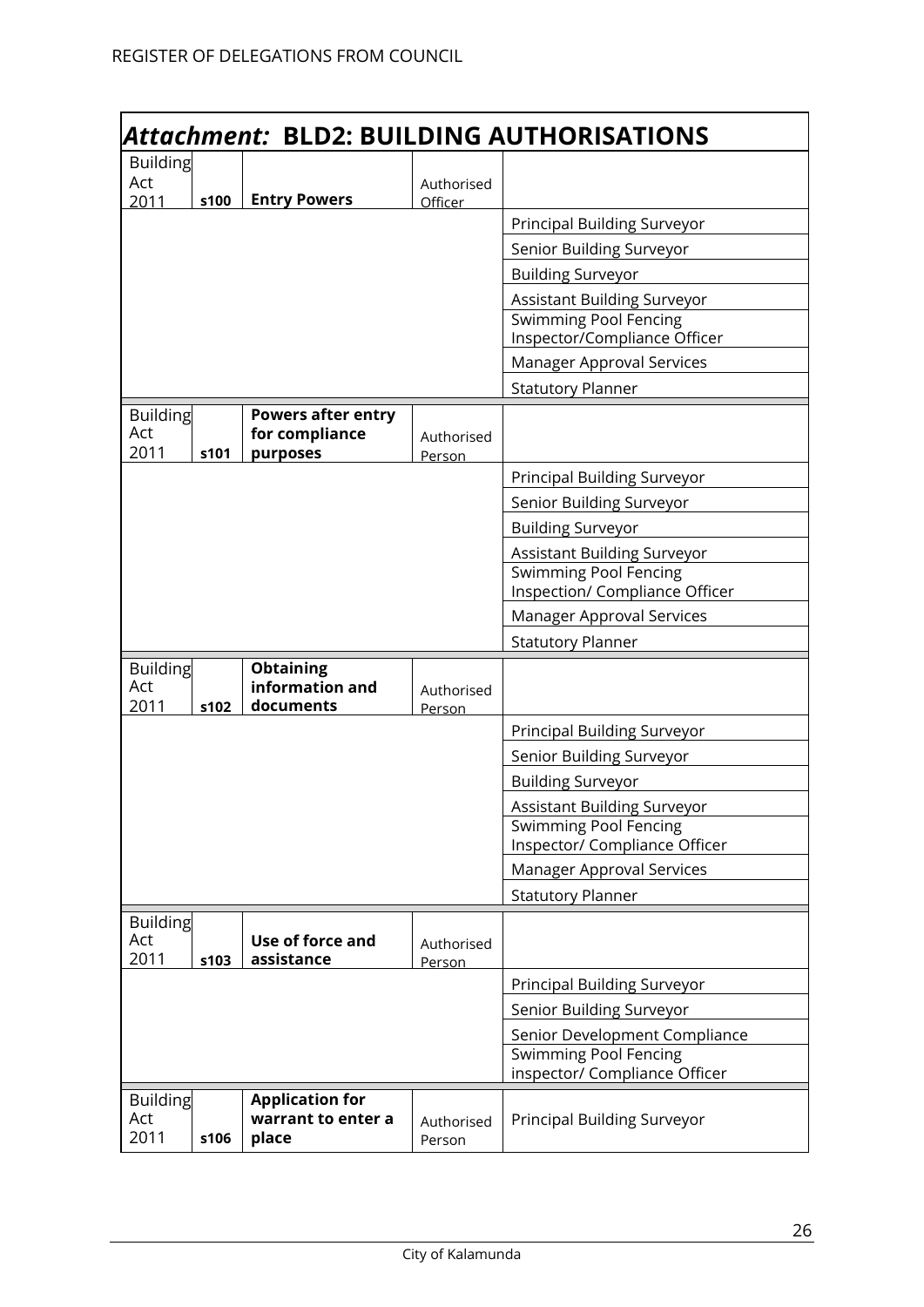| Delegation from:    | Council                 |
|---------------------|-------------------------|
| Delegated to:       | Chief Executive Officer |
|                     |                         |
| Date Adopted:       | 16 April 2012           |
| Date Last Reviewed: | <b>22 June 2021</b>     |

### <span id="page-26-0"></span>**BLD3 - Building Matters – Enforcement - Fines, Penalties and Infringement Notices**

| Legislation:                                                                    | Building Act 2011 - S.127                                                                                                                                                                                                                                                                                                                    |
|---------------------------------------------------------------------------------|----------------------------------------------------------------------------------------------------------------------------------------------------------------------------------------------------------------------------------------------------------------------------------------------------------------------------------------------|
| Power or Duty of the<br><b>Local Government</b><br>which is being<br>delegated: | Part 8 of the Building Act 2011 - Enforcement - powers of<br>authorised employees/officers in respect to compliance<br>matters pertaining to buildings and associated incidental<br>structures.<br>Part 10 of the Building Regulations 2012 - Issue of Infringement<br>2.<br>Notices for Offences specified in Schedule 6 of the Regulations |

### **DETAILS**

- 1. That in accordance with section 127 of the *Building Act 2011* (the Act), the Chief Executive Officer is delegated power to designate authorised persons pursuant to section 96 (3) of the Act, to prepare, sign, and serve notices in relation to fines, penalties and enforcement with respect to the sections of the Act detailed in Part A of the Attachment to this delegation.
- 2. That in accordance with section 127 of the *Building Act 2011* (the Act), the Chief Executive Officer is delegated power to appoint persons pursuant to regulation 70 of the *Building Regulations 2012* to issue Infringement Notices for those offences specified in Scheduled 6 of the regulations and detailed in Part B of the Attachment to this delegation.

| <b>Related Documents</b> |  |  |
|--------------------------|--|--|
| Council Policy:          |  |  |
| Administration           |  |  |
| Policy/Procedure:        |  |  |
| Notes:                   |  |  |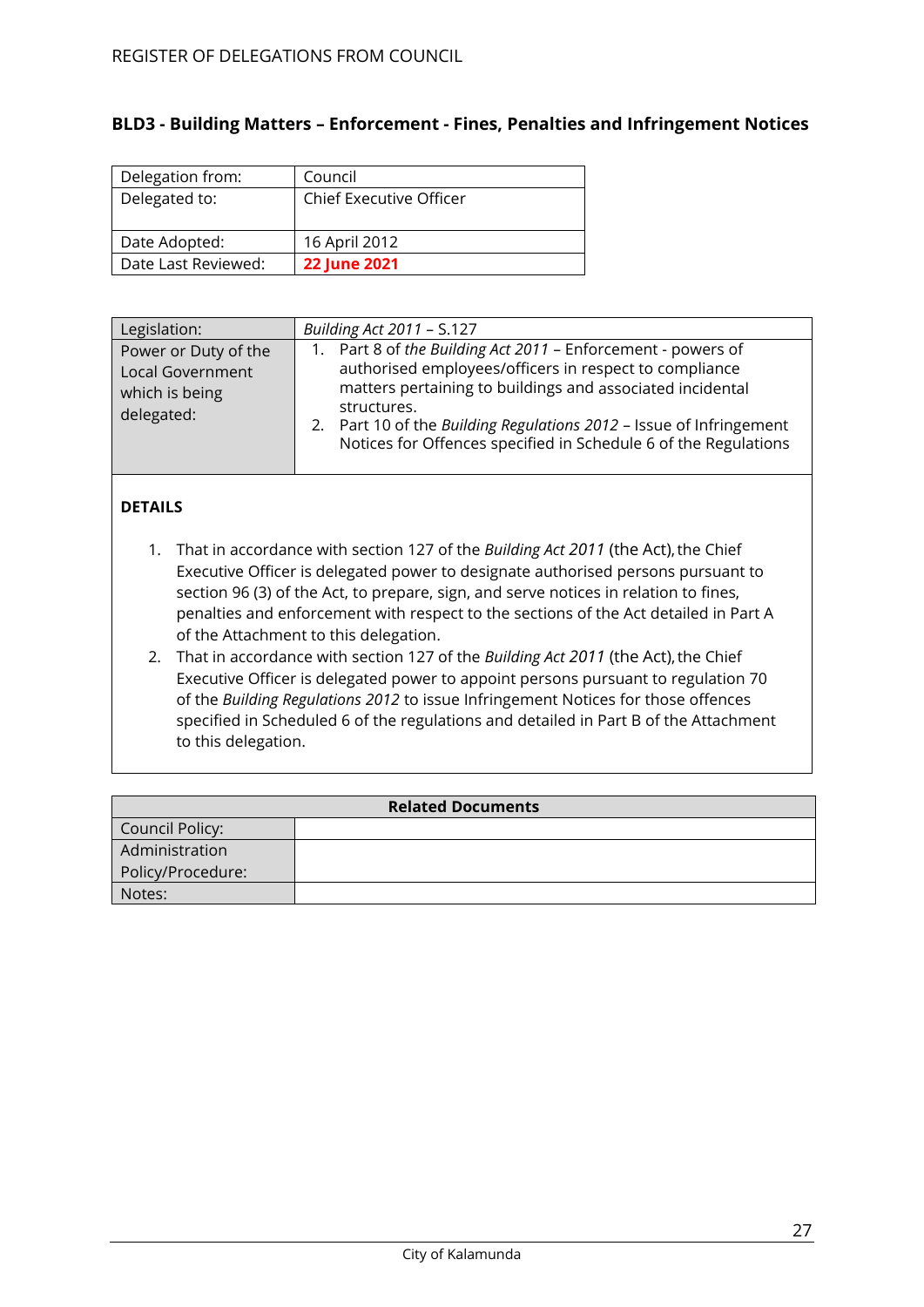# **Part A**

# *Attachment***: FINES, PENALTIES, AND ENFORCEMENT**

s96(3) A local government may, by instrument in writing, designate a person employed by the local government under the *Local Government Act 1995*section 5.36, as an authorised person for the purposes of this Act in relation to buildings and incidental structures located, or proposed to be located, in the district of the local government That in accordance with s93(3) of the Act the persons serving or acting in the positions of Principal Building Surveyor and Manager Approval Services be authorised to prepare, sign, and serve notices in relation to the following sections of the *Building Act 2011*, until that delegation is revoked.

| <b>Offence</b>                                                         | Section of the<br>Act |
|------------------------------------------------------------------------|-----------------------|
| No building work without a permit                                      | <b>s9</b>             |
| No demolition work without a demolition permit                         | s10                   |
| Non-compliance with either a building or demolition permit             | s29                   |
| Not displaying details of a building or demolition permit in           | s30                   |
| accordance with the regulations                                        |                       |
| Notice of completion - not provided within 7 days of completion        | s33                   |
| Notice of cessation - failure to provide notification within 7 days    | $\overline{s34}$      |
| Builder to ensure building is constructed to comply with the permit    | s37(1)                |
| and applicable building standards                                      |                       |
| Where work is undertaken without a building permit each owner is       | s37(2)                |
| to ensure that the construction has been undertaken to comply          |                       |
| with the standards applicable to that building structure               |                       |
| Builder to ensure the building is demolished to comply with the        | s38(1)                |
| permit and applicable building standards that applies to the           |                       |
| Where demolition work is undertaken without a demolition permit        | s38(2)                |
| each owner is to ensure that the demolition has been undertaken to     |                       |
| comply with the building standards applicable to that demolition       |                       |
| Occupancy permits - Owner or occupier of a completed building is       | s41                   |
| not to occupy, use or permit to be occupied or used without an         |                       |
| occupancy                                                              |                       |
| Failure to display an occupancy permit                                 | s42                   |
| Occupation, use of buildings to comply with occupancy permits          | s43                   |
| Compliance with occupancy permit generally                             | s44                   |
| No encroachment without consent or court order                         | s76                   |
| Other land not to be adversely affected without consent or court order | s77                   |
| No protection structure in or on other land without consent or         | s78                   |
| court order                                                            |                       |
| Certain work not to affect party walls etc. without consent or court   | s79                   |
| Fences not to be removed without consent or court order                | s80                   |
| No access to other land without consent or court order, and            | s81                   |
| When notice about effect on other land required                        | s84                   |
| Application for court order if no consent - failure to notify the      | s86(4)                |
| person affected by the consent within 7 days                           |                       |
| Non-compliance with a building order                                   | s115                  |
| Obstruction in relation to a building order                            | s116                  |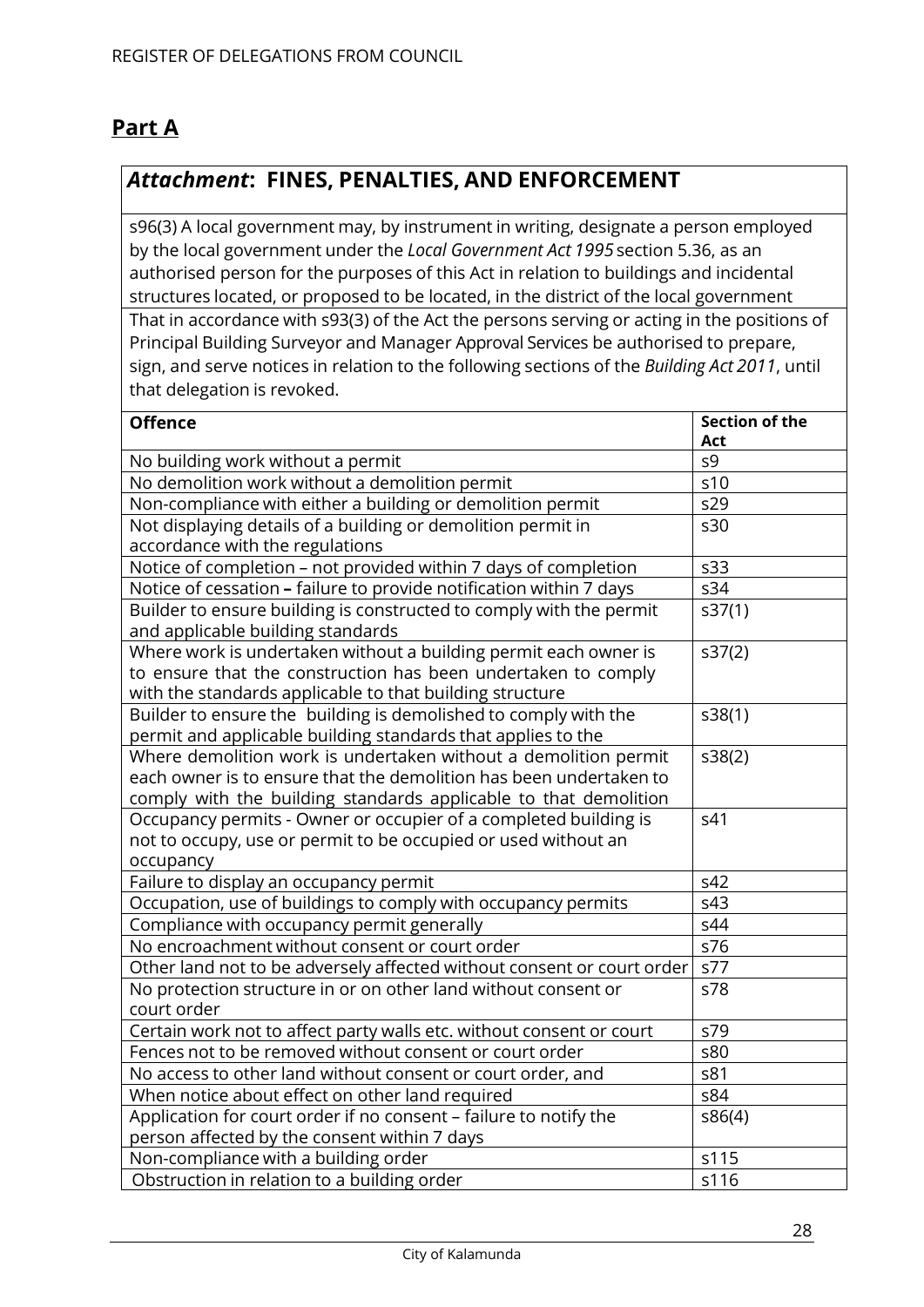| False or misleading information | $-1$              |
|---------------------------------|-------------------|
| Contravention of regulations    | $-1$<br>$\Lambda$ |

# **Part B**

| <b>Section/Regulations</b> | <b>Offence</b>                                                                                           | <b>Modified penalty</b> |
|----------------------------|----------------------------------------------------------------------------------------------------------|-------------------------|
| s.33(1)                    | Failure to give notice of<br>completion (BA7)                                                            | \$500                   |
| s.34(3)                    | Failure to give notice of<br>cessation                                                                   | \$250                   |
| S.42                       | Failure to display or bring<br>attention to occupancy<br>permit details                                  | \$250                   |
| s.76(1)                    | Encroachment beyond<br>boundaries without<br>consent, court order or<br>other authority                  | \$2,500                 |
| S.80(1)                    | Removal of fence, gate or<br>other barrier to land<br>without consent, court<br>order or other authority | \$1,000                 |
| S.80(3)                    | Failure to erect adequate<br>temporary barrier                                                           | \$1,000                 |
| r.50(1)                    | Failure to install barrier<br>around private swimming<br>pool                                            | \$1,000                 |
| r.56(1)                    | Failure to ensure smoke<br>alarms compliant prior to<br>transfer of dwelling                             | \$1,000                 |
| r.58                       | Failure to ensure smoke<br>alarms compliant prior to<br>tenancy                                          | \$1,000                 |
| r.59                       | Failure to ensure smoke<br>alarms compliant prior to<br>hire of dwelling.                                | \$1,000                 |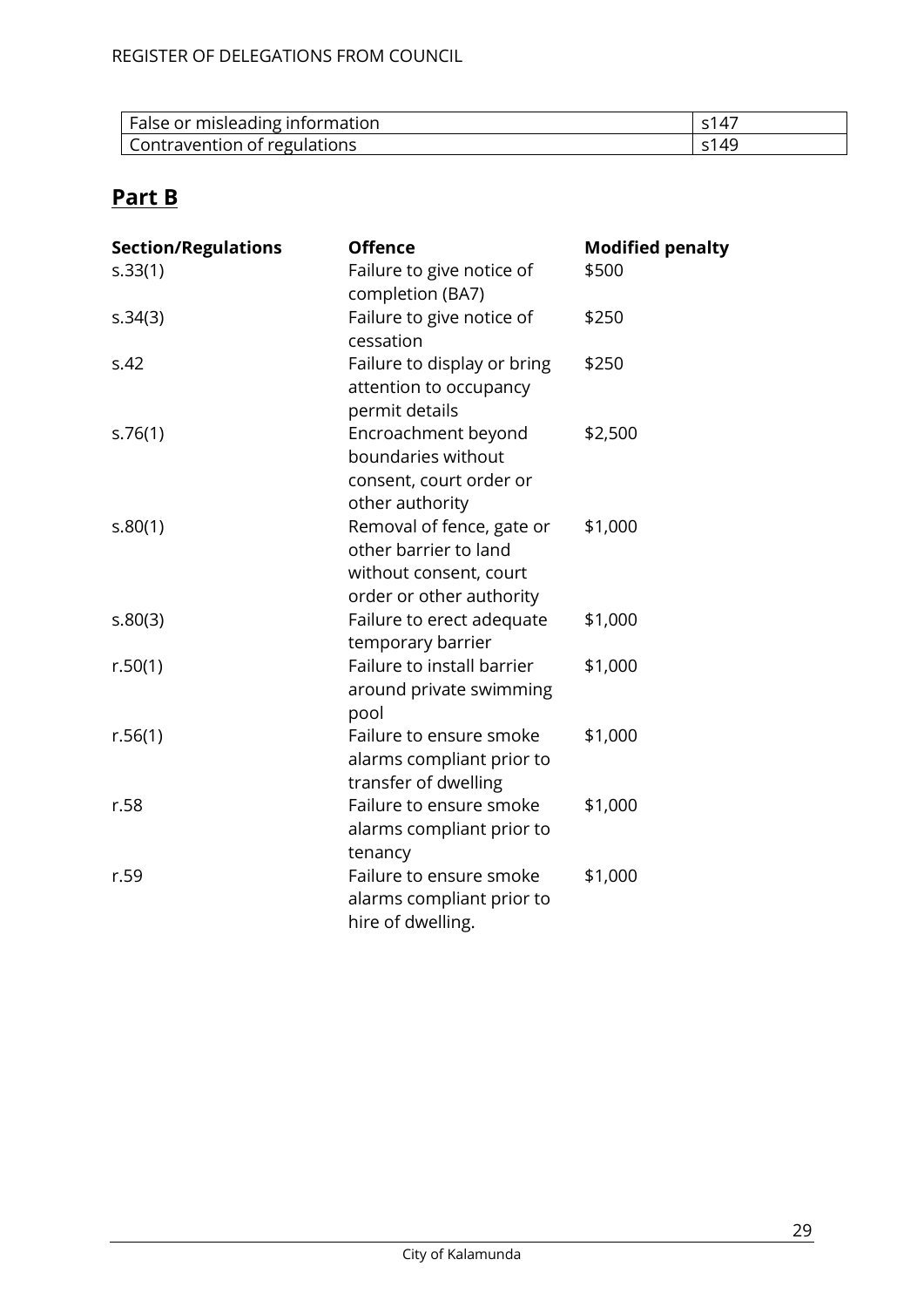# <span id="page-29-0"></span>**LOCAL GOVERNMENT (Financial Management) Regulations 1996**

### <span id="page-29-1"></span>**FMR1 - Payments from Municipal and Trust Funds**

| Delegation from:    | Council                 |
|---------------------|-------------------------|
| Delegated to:       | Chief Executive Officer |
| Date Adopted:       |                         |
| Date Last Reviewed: | <b>22 June 2021</b>     |

| Legislation:                                                             | Local Government (Financial Management) Regulations 1996, r. 12(1)                                                                                                                                                            |
|--------------------------------------------------------------------------|-------------------------------------------------------------------------------------------------------------------------------------------------------------------------------------------------------------------------------|
| Power or Duty of the<br>Local Government<br>which is being<br>delegated: | (1) A payment may only be made from the municipal fund or the<br>trust fund $-$<br>if the local government has delegated to the CEO the<br>(a)<br>exercise of its power to make payments from those funds<br>- by the CEO; or |
|                                                                          | otherwise, if the payment is authorised in advance by a<br>(b)<br>resolution of the council.                                                                                                                                  |

# **DETAILS**

Under section 5.42 of the *Local Government Act 1995*,the Chief Executive Officer is delegated to exercise the powers or discharge the duties of the Council under Regulation 12 of the *Local Government (Financial Management) Regulations 1996*, in regard to the making of payments from the municipal and trust funds.

| <b>Related Documents</b> |                                                      |
|--------------------------|------------------------------------------------------|
| <b>Council Policy:</b>   |                                                      |
| Administration           |                                                      |
| Policy/Procedure:        |                                                      |
| Notes:                   | <b>Local Government Act 1995</b>                     |
|                          | 6.10. Financial management regulations               |
|                          | Regulations may provide for -                        |
|                          | (d) the general management of, and the authorisation |
|                          | of payments out of -                                 |
|                          | (i) the municipal fund; and                          |
|                          | (ii) the trust fund,                                 |
|                          | of a local government                                |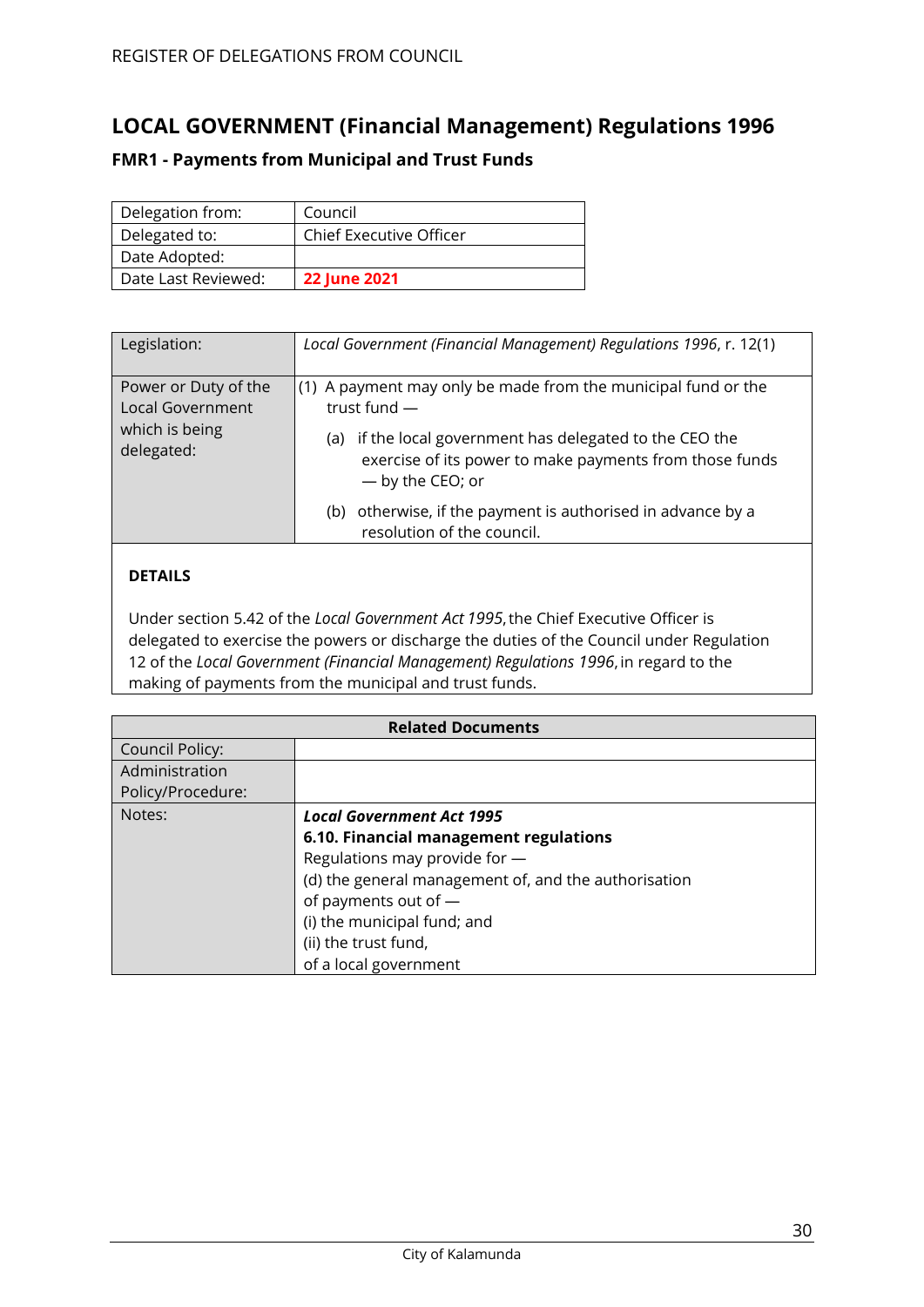# <span id="page-30-0"></span>**PLANNING AND DEVELOPMENT ACT 2005 & LOCAL PLANNING SCHEME NO.3**

### <span id="page-30-1"></span>**PLN1 Planning Matters**

| Delegation from:    | Council                 |
|---------------------|-------------------------|
| Delegated to:       | Chief Executive Officer |
| Date Adopted:       | 21 June 2010            |
| Date Last Reviewed: | 23 November 2021        |

| Legislation:                                                             | City (Shire) of Kalamunda Local Planning Scheme No 3; Planning and<br>Development Act 2005; Planning and Development (Local Planning<br>Schemes) Regulations 2015 |
|--------------------------------------------------------------------------|-------------------------------------------------------------------------------------------------------------------------------------------------------------------|
| Power or Duty of the<br>Local Government<br>which is being<br>delegated: |                                                                                                                                                                   |

### **DETAILS**

Pursuant to Clause 82 of the Deemed Provisions, the Chief Executive Officer is delegated authority to exercise the powers or discharge the duties of the Council in regard to the following:-

#### **Advertising**

To advertise proposals in accordance with Local Planning Scheme No. 3 (the Scheme).

#### **Determination of Applications**

To apply discretion and determine applications under Part 6, 7, 8, 9 and 10 of the Deemed Provisions and Parts 4 and 5 of the Scheme.

To apply discretion and determine applications under Clause 29 and 45 of the Deemed Provisions (amendment of Structure Plans and Activity Centre Plans). To apply discretion to the remainder of Part 4 and Part 5 of the Deemed Provisions to the extent that the discretion relates only to the preparation of an amendment to a Structure Plan or Activity Centre Plan.

### **Condition (OCM 23/11/2021)**

**Approve Planning Applications where there is no more than a 50% deficiency in the parking bays required to be provided by the applicant**

#### **Subdivision Applications and Clearances**

To make recommendations to the Western Australian Planning Commission on all subdivision and amalgamation applications and to endorse applications for clearance where relevant conditions have been satisfied.

#### **Appeals (Reviews)**

To attend the State Administrative Tribunal on behalf of Council and to determine conditions to be applied to applications the subject of mediation or successful appeal and to enter into

Minute of Consent Orders accordingly.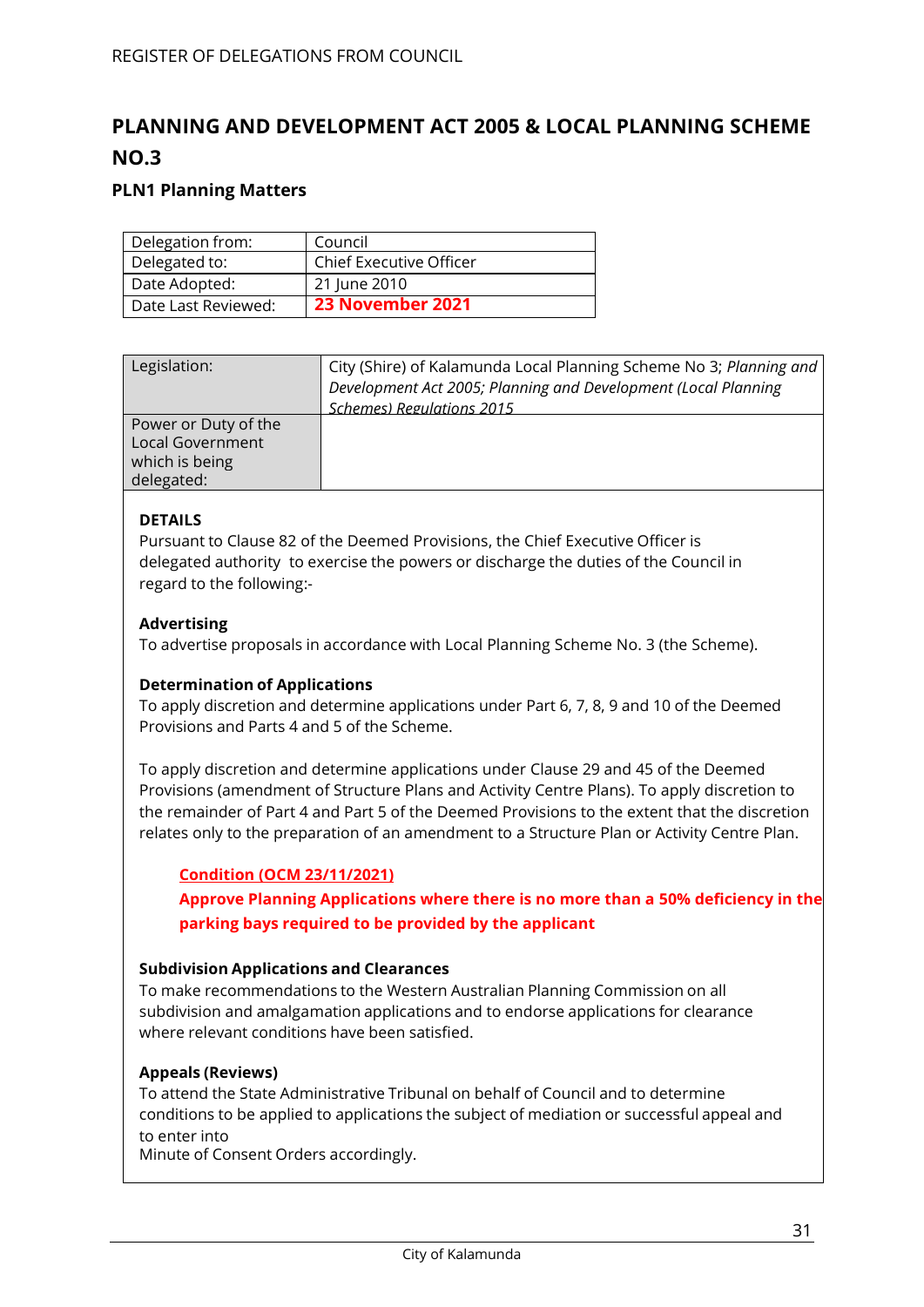### **Enforcement and Administration**

Any of its powers, and the discharge of any of its duties, under Part 10 of the Deemed Provisions.

| <b>Related Documents</b>            |                                                                                                                                                                                                                                                                                         |  |
|-------------------------------------|-----------------------------------------------------------------------------------------------------------------------------------------------------------------------------------------------------------------------------------------------------------------------------------------|--|
| <b>Council Policy:</b>              | All relevant Local Planning Policies prepared under Part 2 of the<br>Deemed Provisions.                                                                                                                                                                                                 |  |
| Administration<br>Policy/Procedure: |                                                                                                                                                                                                                                                                                         |  |
| Notes:                              | <b>Planning and Development (Local Planning Schemes) Regulations</b><br>2015 Schedule 2 - Deemed Provisions.                                                                                                                                                                            |  |
|                                     | Delegations by local government<br>82.                                                                                                                                                                                                                                                  |  |
|                                     | The local government may, by resolution, delegate to a<br>(1)<br>committee or to the local government CEO the exercise of<br>any of the local government's powers or the discharge of<br>any of the local government's duties under this Scheme<br>other than this power of delegation. |  |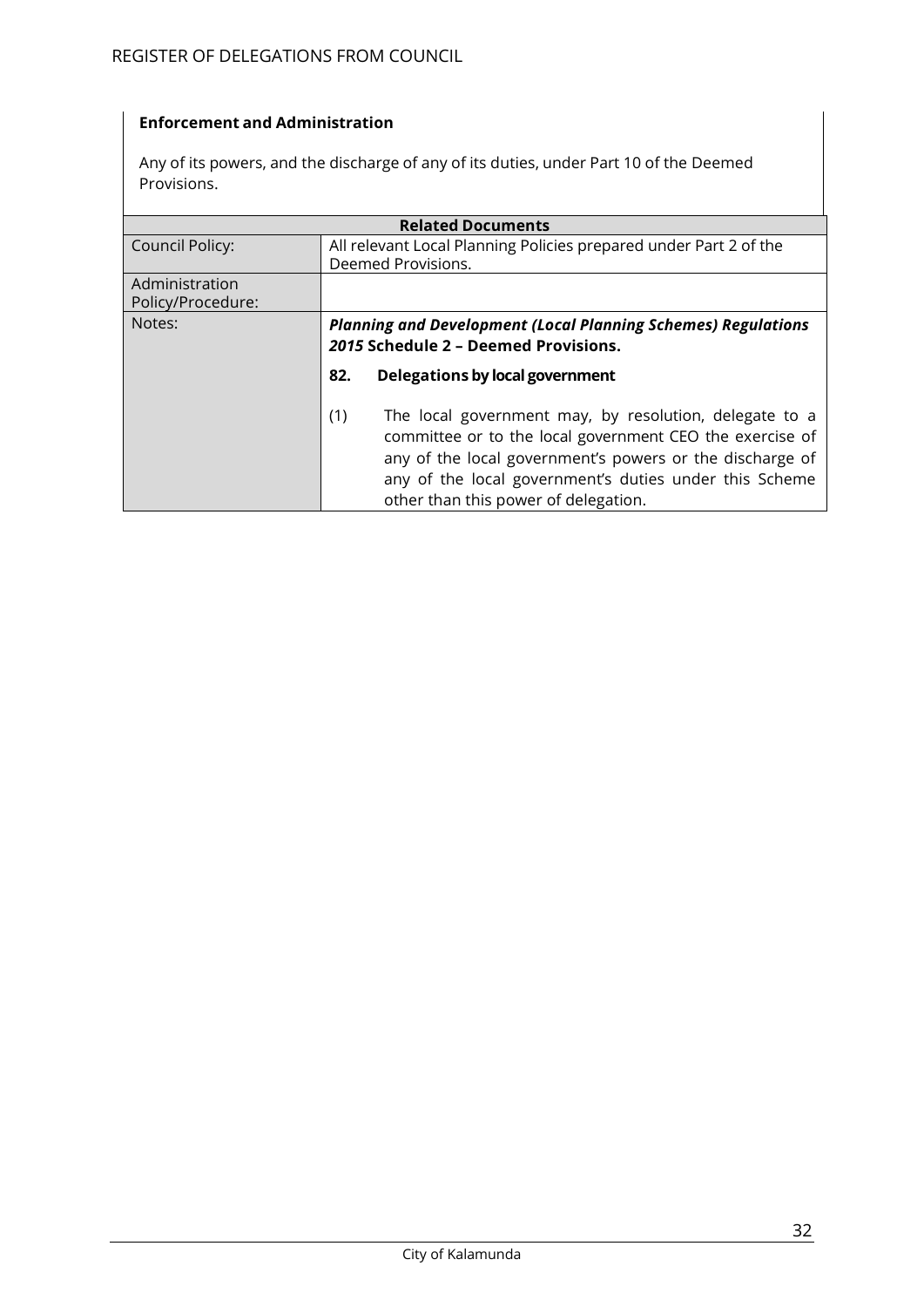# <span id="page-32-0"></span>**STRATA TITLES ACT 1985**

### <span id="page-32-1"></span>**STA1 - Strata Titles**

| Delegation from:    | Council                   |
|---------------------|---------------------------|
| Delegated to:       | Chief Executive Officer   |
|                     | Manager Approval Services |
| Date Adopted:       |                           |
| Date Last Reviewed: | <b>22 June 2020</b>       |

| Legislation:                                                                    | Strata Titles Act 1985, s.23                                                                                                                                                                                                                                                                                                                                                   |
|---------------------------------------------------------------------------------|--------------------------------------------------------------------------------------------------------------------------------------------------------------------------------------------------------------------------------------------------------------------------------------------------------------------------------------------------------------------------------|
| Power or Duty of the<br><b>Local Government</b><br>which is being<br>delegated: | A local government may, either generally or as otherwise<br>(4)<br>provided by the instrument of delegation, by writing under<br>the seal of the local government, delegate to an employee<br>of the local government any of the functions conferred on<br>local governments under this Act, other than the functions<br>so conferred by subsection (3) and section 24.<br>(5) |

# **DETAILS**

Under section 23(4) of the *Strata Titles Act 1985*,the Chief Executive Officer and the Manager Approval Services are delegated to exercise the powers or discharge the duties of the Council under the *Strata Titles Act 1985*.

| <b>Related Documents</b> |     |
|--------------------------|-----|
| Council Policy:          | n/a |
| Administration           | n/a |
| Policy/Procedure:        |     |
| Notes:                   |     |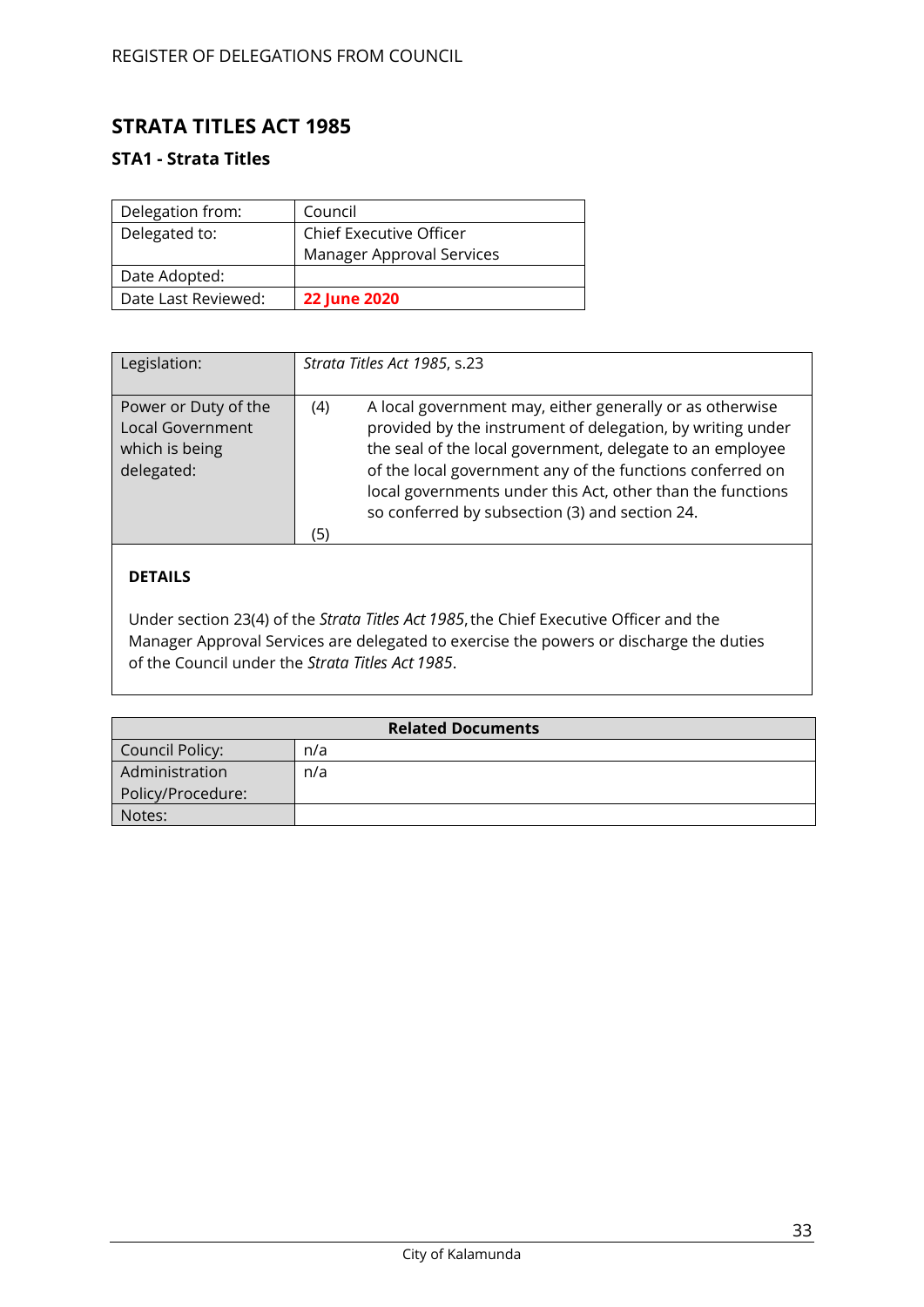# <span id="page-33-0"></span>**BUSH FIRES ACT 1954**

### <span id="page-33-1"></span>**BFA1 - Prohibited Burning Times - Amendment**

| Delegation from:    | Council                         |
|---------------------|---------------------------------|
| Delegated to:       | Mayor and                       |
|                     | Chief Bush Fire Control Officer |
|                     | (jointly)                       |
| Date Adopted:       |                                 |
| Date Last Reviewed: | <b>22 June 2021</b>             |

| Legislation:                                                                    | Bush Fires Act 1954, s. 17                                                                                                                                                                                                                                                                                                                                                                                                                                                                                                                                                                                                                                                     |
|---------------------------------------------------------------------------------|--------------------------------------------------------------------------------------------------------------------------------------------------------------------------------------------------------------------------------------------------------------------------------------------------------------------------------------------------------------------------------------------------------------------------------------------------------------------------------------------------------------------------------------------------------------------------------------------------------------------------------------------------------------------------------|
| Power or Duty of the<br><b>Local Government</b><br>which is being<br>delegated: | (7) (a) Subject to paragraph (b), in any year in which a local<br>government considers that seasonal conditions warrant a<br>variation of the prohibited burning times in its district the local<br>government may, after consultation with an authorised officer<br>appointed under the Conservation and Land Management Act 1984,<br>if forest land is situated in the district, vary the prohibited burning<br>times in respect of that year in the district or a part of the district<br>$by -$<br>shortening, extending, suspending or reimposing a period of<br>(i)<br>prohibited burning times;<br>or<br>imposing a further period of prohibited burning times.<br>(ii) |

### **DETAILS**

Under section 17(10) of the *BushFiresAct 1954*,the Mayor and Chief Bush Fire Control Officer are delegated to exercise the powers or discharge the duties of the Council under section 17(7) of the *BushFiresAct 1954*.

| <b>Related Documents</b> |                                                                                                                                                                                                                               |
|--------------------------|-------------------------------------------------------------------------------------------------------------------------------------------------------------------------------------------------------------------------------|
| <b>Council Policy:</b>   | n/a                                                                                                                                                                                                                           |
| Administration           | n/a                                                                                                                                                                                                                           |
| Policy/Procedure:        |                                                                                                                                                                                                                               |
| Notes:                   | <b>Bush Fires Act 1954</b><br>17(10) A local government may by resolution delegate to its mayor, or<br>president, and its<br>Chief Bush Fire Control Officer, jointly its powers and duties under<br>subsections (7) and (8). |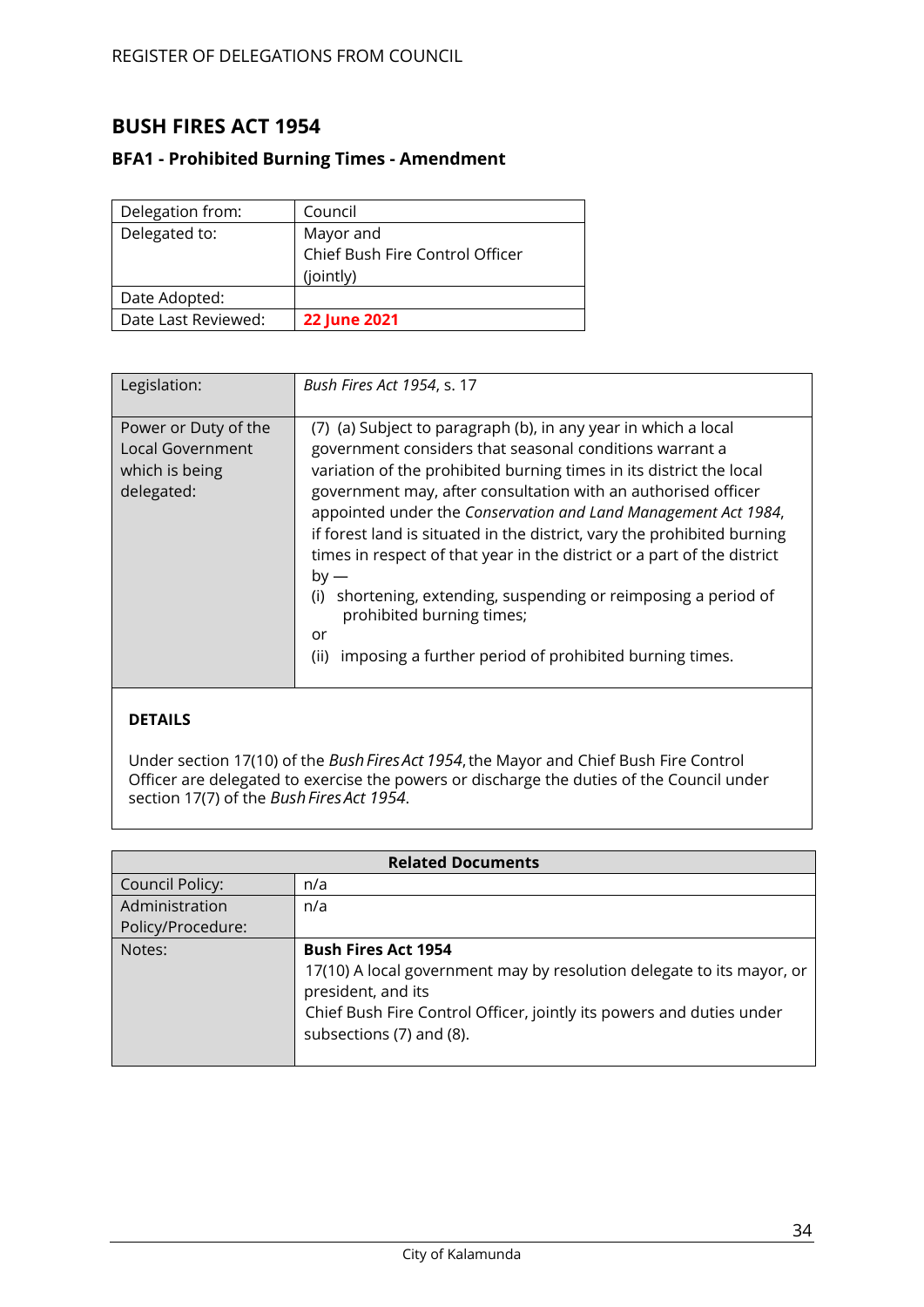# <span id="page-34-0"></span>**BFA2 - Proceedings Under the Bush Fires Act**

| Delegation from:    | Council                         |
|---------------------|---------------------------------|
| Delegated to:       | Chief Bush Fire Control Officer |
| Date Adopted:       |                                 |
| Date Last Reviewed: | <b>22 June 2021</b>             |

| Legislation:         | Bush Fires Act 1954, s. 59                                                                                                                                                                                                          |
|----------------------|-------------------------------------------------------------------------------------------------------------------------------------------------------------------------------------------------------------------------------------|
| Power or Duty of the | 59. Prosecution of offences                                                                                                                                                                                                         |
| Local Government     | (2)(a) A person authorised by the Minister, a member of the                                                                                                                                                                         |
| which is being       | Authority, an officer of the Authority, an authorised officer appointed                                                                                                                                                             |
| delegated:           | under the Conservation and Land Management Act 1984, a member of<br>the Police Force, or a local government, may institute and carry on<br>proceedings against a person for an offence alleged to be committed<br>against this Act. |

# **DETAILS**

Under section 59(3) of the *BushFires Act 1954*,the Chief Bush Fire Control Officer is delegated to exercise the powers or discharge the duties of the Council under section 59 of the *BushFires Act 1954.*

| <b>Related Documents</b> |                                                                                                                                                                                                                                                                                                                                                                                                                                                                                                                                                                                                                                                                                        |
|--------------------------|----------------------------------------------------------------------------------------------------------------------------------------------------------------------------------------------------------------------------------------------------------------------------------------------------------------------------------------------------------------------------------------------------------------------------------------------------------------------------------------------------------------------------------------------------------------------------------------------------------------------------------------------------------------------------------------|
| Council Policy:          | n/a                                                                                                                                                                                                                                                                                                                                                                                                                                                                                                                                                                                                                                                                                    |
| Administration           | n/a                                                                                                                                                                                                                                                                                                                                                                                                                                                                                                                                                                                                                                                                                    |
| Policy/Procedure:        |                                                                                                                                                                                                                                                                                                                                                                                                                                                                                                                                                                                                                                                                                        |
| Notes:                   | <b>Bush Fires Act 1954</b><br>59(3) A local government may, by written instrument of delegation,<br>delegate authority generally, or in any class of case, or in any<br>particular case, to its bush fire control officer, or other officer, to<br>consider allegations of offences alleged to have been committed<br>against this Act in the district of the local government and, if the<br>delegate thinks fit, to institute and carry on proceedings in the<br>name of the local government against any person alleged to have<br>committed any of those offences in the district, and may pay out of<br>its funds any costs and expenses incurred in or about the<br>proceedings. |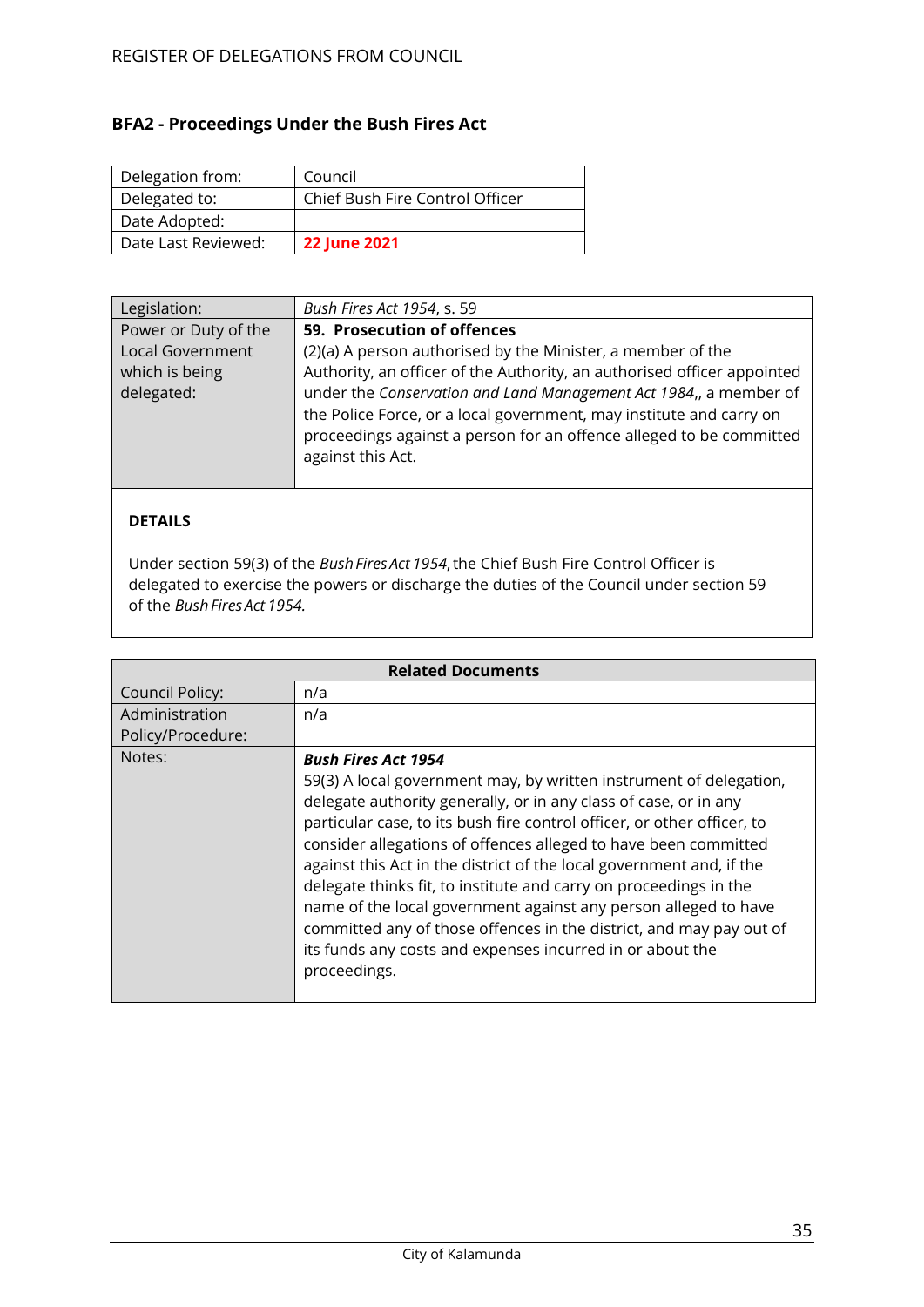# <span id="page-35-0"></span>**BFA3 - Appointment of Bush Fire Control Officers**

| Delegation from:    | Council                 |
|---------------------|-------------------------|
| Delegated to:       | Chief Executive Officer |
| Date Adopted:       | 16 August 2010          |
| Date Last Reviewed: | <b>22 June 2021</b>     |

| Legislation:                                                                    | Bush Fires Act 1954, s.38                                                                                                                                                                                                                                                                                                                                                                                                                                                                                                                                                                        |
|---------------------------------------------------------------------------------|--------------------------------------------------------------------------------------------------------------------------------------------------------------------------------------------------------------------------------------------------------------------------------------------------------------------------------------------------------------------------------------------------------------------------------------------------------------------------------------------------------------------------------------------------------------------------------------------------|
| Power or Duty of the<br><b>Local Government</b><br>which is being<br>delegated: | 38. Local government may appoint bush fire control officer<br>(1) A local government may from time to time appoint such<br>persons as it thinks necessary to be its bush fire control officers<br>under and for the purposes of this Act, and of those officers shall<br>subject to section 38A(2) appoint 2 as the Chief Bush Fire Control<br>Officer and the Deputy Chief Bush Fire Control Officer who shall be<br>first and second in seniority of those officers, and subject thereto<br>may determine the respective seniority of the other bush fire<br>control officers appointed by it. |

### **DETAILS**

Pursuant to section 48 of the *BushFires Act 1954*,the Chief Executive Officer is delegated authority to appoint Bush Fire Control Officers, Chief Bush Fire Control Officer and Deputy Chief Bush Fire Control Officers for the City of Kalamunda.

| <b>Related Documents</b>            |                                                                                                                                                                                                                                                                                                                                                                                                                                                                                                                                                                                                                                                                                                                                                                                              |
|-------------------------------------|----------------------------------------------------------------------------------------------------------------------------------------------------------------------------------------------------------------------------------------------------------------------------------------------------------------------------------------------------------------------------------------------------------------------------------------------------------------------------------------------------------------------------------------------------------------------------------------------------------------------------------------------------------------------------------------------------------------------------------------------------------------------------------------------|
| Council Policy:                     |                                                                                                                                                                                                                                                                                                                                                                                                                                                                                                                                                                                                                                                                                                                                                                                              |
| Administration<br>Policy/Procedure: |                                                                                                                                                                                                                                                                                                                                                                                                                                                                                                                                                                                                                                                                                                                                                                                              |
| Notes:                              | 48. Delegation by local governments<br>(1) A local government may, in writing, delegate to its chief<br>executive officer the performance of any of its functions under<br>this Act.<br>(2) Performance by the chief executive officer of a local<br>government of a function delegated under subsection (1) -<br>(a) is taken to be in accordance with the terms of a delegation<br>under this section, unless the contrary is shown; and<br>(b) is to be treated as performance by the local government.<br>(3) A delegation under this section does not include the power to<br>subdelegate.<br>(4) Nothing in this section is to be read as limiting the<br>ability of a local government to act through its council,<br>members of staff or agents in the normal course of<br>business. |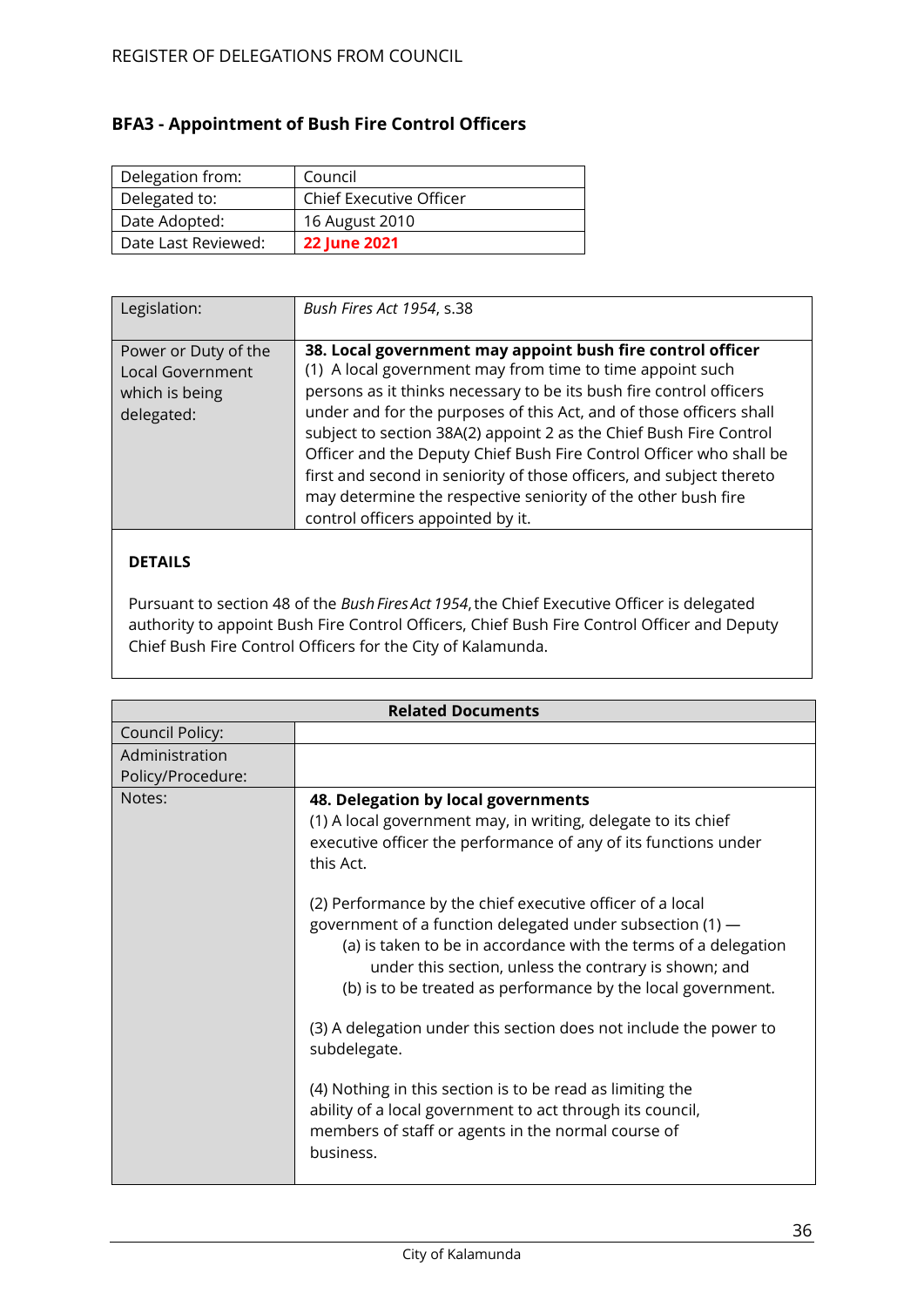# <span id="page-36-0"></span>**FOOD ACT 2008**

### <span id="page-36-1"></span>**FOOD1 - Prohibition Orders – Section 65 of the Food Act 2008**

| Delegation from:    | Council                        |
|---------------------|--------------------------------|
| Delegated to:       | <b>Chief Executive Officer</b> |
|                     | Director Development Services  |
| Date Adopted:       | 20 September 2010              |
| Date Last Reviewed: | <b>22 June 2021</b>            |

| Legislation:                                                             | Food Act 2008, section 65                                                                                                                                                                                                                                                                                                                                                                                                                                                                                                                                                                                                           |
|--------------------------------------------------------------------------|-------------------------------------------------------------------------------------------------------------------------------------------------------------------------------------------------------------------------------------------------------------------------------------------------------------------------------------------------------------------------------------------------------------------------------------------------------------------------------------------------------------------------------------------------------------------------------------------------------------------------------------|
| Power or Duty of the<br>Local Government<br>which is being<br>delegated: | 65. Prohibition order<br>(1) If the CEO or another enforcement agency believes on<br>reasonable grounds -<br>(a) that any of the circumstances specified in section 62(a), (b), (c) or<br>(d) exist; and<br>(b) that $-$<br>(i) the proprietor of a food business has not complied with<br>an improvement notice within the time required by section<br>63 for compliance; or<br>(ii) the issue of the order is necessary to prevent or<br>mitigate a serious danger to public health,<br>the CEO or other enforcement agency may serve a prohibition order<br>on the proprietor of the food business in accordance with this Part. |

### **DETAILS**

Council delegates the power to issue prohibition orders for the purposes of section 65 of the *FoodAct 2008* to the Chief Executive Officer and the Director Planning and Development Services in accordance with section 118(2) of the *FoodAct 2008*.

| <b>Related Documents</b> |                                                                                                                                                                                                                                                                                                                                                                                                   |
|--------------------------|---------------------------------------------------------------------------------------------------------------------------------------------------------------------------------------------------------------------------------------------------------------------------------------------------------------------------------------------------------------------------------------------------|
| <b>Council Policy:</b>   |                                                                                                                                                                                                                                                                                                                                                                                                   |
| Administration           |                                                                                                                                                                                                                                                                                                                                                                                                   |
| Policy/Procedure:        |                                                                                                                                                                                                                                                                                                                                                                                                   |
| Notes:                   | 118. Functions of enforcement agencies and delegation<br>(2) A function conferred or imposed on an enforcement agency may<br>be delegated -<br>(b) if the enforcement agency is a local government or a person<br>or body, or a person or body within a class of persons or<br>bodies, prescribed by the regulations - subject to subsections<br>(3) and (4), in accordance with the regulations. |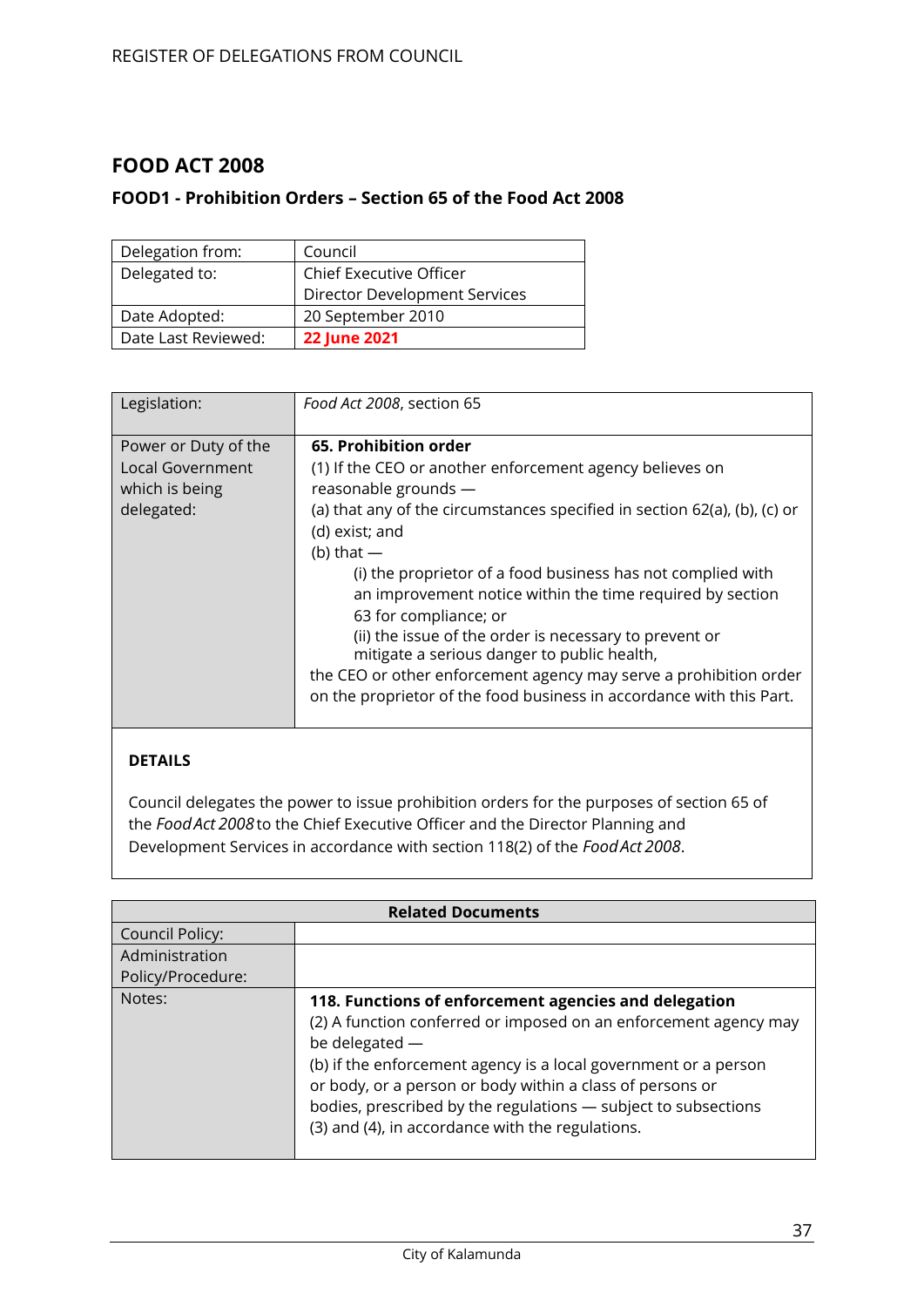# <span id="page-37-0"></span>**FOOD 2 - Appointment of Authorised Persons Under the Food Act 2008**

| Delegation from:    | Council                 |
|---------------------|-------------------------|
| Delegated to:       | Chief Executive Officer |
| Date Adopted:       | 15 March 2010           |
| Date Last Reviewed: | <b>22 June 2021</b>     |

| Legislation:                                                                    | Food Act 2008, section 122                                                                                                                                                                                                                                                                                                                                                                                                                                                                          |
|---------------------------------------------------------------------------------|-----------------------------------------------------------------------------------------------------------------------------------------------------------------------------------------------------------------------------------------------------------------------------------------------------------------------------------------------------------------------------------------------------------------------------------------------------------------------------------------------------|
| Power or Duty of the<br><b>Local Government</b><br>which is being<br>delegated: | 122. Appointment of authorised officers<br>(1) An enforcement agency may appoint a person to be an<br>authorised officer for the purposes of this Act if -<br>(a) the enforcement agency, having regard to any guidelines<br>issued by the CEO under subsection (2), considers the person<br>has appropriate qualifications and experience to perform the<br>functions of an authorised officer; or<br>(b) the person holds office as an environmental health officer under<br>the Health Act 1911. |

### **DETAILS**

Council delegates the power to appoint Authorised Persons for the purposes of the *Food Act 2008* to the Chief Executive Officer under Section 118 (2) of the *Food Act 2008*.

| <b>Related Documents</b> |                                                                                                                                                                                                                                                                                                                                                                                                     |
|--------------------------|-----------------------------------------------------------------------------------------------------------------------------------------------------------------------------------------------------------------------------------------------------------------------------------------------------------------------------------------------------------------------------------------------------|
| Council Policy:          |                                                                                                                                                                                                                                                                                                                                                                                                     |
| Administration           |                                                                                                                                                                                                                                                                                                                                                                                                     |
| Policy/Procedure:        |                                                                                                                                                                                                                                                                                                                                                                                                     |
| Notes:                   | 118. Functions of enforcement agencies and delegation<br>(2) A function conferred or imposed on an enforcement agency may<br>be delegated $-$<br>(b) if the enforcement agency is a local government or a person<br>or body, or a person or body within a class of persons or<br>bodies, prescribed by the regulations - subject to subsections<br>(3) and (4), in accordance with the regulations. |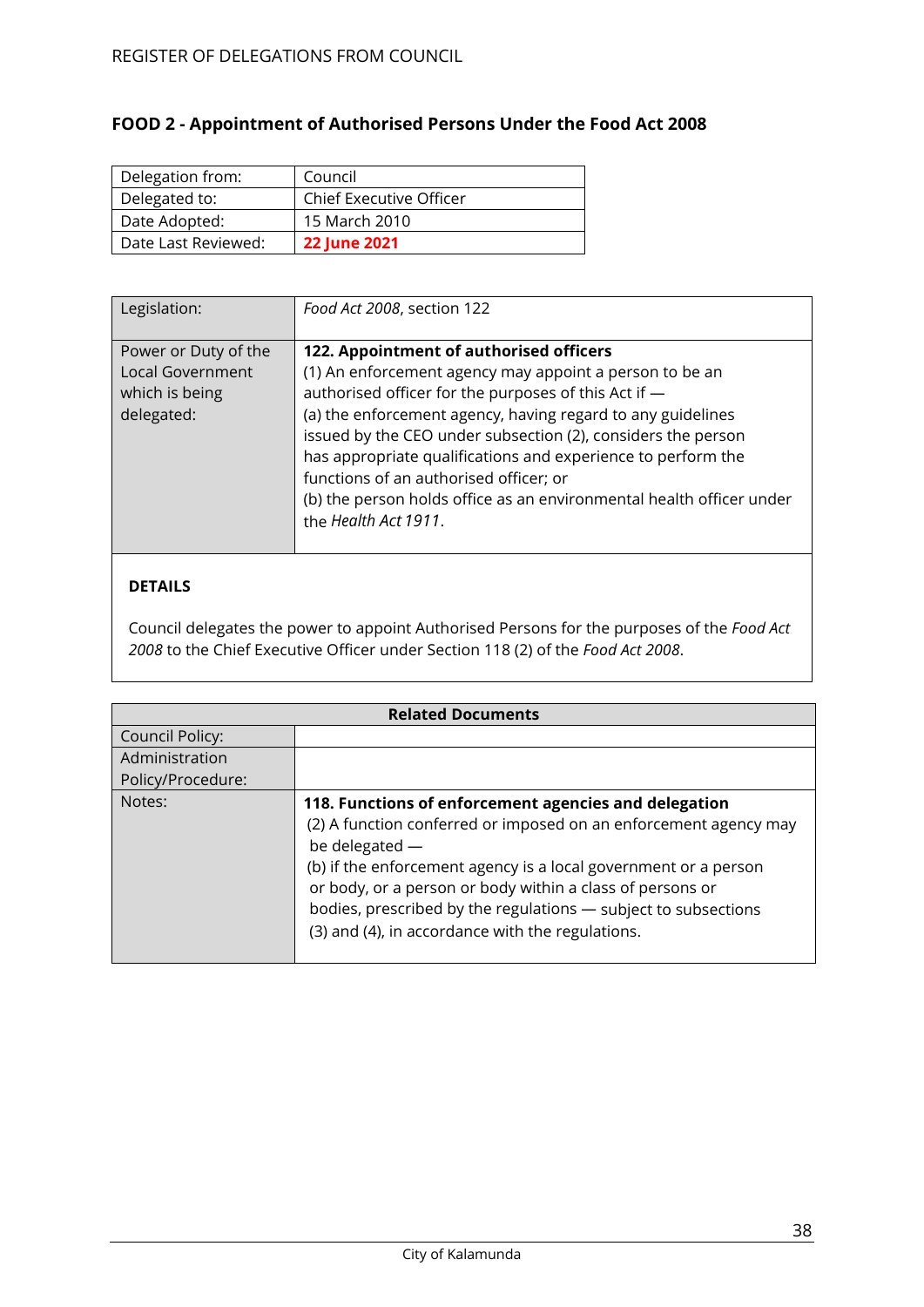# <span id="page-38-0"></span>**PUBLIC HEALTH ACT 2016**

# <span id="page-38-1"></span>**HLT1 - Appointment of Environmental Health Officers of the Public Health Act 2016**

| Delegation from:    | Council                        |
|---------------------|--------------------------------|
| Delegated to:       | <b>Chief Executive Officer</b> |
| Date Adopted:       | 27 March 2017                  |
| Date Last Reviewed: | <b>22 June 2021</b>            |

| Legislation:                                    |     | Public Health Act 2016, Section 17.                                                                                                                                                                                      |
|-------------------------------------------------|-----|--------------------------------------------------------------------------------------------------------------------------------------------------------------------------------------------------------------------------|
| Power or Duty of the<br><b>Local Government</b> | 17. | Appointment of environmental health officers                                                                                                                                                                             |
| which is being<br>delegated:                    | (1) | A local government may appoint one or more persons as<br>environmental health officers.                                                                                                                                  |
|                                                 | (2) | An appointee may be $-$<br>a person employed by the local government under<br>(a)<br>the Local Government Act 1995 section 5.36; or<br>a person engaged by the local government under a<br>(b)<br>contract for services. |
|                                                 | (3) | A local government must not appoint a person as an<br>environmental health officer unless the person has the<br>qualifications and experience approved by the Chief Health<br>Officer under section 18.                  |
|                                                 | (4) | Two or more local governments may enter into<br>arrangements for one or more persons to be appointed as<br>environmental health officers for each of those local<br>governments.                                         |
|                                                 | (5) | This section does not limit the Local Government Act 1995<br>section 5.36.                                                                                                                                               |
| <b>DETAILS</b>                                  |     |                                                                                                                                                                                                                          |

Council delegates the power to appoint Environmental Health Officers for the purposes of the *Public Health Act 2016* to the Chief Executive Officer under Section 17 of the *Public Health Act 2016.*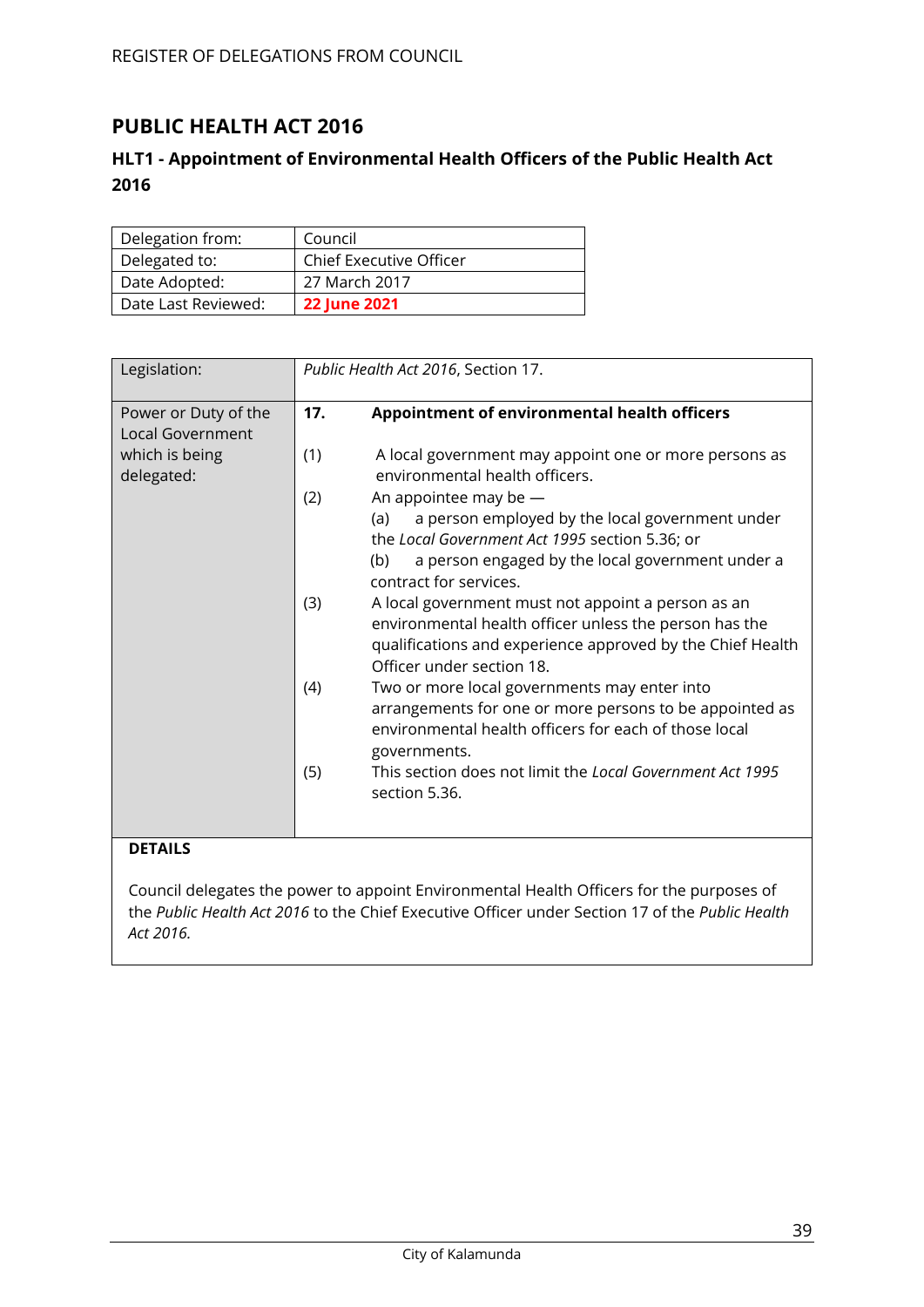# *PUBLIC HEALTH ACT 2016 Health (Asbestos) Regulations 1992*

# <span id="page-39-0"></span>**HLT2 – appointment persons or classes of persons to be authorised officers or approved officers for the purposes of the** *Criminal Procedure Act 2004* **Part 2**

| Delegation from:    | Council                        |
|---------------------|--------------------------------|
| Delegated to:       | <b>Chief Executive Officer</b> |
| Date Adopted:       | 28 November 2017               |
| Date Last Reviewed: | <b>22 June 2021</b>            |

| Legislation:                                                                    | Public Health Act 2016 and Health (Asbestos) Regulations 1992 -                                                                                                                                                                                                                                                                                                                                                                                                                                                                                                                                                                                                                                                                                                                                                                                                                                                                                                                                                                                                                                                                                                                                                                                                                                                                                                                                                                                                                                                                                                                                                                                                                                    |
|---------------------------------------------------------------------------------|----------------------------------------------------------------------------------------------------------------------------------------------------------------------------------------------------------------------------------------------------------------------------------------------------------------------------------------------------------------------------------------------------------------------------------------------------------------------------------------------------------------------------------------------------------------------------------------------------------------------------------------------------------------------------------------------------------------------------------------------------------------------------------------------------------------------------------------------------------------------------------------------------------------------------------------------------------------------------------------------------------------------------------------------------------------------------------------------------------------------------------------------------------------------------------------------------------------------------------------------------------------------------------------------------------------------------------------------------------------------------------------------------------------------------------------------------------------------------------------------------------------------------------------------------------------------------------------------------------------------------------------------------------------------------------------------------|
|                                                                                 | Regulation 15D.                                                                                                                                                                                                                                                                                                                                                                                                                                                                                                                                                                                                                                                                                                                                                                                                                                                                                                                                                                                                                                                                                                                                                                                                                                                                                                                                                                                                                                                                                                                                                                                                                                                                                    |
| Power or Duty of the<br><b>Local Government</b><br>which is being<br>delegated: | 15D.<br><b>Infringement notices</b><br>(1) The offences specified in Schedule 1 are offences for which an<br>infringement notice may be issued under the Criminal<br>Procedure Act 2004 Part 2.<br>(2) The modified penalty specified opposite an offence in<br>Schedule 1 is the modified penalty for that offence for the<br>purposes of the Criminal Procedure Act 2004 section 5(3).<br>(3) The Chief Health Officer may, in writing, appoint persons or<br>classes of persons to be authorised officers or approved<br>officers for the purposes of the Criminal Procedure Act 2004<br>Part 2.<br>(4) The Chief Health Officer must issue to each authorised officer<br>a certificate, badge or identity card identifying the officer as a<br>person authorised to issue infringement notices.<br>(5)A local government may, in writing, appoint persons or classes<br>of persons to be authorised officers or approved officers for<br>the purposes of the Criminal Procedure Act 2004 Part 2<br>(6) Each local government that appoints a person as an<br>authorised officer under sub-regulation (5) must issue to the<br>officer a certificate, badge or identity card identifying the<br>officer as a person authorised to issue infringement notices.<br>(7) A local government may delegate a power or duty conferred or<br>imposed on it by this regulation to the chief executive officer<br>of the local government.<br>(8) For the purposes of the Criminal Procedure Act 2004 Part 2<br>(a) the prescribed form of an infringement notice is set out<br>in Schedule 2; and<br>(b) the prescribed form of a notice to withdraw an<br>infringement notice is set out in Schedule 3. |
| <b>DETAILS</b>                                                                  |                                                                                                                                                                                                                                                                                                                                                                                                                                                                                                                                                                                                                                                                                                                                                                                                                                                                                                                                                                                                                                                                                                                                                                                                                                                                                                                                                                                                                                                                                                                                                                                                                                                                                                    |

Council delegates the power to appoint persons or classes of persons to be authorised officers or approved officers for the purposes of the *Criminal Procedure Act 2004* Part 2.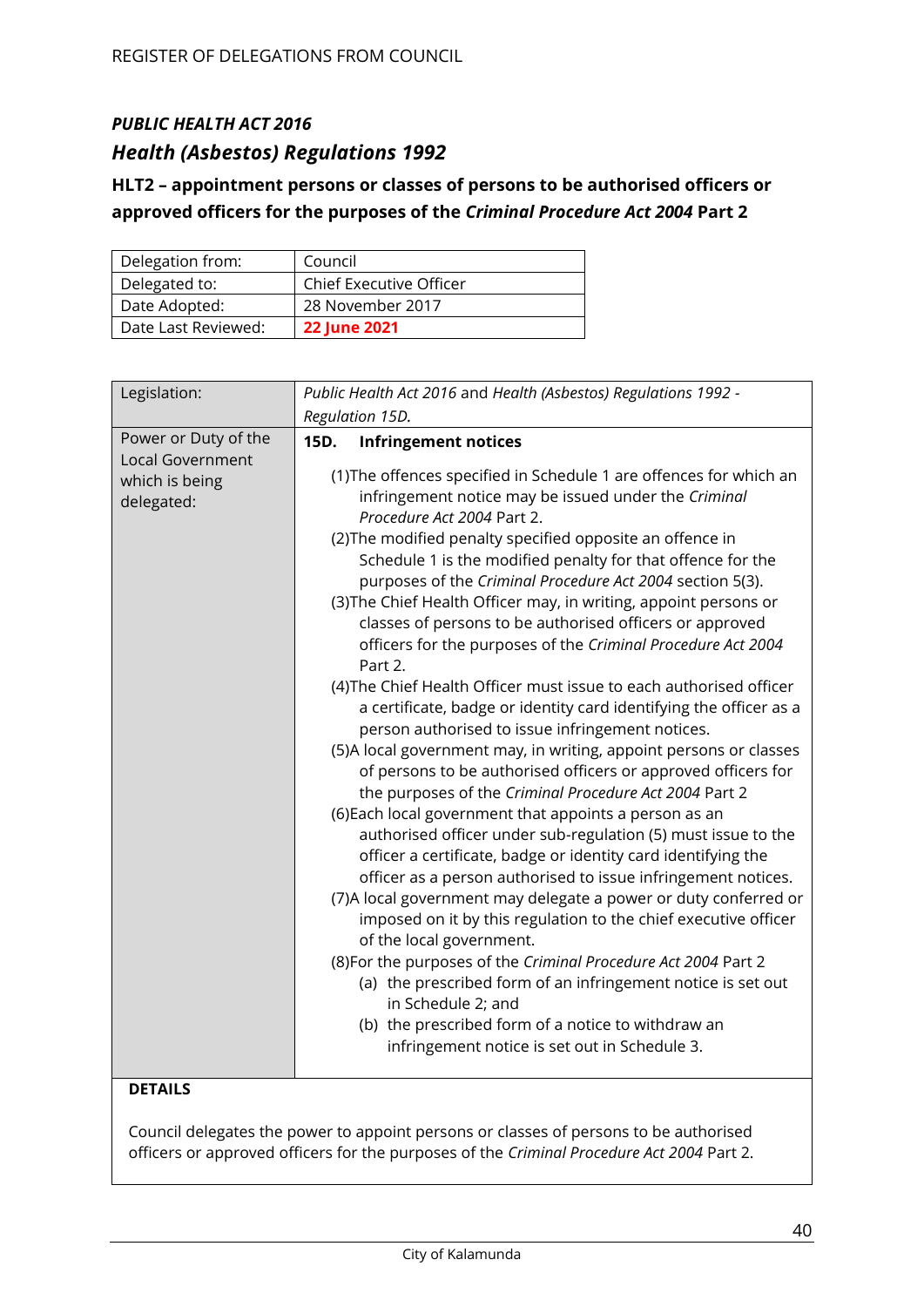# <span id="page-40-0"></span>**LOCAL LAWS**

### <span id="page-40-1"></span>**LL2 - Local Laws**

| Delegation from:    | Council                 |
|---------------------|-------------------------|
| Delegated to:       | Chief Executive Officer |
| Date Adopted:       |                         |
| Date Last Reviewed: | <b>22 June 2021</b>     |

| City (Shire) of Kalamunda Local Laws |
|--------------------------------------|
|                                      |
|                                      |
|                                      |
|                                      |
|                                      |

### **DETAILS**

Under section 5.42 of the *Local Government Act 1995*,the Chief Executive Officer is delegated to exercise the powers or discharge the duties of the Council under those local laws of the City of Kalamunda which have been made under the *Local Government Act 1995*.

| <b>Related Documents</b>            |                                                                                                                                                                                                                                                                                                                           |  |
|-------------------------------------|---------------------------------------------------------------------------------------------------------------------------------------------------------------------------------------------------------------------------------------------------------------------------------------------------------------------------|--|
| <b>Council Policy:</b>              | DEV34 - Signs - General (Revoked 14.8.2010)<br><b>ENV1 - Control and Eradication of Pest Plants</b><br><b>ENV8 - Street Lawns and Gardens</b><br>HLTH11 - Trading in Public Places - Conduct of Street Stalls by<br>Voluntary Organisations (Revoked 11.6.2009)<br>HLTH12 - Trading in Public Places - General Principles |  |
| Administration<br>Policy/Procedure: | n/a                                                                                                                                                                                                                                                                                                                       |  |
| Notes:                              |                                                                                                                                                                                                                                                                                                                           |  |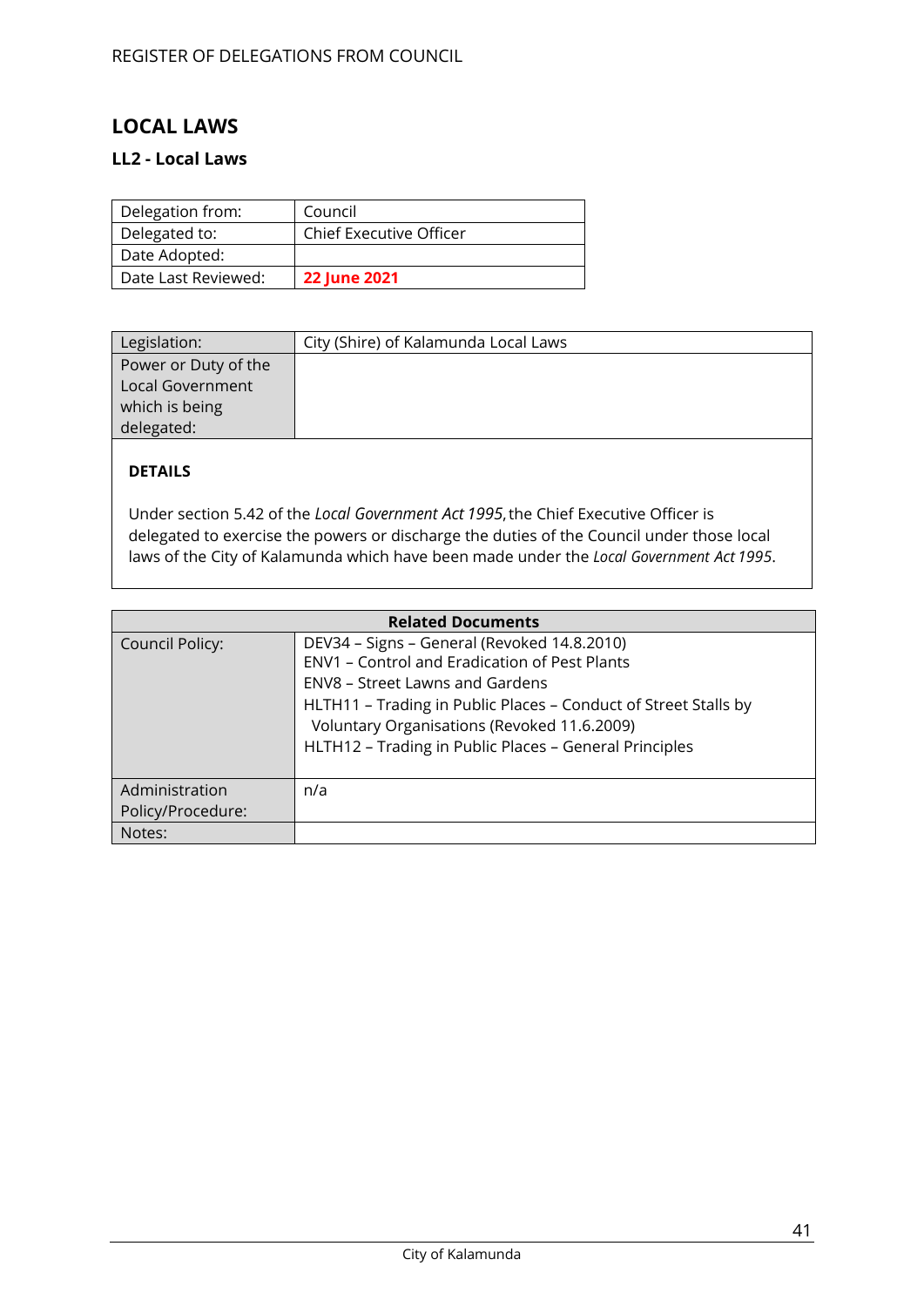# <span id="page-41-0"></span>**ENG1 - Determination of Prohibited Parking Areas**

| Delegation from:    | Council                 |
|---------------------|-------------------------|
| Delegated to:       | Chief Executive Officer |
| Date Adopted:       | 21 March 2011           |
| Date Last Reviewed: | <b>22 June 2021</b>     |

| Legislation:                                                                    | Clause 1.10 of the City of Kalamunda Parking and Parking Facilities<br>Local Law 2019                                             |
|---------------------------------------------------------------------------------|-----------------------------------------------------------------------------------------------------------------------------------|
| Power or Duty of the<br><b>Local Government</b><br>which is being<br>delegated: | Delegation of Authority by Council to the Chief Executive Officer to<br>determine 'No Parking'areas within the City of Kalamunda. |

# **DETAILS**

Pursuant to Clause 1.10 of the City of Kalamunda Parking and Parking Facilities Local Law 2019, the Chief Executive Officer is delegated authority to exercise the powers or discharge the duties of the Council in regard to the determination of Prohibited Parking Areas within the City of Kalamunda.

| <b>Related Documents</b> |  |  |
|--------------------------|--|--|
| Council Policy:          |  |  |
| Administration           |  |  |
| Policy/Procedure:        |  |  |
| Notes:                   |  |  |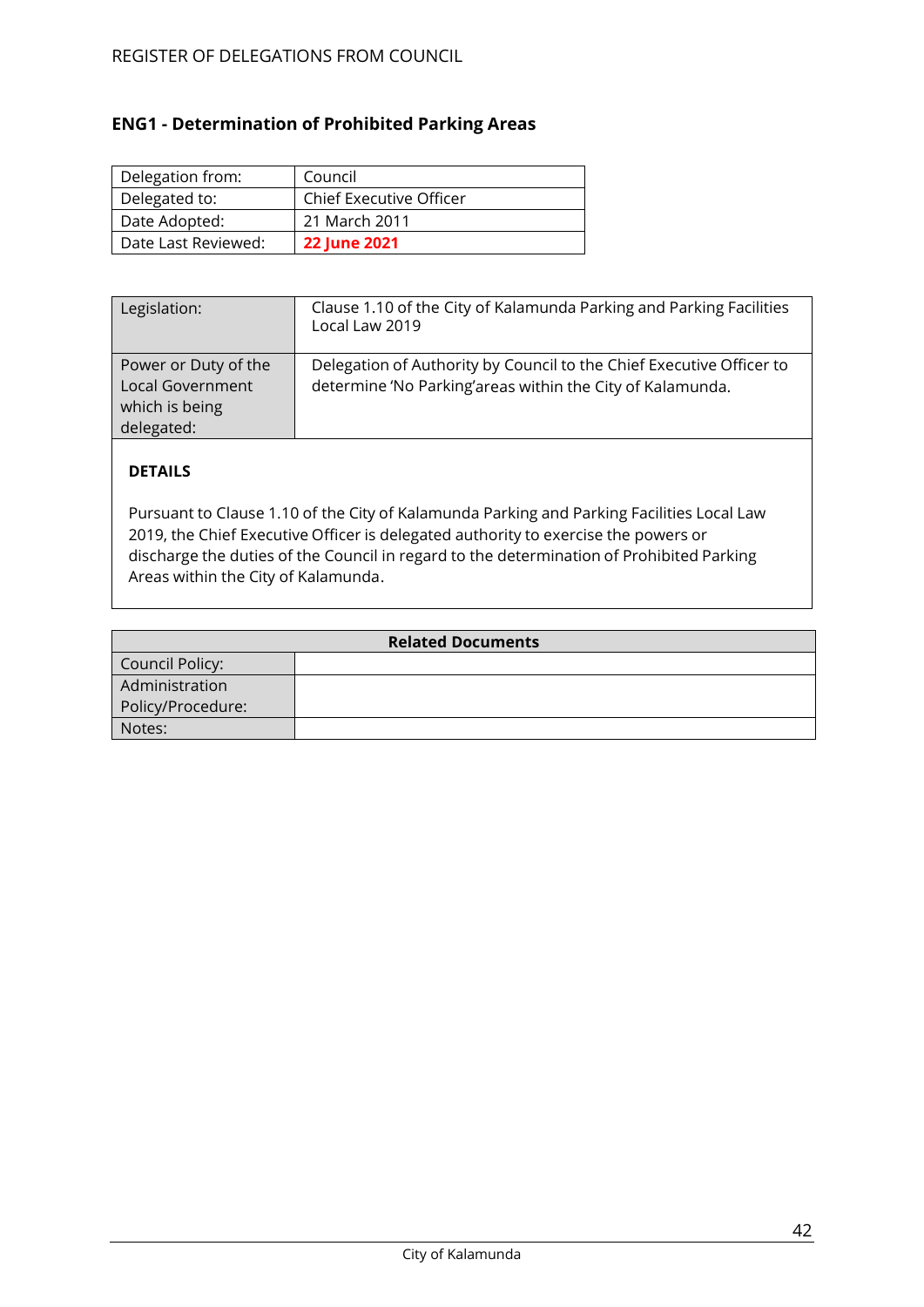# <span id="page-42-0"></span>**CAT ACT**

# <span id="page-42-1"></span>**CAT1 - Cat Act 2001 Delegation of Powers**

| Delegation from:    | Council                 |
|---------------------|-------------------------|
| Delegated to:       | Chief Executive Officer |
| Date Adopted:       | 28 October 2013         |
| Date Last Reviewed: | <b>22 June 2021</b>     |

| Legislation:        | Section 44 (1) of the Cat Act 2011                                                                                                                                                                                                           |
|---------------------|----------------------------------------------------------------------------------------------------------------------------------------------------------------------------------------------------------------------------------------------|
| Section             | <b>Relevant Power or Duty Delegated</b>                                                                                                                                                                                                      |
| Section 3           | A local government may approve in writing an operator of a cat<br>management facility                                                                                                                                                        |
| Section 9           | A local government may grant, renew or refuse an application for cat<br>registration                                                                                                                                                         |
| Section 9(5)        | A local government may require an applicant to give documents or<br>information relating to registration, within a specified time of not more<br>than 21 days and may require information to be verified by statutory<br>declaration         |
| Section 10          | A local government may cancel the registration of a cat                                                                                                                                                                                      |
| Section 11          | A local government is to issue a registration number, certificate and<br>tag, including a replacement certificate or tag                                                                                                                     |
| Section 12          | A local government must keep a cat register                                                                                                                                                                                                  |
| Section 13          | A local government must notify the owner of cat the outcome of a<br>decision                                                                                                                                                                 |
| Section 26          | A local government may issue a cat control notice                                                                                                                                                                                            |
| Section 37          | A local government may grant, renew or refuse an approval to breed<br>application                                                                                                                                                            |
| Section 37(3)       | A local government may require an applicant to give document or<br>information relating to a breeder application, within a specified time of<br>not more than 21 days and may require information to be verified by<br>statutory declaration |
| Section 38          | A local government may cancel an approval to breed                                                                                                                                                                                           |
| Section 39          | A local government must issue a certificate to an approved breeder                                                                                                                                                                           |
| Section 40          | A local government must notify the person affected by the decision in<br>writing of the outcome                                                                                                                                              |
| Section 42          | A local government is to administer local laws                                                                                                                                                                                               |
| Section 48          | A local government may appoint, in writing, authorised persons                                                                                                                                                                               |
| Section 49          | A local government may recover the costs of having to destroy a cat                                                                                                                                                                          |
| Section 37, Reg. 22 | A local government may refuse an application to breed if the applicant<br>has had an infringement in the past 12-months.                                                                                                                     |
|                     |                                                                                                                                                                                                                                              |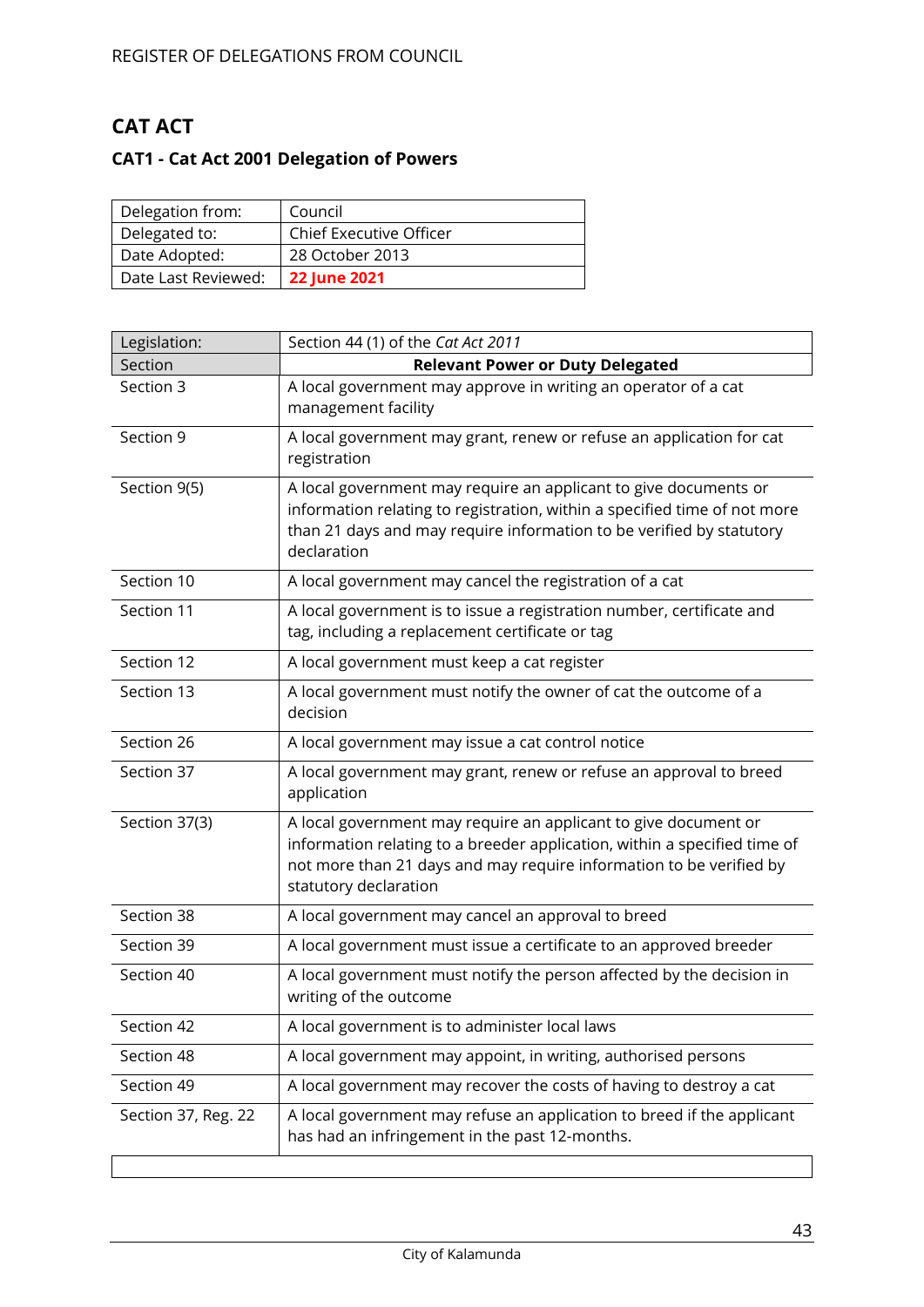### **DETAILS**

Under Section 44 (1) of the *Cat Act 2011*, the Chief Executive Officer is delegated to exercise the powers or discharge the duties of the Council under the Sections of the *Cat Act 2011* specified above.

| <b>Related Documents</b> |  |
|--------------------------|--|
| Council Policy:          |  |
| Administration           |  |
| Policy/Procedure:        |  |
| Notes:                   |  |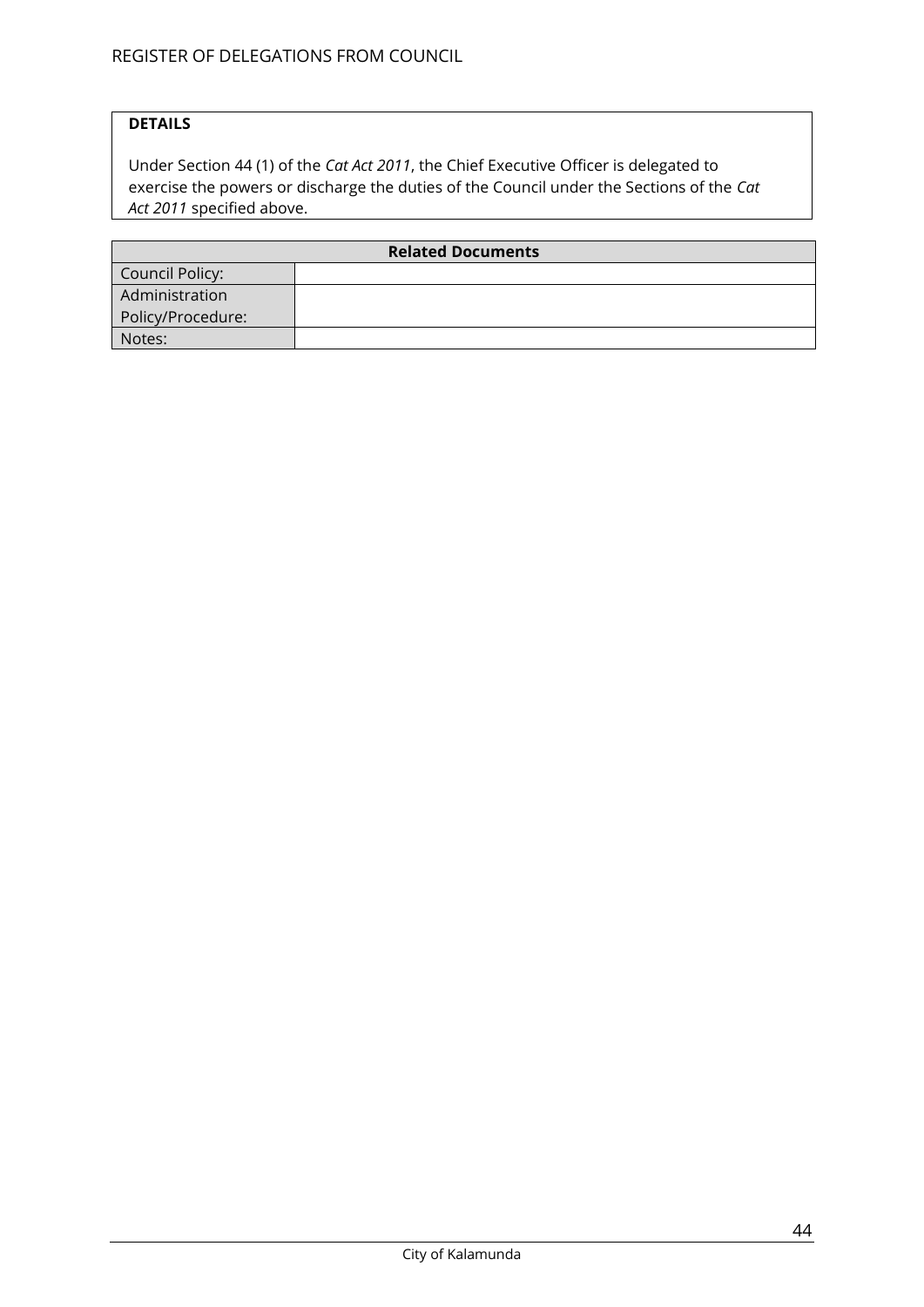# <span id="page-44-0"></span>**DOG ACT**

# <span id="page-44-1"></span>**DOG1 - Dog Act 1976 – Delegation of Powers**

| Delegation from:    | Council                        |
|---------------------|--------------------------------|
| Delegated to:       | <b>Chief Executive Officer</b> |
| Date Adopted:       | 25 November 2013               |
| Date Last Reviewed: | <b>22 June 2021</b>            |

| Legislation:                                                                    | Dog Act 1976                                                                                                          |
|---------------------------------------------------------------------------------|-----------------------------------------------------------------------------------------------------------------------|
| Power or Duty of the<br><b>Local Government</b><br>which is being<br>delegated: | Delegation of Authority by Council to the Chief Executive Officer for<br>all powers and duties under the Dog Act 1976 |

# **DETAILS**

Pursuant to Section 10AA (1) of the *Dog Act 1976,* the Chief Executive Officer is delegated to exercise the powers or discharge all of the powers and duties under the *Dog Act 1976*.

| <b>Related Documents</b> |  |
|--------------------------|--|
| Council Policy:          |  |
| Administration           |  |
| Policy/Procedure:        |  |
| Notes:                   |  |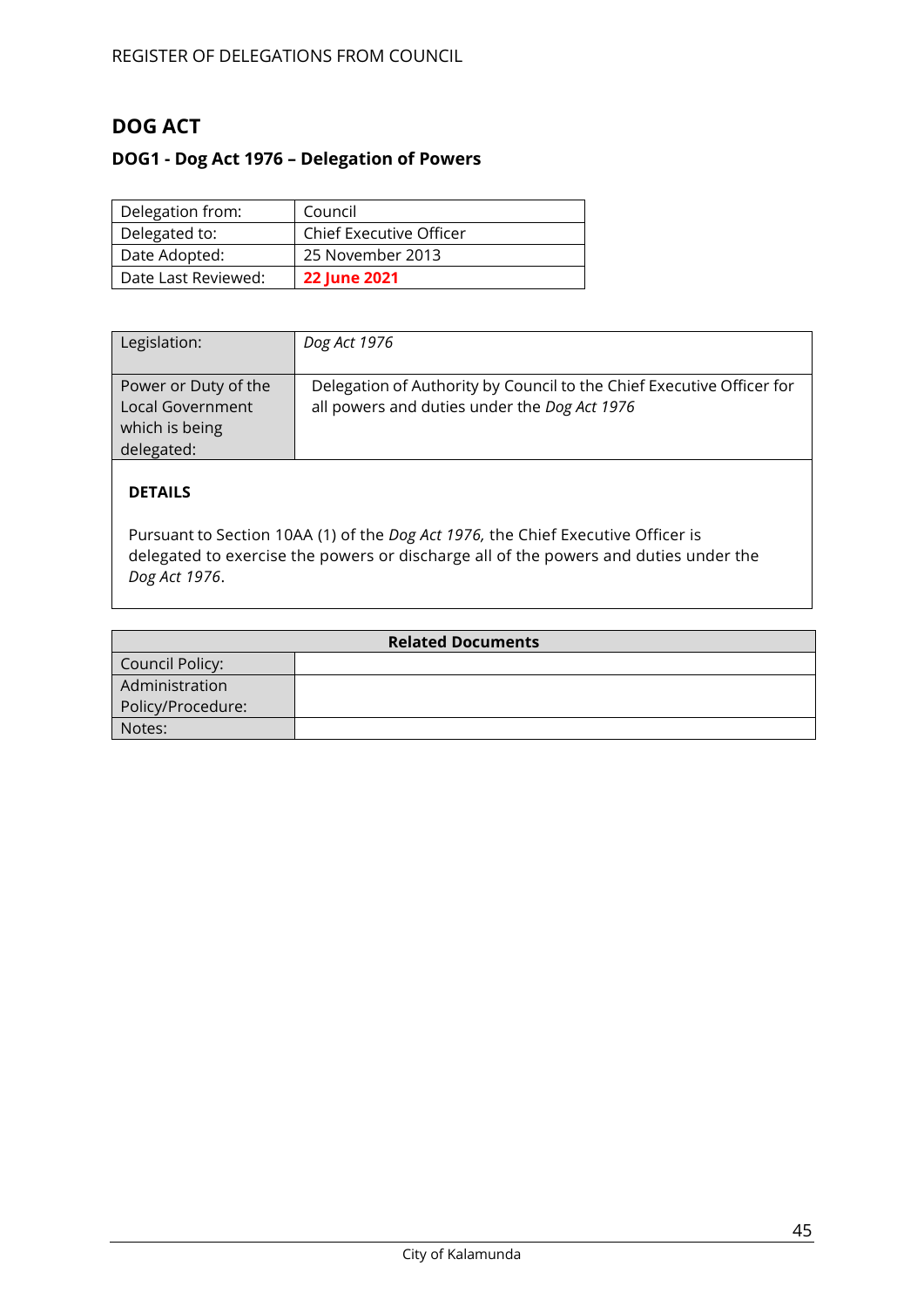# <span id="page-45-0"></span>**MISCELLANEOUS**

### <span id="page-45-1"></span>**MISC1 - Use of the City of Kalamunda Logo**

| Delegation from:    | Council                        |
|---------------------|--------------------------------|
| Delegated to:       | <b>Chief Executive Officer</b> |
| Date Adopted:       |                                |
| Date Last Reviewed: | <b>22 June 2021</b>            |

| Legislation:         |  |
|----------------------|--|
| Power or Duty of the |  |
| Local Government     |  |
| which is being       |  |
| delegated:           |  |

### **DETAILS**

The Chief Executive Officer is delegated to exercise the powers or discharge the duties of the Council to –

- approve the use of the City of Kalamunda logo;
- attach conditions to the approval of an application to use the logo; and
- approve alterations to the logo components, and their relationship to each other, in accordance with Council policy approve alterations to the logo components, and their relationship to each other, in accordance with Council policy

| <b>Related Documents</b> |                                                           |  |
|--------------------------|-----------------------------------------------------------|--|
| Council Policy:          | ADM19 – Use of Council Crest and Logo (Revoked June 2013) |  |
| Administration           | n/a                                                       |  |
| Policy/Procedure:        |                                                           |  |
| Notes:                   |                                                           |  |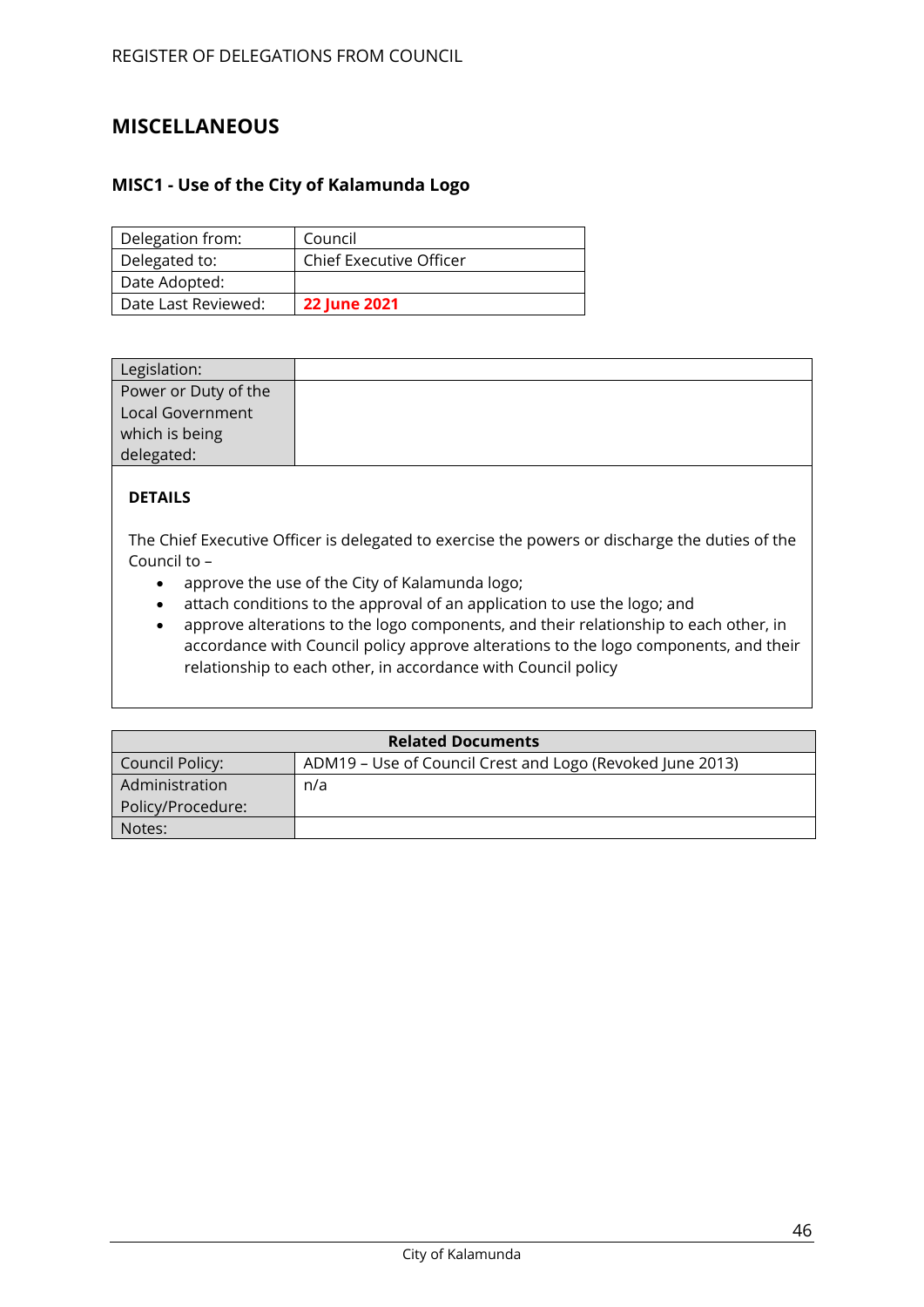### <span id="page-46-0"></span>**MISC2 - Donations, Grants and Contributions**

| Delegation from:    | Council                 |
|---------------------|-------------------------|
| Delegated to:       | Chief Executive Officer |
| Date Adopted:       |                         |
| Date Last Reviewed: | <b>22 June 2021</b>     |

| Legislation:         |  |
|----------------------|--|
| Power or Duty of the |  |
| Local Government     |  |
| which is being       |  |
| delegated:           |  |

### **DETAILS**

Under section 5.42 of the *Local Government Act 1995*,the Chief Executive Officer is delegated to exercise the powers or discharge the duties of the Council to approve donations of up to \$1,000.

The granting of any donation is subject to –

- compliance with Council's policies;
- adequate provision having been made in the Annual Budget; and
- compliance with the Local Government Act 1995.

| <b>Related Documents</b>            |                                                                                                                                                                                                                                                                                                                                                                   |
|-------------------------------------|-------------------------------------------------------------------------------------------------------------------------------------------------------------------------------------------------------------------------------------------------------------------------------------------------------------------------------------------------------------------|
| <b>Council Policy:</b>              | COMR2 - Annual School Awards (Revoked 18 May 2015)<br>COMR7 - Donations to Charitable Organisations (Revoked 18 May<br>2015)<br>COMR8 - Donations to State Team Representatives (Revoked 18 May<br>2009)<br>COMR11 - Community Initiative and Development Grants (Revoked<br>18 May 2009)<br>COMR12 - Grants to Various Community Groups (Revoked 18 May<br>2015) |
| Administration<br>Policy/Procedure: | n/a                                                                                                                                                                                                                                                                                                                                                               |
| Notes:                              | The CEO may not authorise a donation for which there is no<br><b>budget provision</b> (authorisation of unbudgeted expenditure<br>requires an absolute majority decision of council, and, can therefore<br>not be delegated).                                                                                                                                     |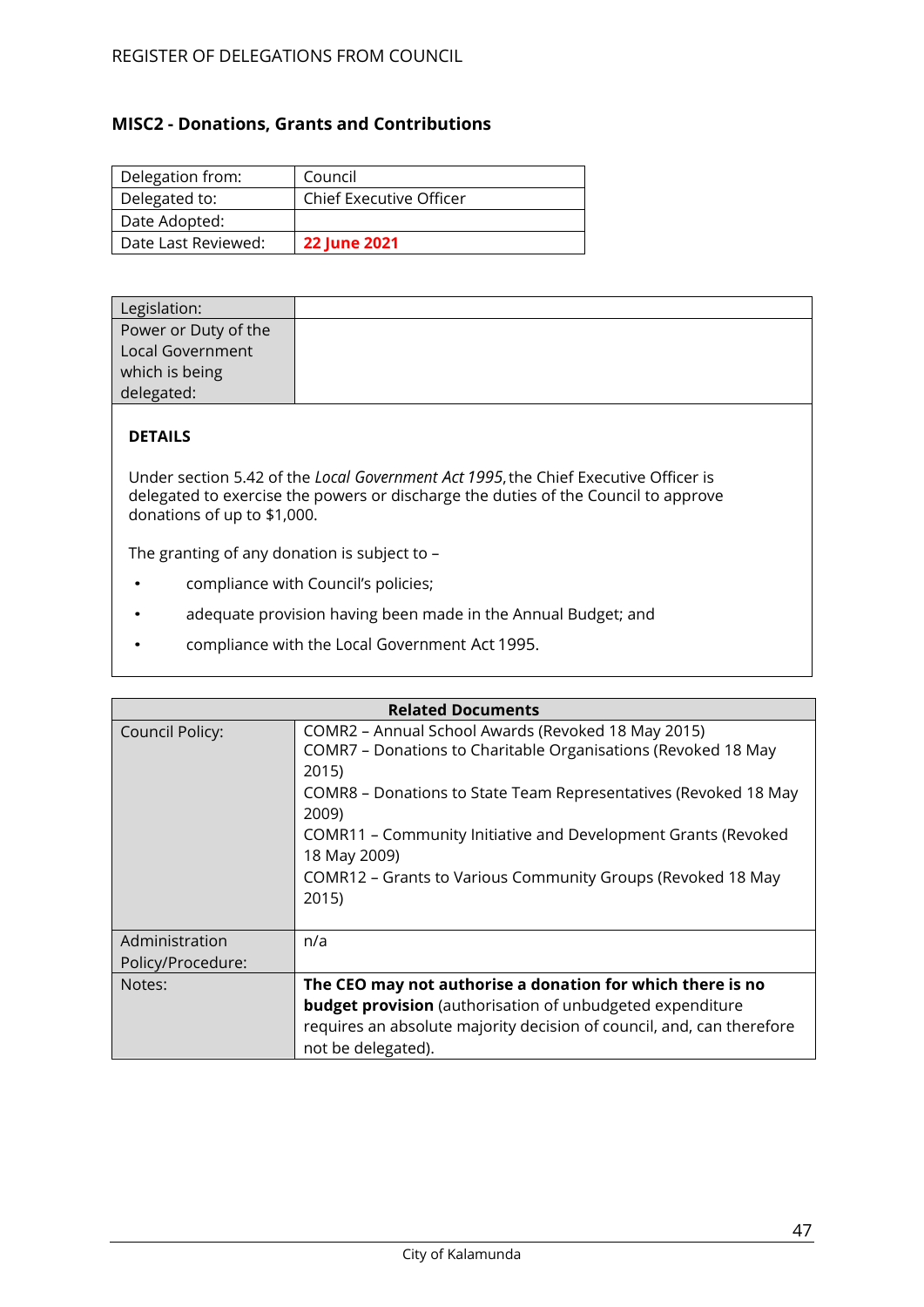### <span id="page-47-0"></span>**MISC3 - SES – Appointment of Local Co-Ordinator and Deputy Coordinator**

| Delegation from:    | Council                 |
|---------------------|-------------------------|
| Delegated to:       | Chief Executive Officer |
| Date Adopted:       |                         |
| Date Last Reviewed: | <b>22 June 2021</b>     |

| Legislation:         | Local Government Act 1995 |
|----------------------|---------------------------|
| Power or Duty of the |                           |
| Local Government     |                           |
| which is being       |                           |
| delegated:           |                           |

### **DETAILS**

Under section 5.42 of the *Local Government Act 1995*,the Chief Executive Officer is delegated to exercise the powers or discharge the duties of the Council to –

- a) recommend a candidate for the position of SES Local Co-ordinator;
- b) agree or disagree with the Director's recommendation to revoke the appointment of the Local Co-ordinator; and
- c) approve or not approve the appointment of a Deputy Co-ordinator.

| <b>Related Documents</b> |                                                                                                                                                                                                                                                                                                                                                                                                                                                                         |
|--------------------------|-------------------------------------------------------------------------------------------------------------------------------------------------------------------------------------------------------------------------------------------------------------------------------------------------------------------------------------------------------------------------------------------------------------------------------------------------------------------------|
| <b>Council Policy:</b>   |                                                                                                                                                                                                                                                                                                                                                                                                                                                                         |
| Administration           |                                                                                                                                                                                                                                                                                                                                                                                                                                                                         |
| Policy/Procedure:        |                                                                                                                                                                                                                                                                                                                                                                                                                                                                         |
| Notes:                   | <b>Constitution of Kalamunda Volunteer State Emergency</b>                                                                                                                                                                                                                                                                                                                                                                                                              |
|                          | <b>Service Unit (Inc.)</b> Clause 10.3 "The Local Co-ordinator shall be<br>appointed by the Director on the recommendation of the<br>appropriate Local Government. The appointment may be<br>revoked by the Director only after consultation with. And,<br>agreement by the appropriate Local Government."<br>Clause 10.4 "The Deputy Co-ordinator shall be elected by<br>members in general meeting and the appointment shall be<br>approved by the Local Government." |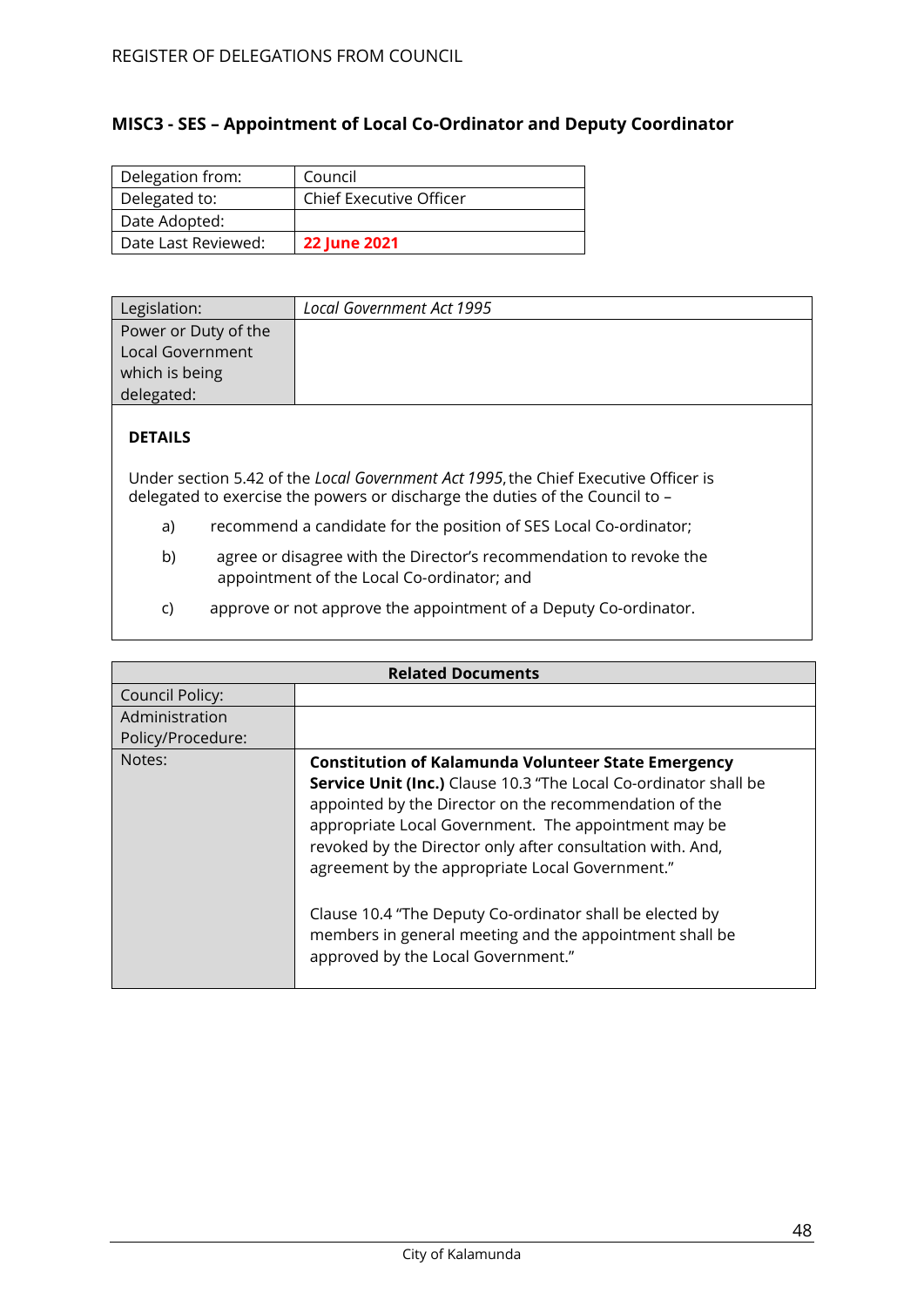### <span id="page-48-0"></span>**MISC4 - Write Off of Emergency Services Levy Interest Amounts**

| Delegation from:    | Council                 |
|---------------------|-------------------------|
| Delegated to:       | Chief Executive Officer |
| Date Adopted:       |                         |
| Date Last Reviewed: | <b>22 June 2021</b>     |

| Legislation:            |  |
|-------------------------|--|
| Power or Duty of the    |  |
| <b>Local Government</b> |  |
| which is being          |  |
| delegated:              |  |

### **DETAILS**

Under section 5.42 of the *Local Government Act 1995*,the Chief Executive Officer is delegated to write off Emergency Services Levy interest amounts of less than \$2.00 (two dollars) per property.

**Temporary Amendment (OCM 28/04/2020) Value has been increased to \$100 Temporary Condition: Is valid until the cessation of the Western Australian Declaration of State of Emergency and Western Australian Declaration of Public Health State of Emergency.**

| <b>Related Documents</b> |                                                                       |
|--------------------------|-----------------------------------------------------------------------|
| <b>Council Policy:</b>   |                                                                       |
| Administration           |                                                                       |
| Policy/Procedure:        |                                                                       |
| Notes:                   | <b>FESA Manual of Operating Procedures 2007/08</b>                    |
|                          | 5.8.7 Local Governments may automatically write off small amounts     |
|                          | of ESL Interest, where the total amount per property is less than \$2 |
|                          | per year                                                              |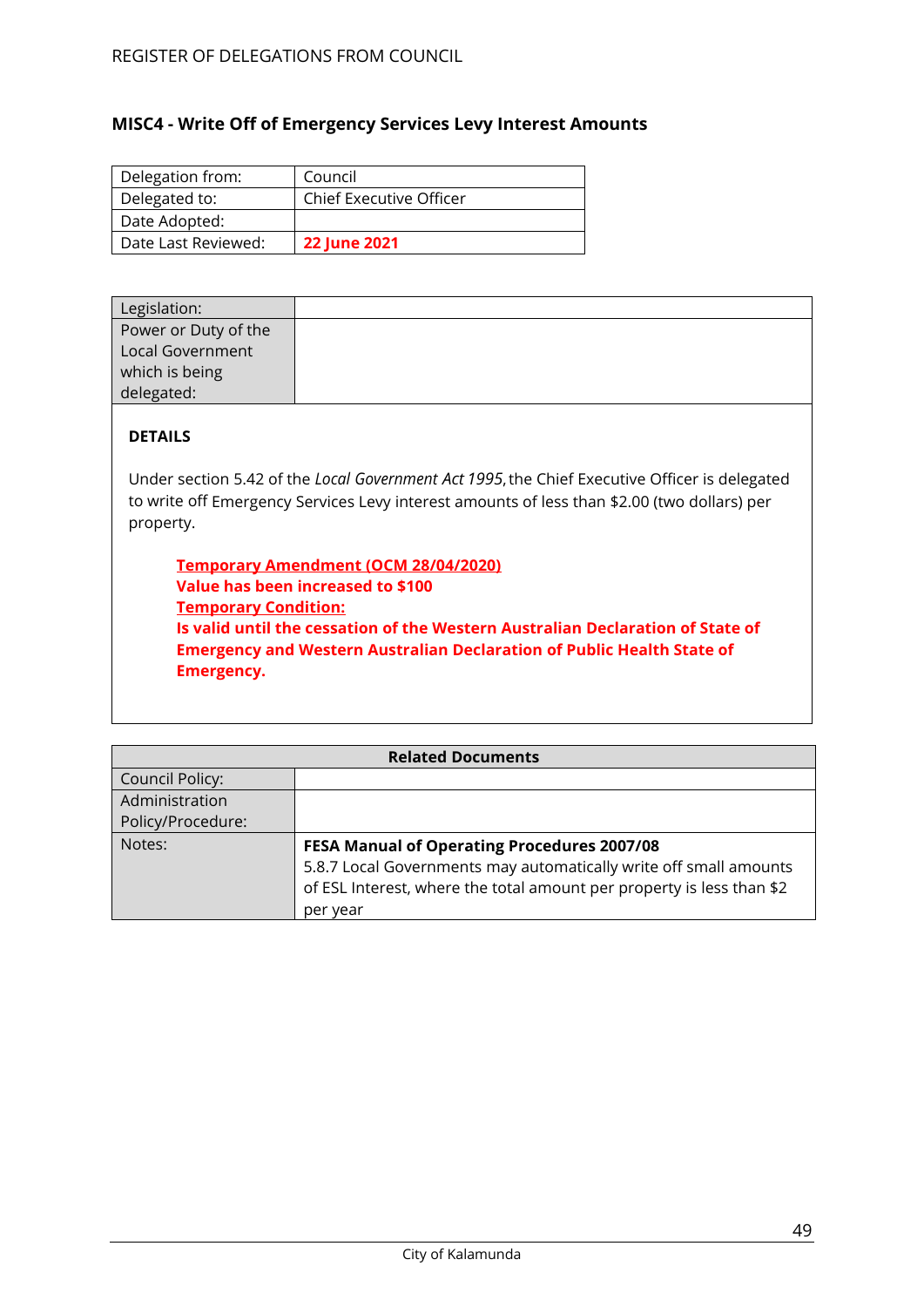# <span id="page-49-0"></span>**MISC5 - Fireworks Displays**

| Delegation from:    | Council                        |
|---------------------|--------------------------------|
| Delegated to:       | <b>Chief Executive Officer</b> |
| Date Adopted:       |                                |
| Date Last Reviewed: | <b>22 June 2021</b>            |

| Legislation:         |  |
|----------------------|--|
| Power or Duty of the |  |
| Local Government     |  |
| which is being       |  |
| delegated:           |  |

# **DETAILS**

Under section 5.42 of the *Local Government Act 1995,*the Chief Executive Officer is delegated to exercise the powers or discharge the duties of the Council in regard to an Application for a Fireworks Display Permit, in accordance with Council policy.

| <b>Related Documents</b> |                                                            |  |
|--------------------------|------------------------------------------------------------|--|
| <b>Council Policy:</b>   | FIRE2 - Fireworks Displays (Revoked June 2013)             |  |
| Administration           | n/a                                                        |  |
| Policy/Procedure:        |                                                            |  |
| Notes:                   | Application for a Firework Display Permit - Department of  |  |
|                          | <b>Consumer and Employment Protection</b>                  |  |
|                          | Local government authority to provide comment, advising of |  |
|                          | objection or non-objection                                 |  |
|                          |                                                            |  |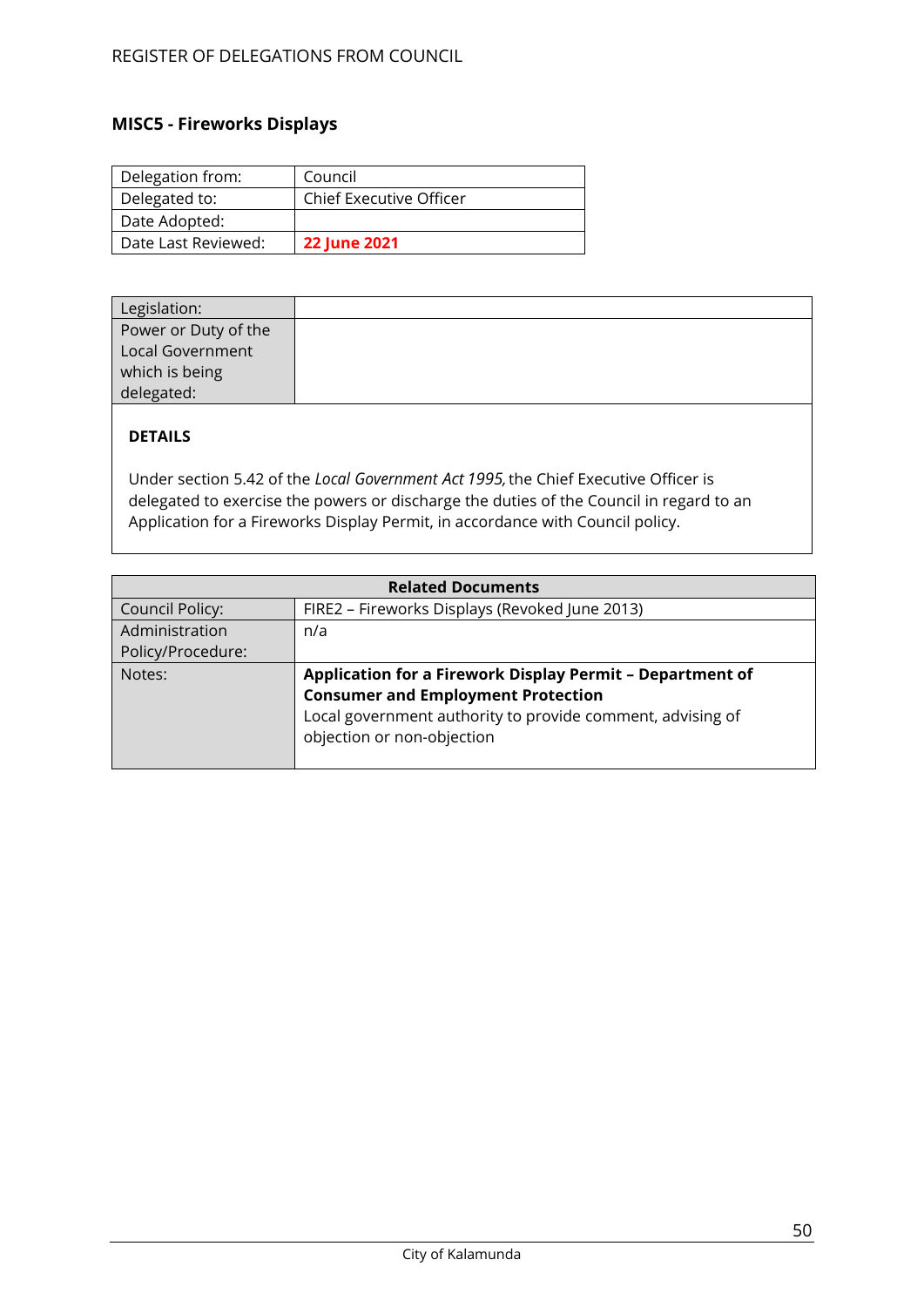# <span id="page-50-0"></span>**MISC6 – Public Liability Insurance**

| Delegation from:    | Council                 |
|---------------------|-------------------------|
| Delegated to:       | Chief Executive Officer |
| Date Adopted:       |                         |
| Date Last Reviewed: | <b>22 June 2021</b>     |

| Legislation:         |  |
|----------------------|--|
| Power or Duty of the |  |
| Local Government     |  |
| which is being       |  |
| delegated:           |  |

### **DETAILS**

Under section 5.42 of the *Local Government Act 1995*,the Chief Executive Officer is delegated to exercise the powers or discharge the duties of the Council to –

determine claims against the City for injury, loss or property damage that do not exceed the City's insurance policy excess levels, subject to receipt of a release form.

| <b>Related Documents</b> |     |  |
|--------------------------|-----|--|
| Council Policy:          | n/a |  |
| Administration           | n/a |  |
| Policy/Procedure:        |     |  |
| Notes:                   |     |  |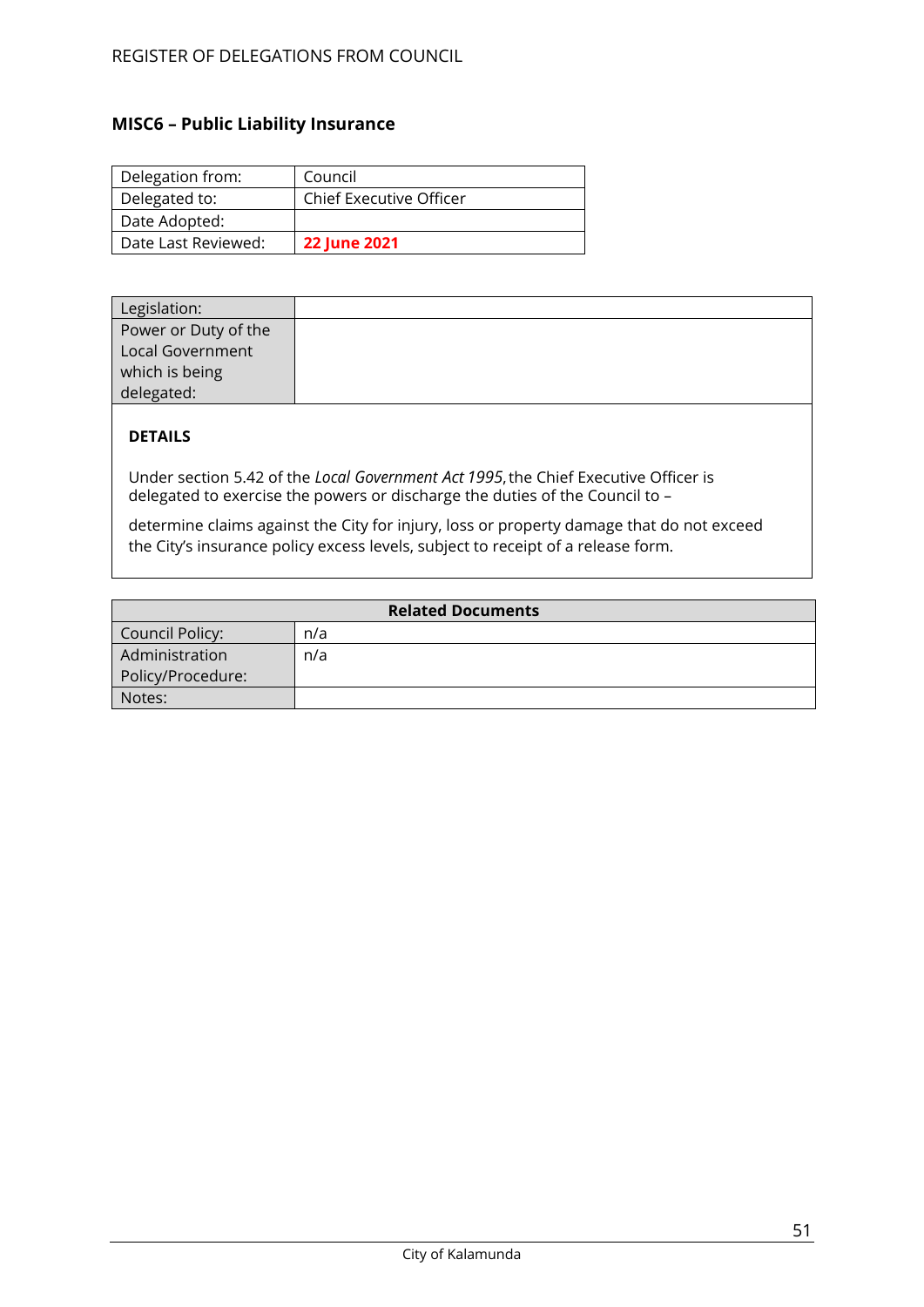# <span id="page-51-0"></span>**REVOKED DELEGATIONS**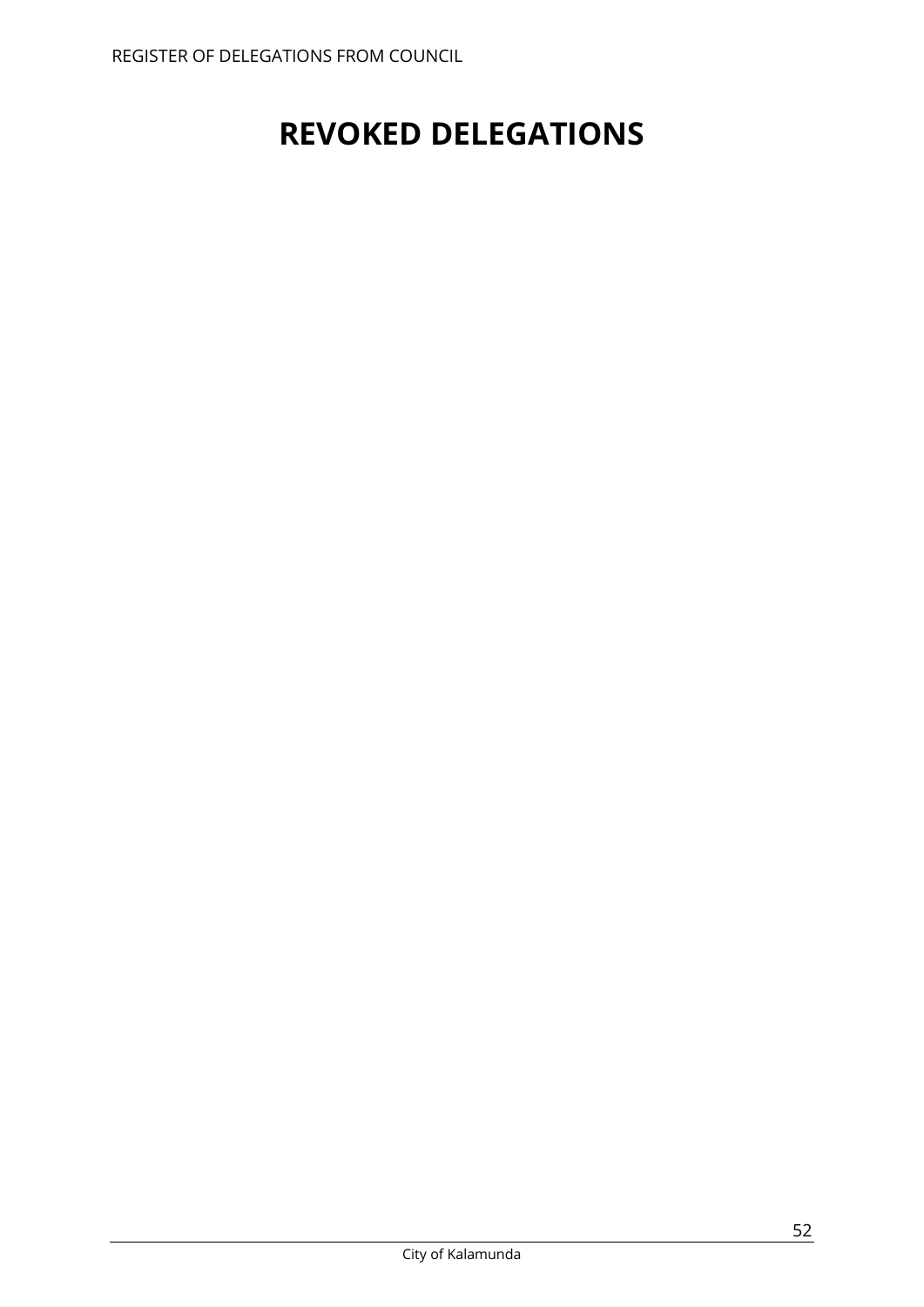### <span id="page-52-0"></span>**LL1 - Common Seal**

| Delegation from:    | Council                        |
|---------------------|--------------------------------|
| Delegated to:       | <b>Chief Executive Officer</b> |
| Date Adopted:       |                                |
| <b>DATE REVOKED</b> | 21 June 2010                   |

| Legislation:                                                                    | Standing Orders Local Law 1990                                                                                                                                                                                                                                                                                                  |
|---------------------------------------------------------------------------------|---------------------------------------------------------------------------------------------------------------------------------------------------------------------------------------------------------------------------------------------------------------------------------------------------------------------------------|
| Power or Duty of the<br><b>Local Government</b><br>which is being<br>delegated: | 19.1 The Council's Common Seal<br>The common seal of the Local Government may only be used on<br>(2)<br>the authority of the Council given either generally or specifically and<br>every document to which the seal is affixed must be signed by the<br>President and the CEO or a senior employee authorised by him or<br>her. |
|                                                                                 |                                                                                                                                                                                                                                                                                                                                 |

### **DETAILS**

The Chief Executive Officer is delegated authority to exercise the powers or discharge the duties of the Council to execute documents and apply the Common Seal of the Shire of Kalamunda on behalf of the Council generally.

| <b>Related Documents</b> |     |
|--------------------------|-----|
| Council Policy:          | n/a |
| Administration           | n/a |
| Policy/Procedure:        |     |
| Notes:                   |     |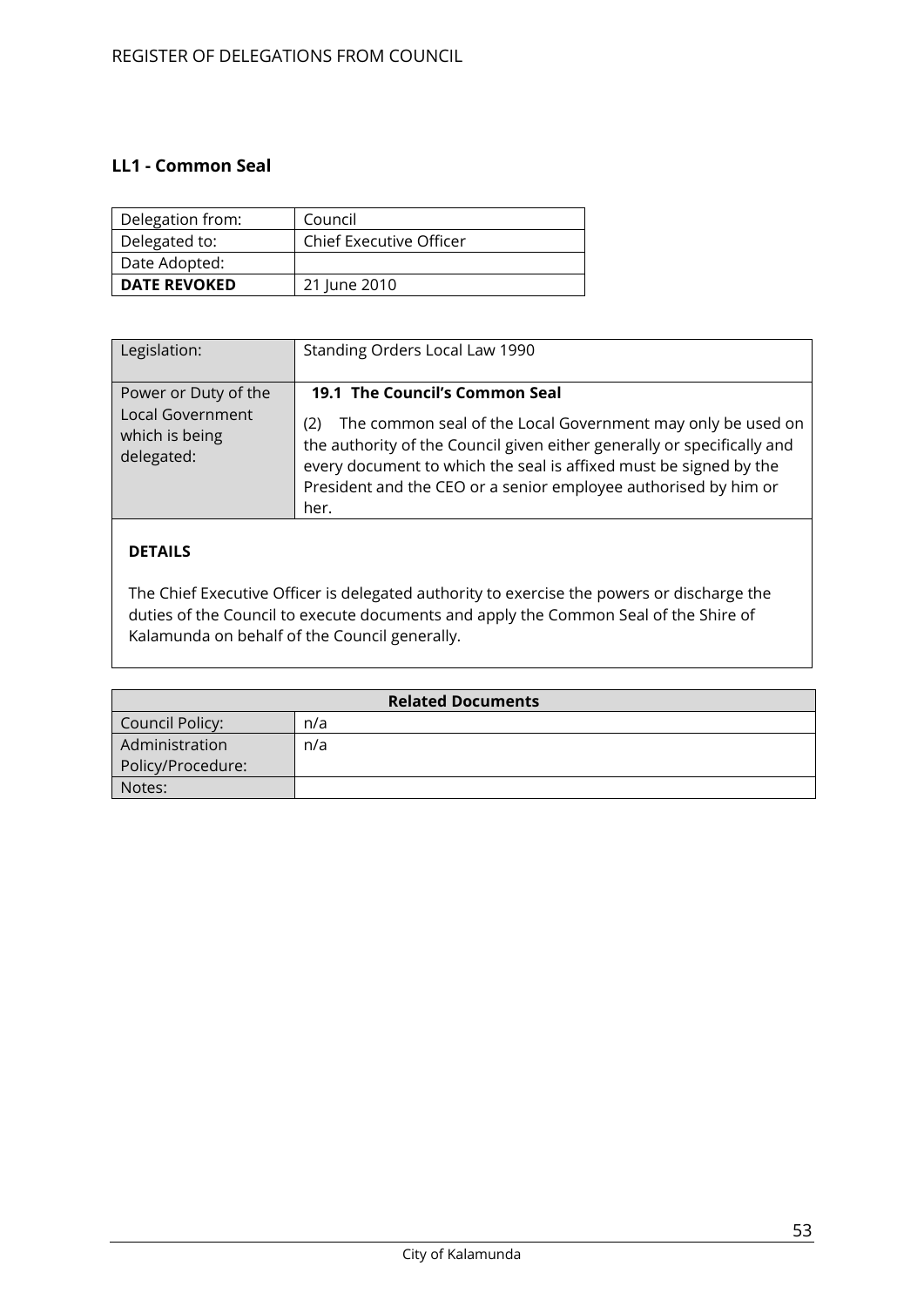### <span id="page-53-0"></span>**LGA5 Organisational Structure**

| Delegation from:    | Council                 |
|---------------------|-------------------------|
| Delegated to:       | Chief Executive Officer |
| Date Adopted:       |                         |
| <b>DATE REVOKED</b> | 21 June 2010            |

| Legislation:                                                                    | Local Government Act 1995, s.5.2                                                                                                                                             |
|---------------------------------------------------------------------------------|------------------------------------------------------------------------------------------------------------------------------------------------------------------------------|
| Power or Duty of the<br><b>Local Government</b><br>which is being<br>delegated: | 5.2. Administration of local governments<br>The council of a local government is to ensure that there is an<br>appropriate structure for administering the local government. |

### **DETAILS**

Under section 5.42 of the *Local Government Act 1995*,the Chief Executive Officer is delegated to exercise the powers or discharge the duties of the Council under section 5.2 of the *Local Government Act 1995*,to determine the organisational structure best able to deliver the Council's Strategic Plan.

| <b>Related Documents</b> |                                                        |  |
|--------------------------|--------------------------------------------------------|--|
| Council Policy:          | ADM22 - Organisational Structure - (Revoked June 2013) |  |
| Administration           | n/a                                                    |  |
| Policy/Procedure:        |                                                        |  |
| Notes:                   |                                                        |  |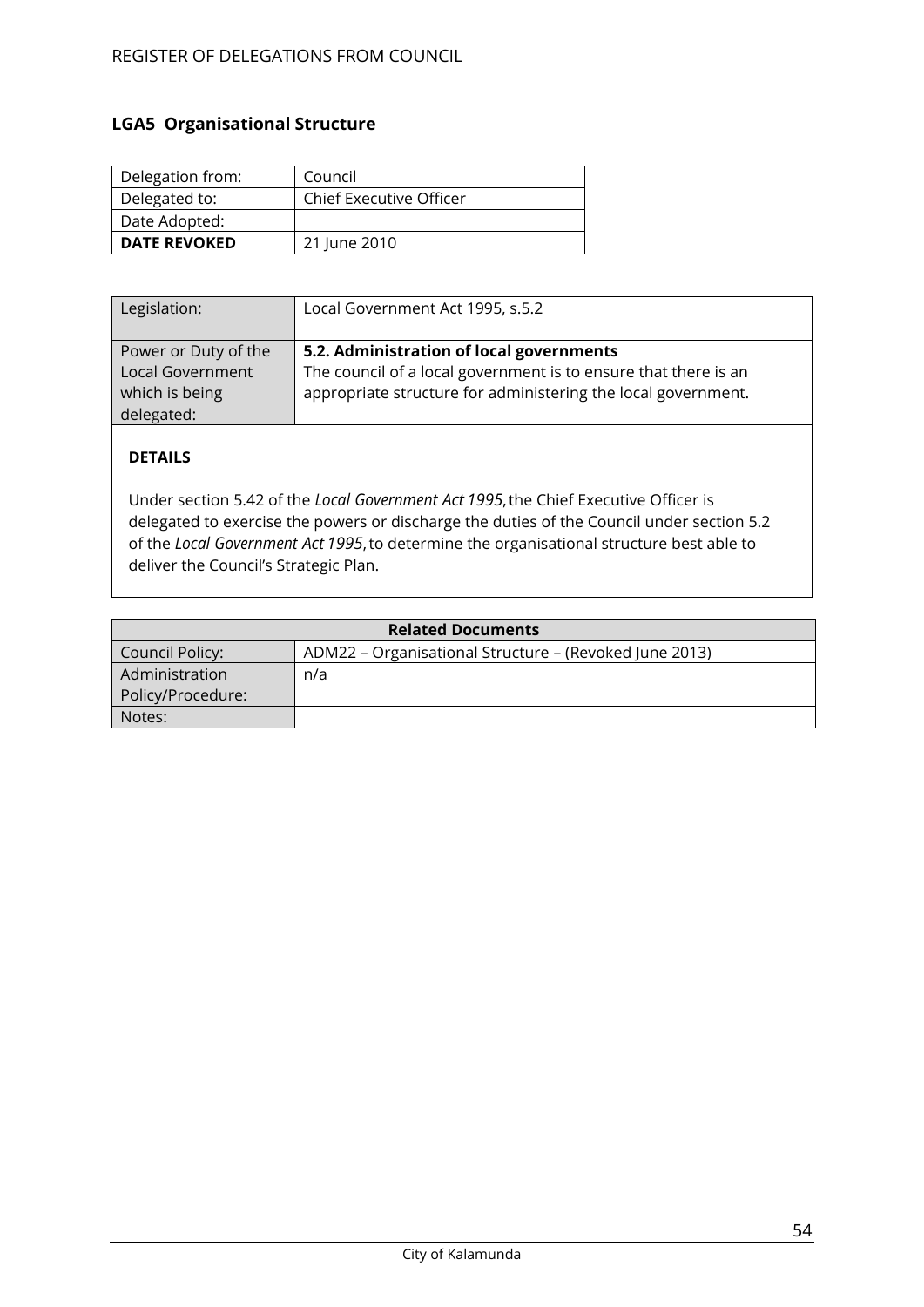### <span id="page-54-0"></span>**PDA1 Planning Matters**

| Delegation from:    | Council                 |
|---------------------|-------------------------|
| Delegated to:       | Chief Executive Officer |
| Date Adopted:       |                         |
| <b>DATE REVOKED</b> | 21 June 2010            |

| Legislation:         | Local Planning Scheme No 3; Planning & Development Act 2005 |
|----------------------|-------------------------------------------------------------|
| Power or Duty of the |                                                             |
| Local Government     |                                                             |
| which is being       |                                                             |
| delegated:           |                                                             |

### **DETAILS**

Under the relevant provisions of the Shire of Kalamunda's Planning Schemes, the *Planning*  and Development Act 2005 and the Local Government Act 1995, the Chief Executive Officer is delegated to exercise the powers or discharge the duties of the Council in regard to the following –

### **1. Advertising**

To advertise and provide notice of applications for planning approval or consent, and to refer an application and submissions to Council, where required.

### **2. Determination of Applications**

To determine applications for planning approval, planning consent or special approval, including –

- a) any conditions to be imposed; and
- b) the period of validity of the approval or consent, in accordance with Council policy.

### **3. Conditions**

To impose conditions on development approval which relate to orderly and proper planning, preservation of the amenity of the locality, and other such conditions as deemed appropriate.

### **4. Cash In Lieu**

To accept and determine cash in lieu payment.

### **5. Setback Variations**

To approve setback variations to property boundaries for all buildings and outbuildings, subject to no valid objections in the opinion of the Director Planning and Development Services being submitted by the owner(s) of the adjoining affected property/properties within the specified period of notification.

### **6. Keeping of Animals**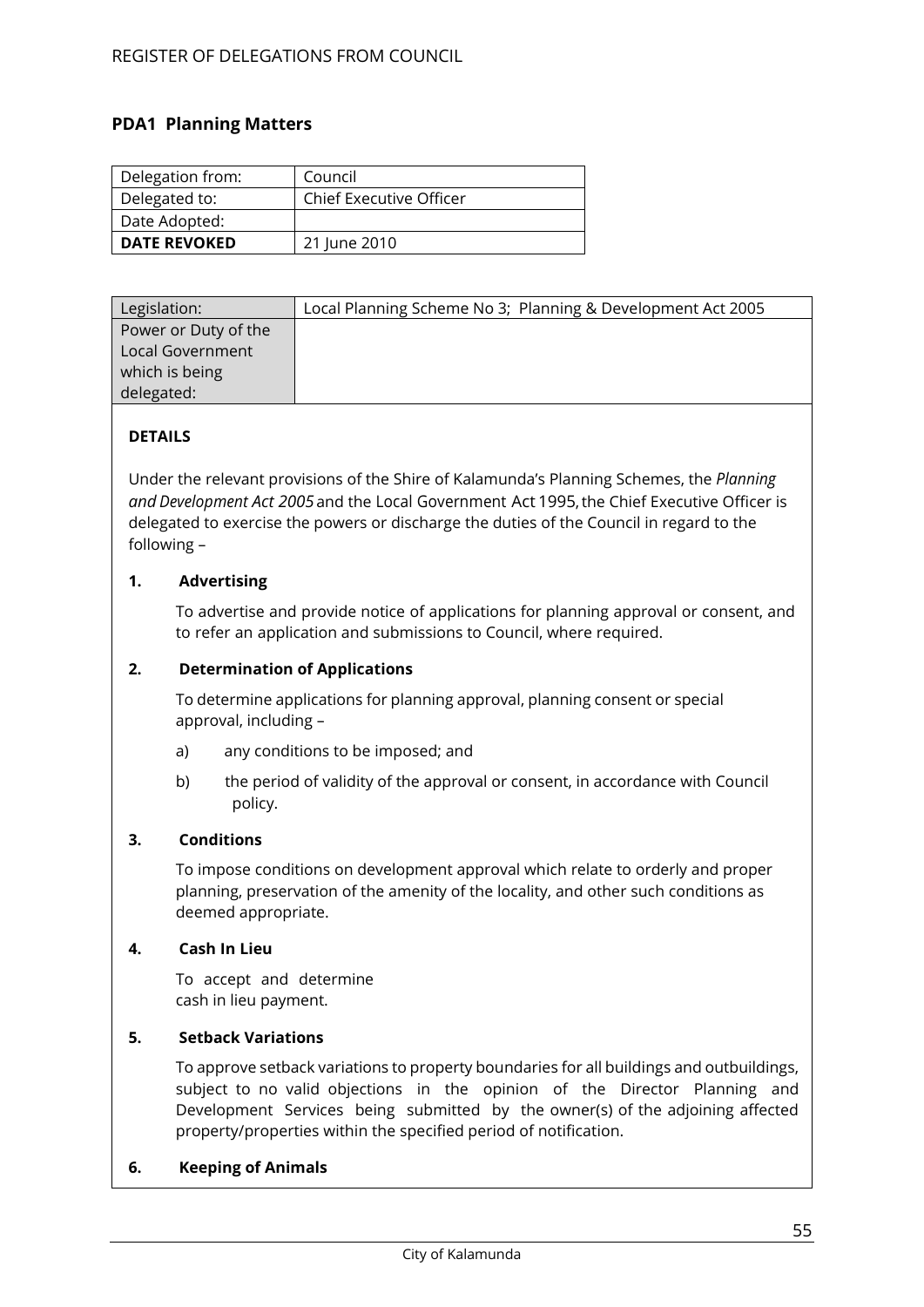To approve the keeping of hoofed and/or large animals under clause 5.18 of the Local Planning Scheme No3, where objections from adjoining owners/occupiers are either not received, or have been resolved, and where the keeping of such animals is permitted by the Scheme.

### **7. Commercial Vehicle Parking**

As a land use class under Local Planning Scheme No 3, the approval of commercial vehicle parking applications is covered by clause 2 of this instrument of delegation.

To approve applications for commercial vehicle parking that entail variation to the standard vehicle movement times, where no objections have been received from affected residents.

To renew applications for commercial vehicle parking, where no legitimate complaints regarding non- compliance with conditions of approval have been received during the previous 12 months. Where a written complaint has been received, the renewal application is to be referred to affected landowners. If no objection is received, the Chief Executive Officer may approve the application. If an objection is received, the application is to be referred to Council for determination.

### **8. Subdivision Applications and Clearances**

To refer recommendations for subdivision/amalgamation applications to the Western Australian Planning Commission, in accordance with the following –

- a) Recommend approval of subdivision applications that are consistent with Local Planning Scheme No3, Council policy, the Residential Design Codes, an approved Outline Development Plan or Structure Plan, guided development scheme or subdivision guide plan as applicable
- b) Recommend refusal of subdivision applications that are not consistent with Local Planning Scheme No 3, Council policy, the Residential Design Codes, an approved Outline Development Plan or Structure Plan, guided development scheme or subdivision guide plan as applicable.
- **c)** Variation to the minimum lot sizes for residential subdivisions can be supported in accordance with the Western Australian Planning Commission Policy DC 2.2 (Residential Subdivision).

### **9. Appeals (Review)**

To respond to appeals to defend the decision of Council or a delegated decision. If the appeal involves mediation, and as part of that mediation variation to any standard provision contained in any policy or the Scheme is sought, then the matter shall be forwarded to Council for consideration as to whether to support that variation.

To determine appropriate conditions to be recommended to be applied to applications the subject of a successful appeal to the State Administrative Tribunal (SAT), and enter into Minute of Consent Orders accordingly.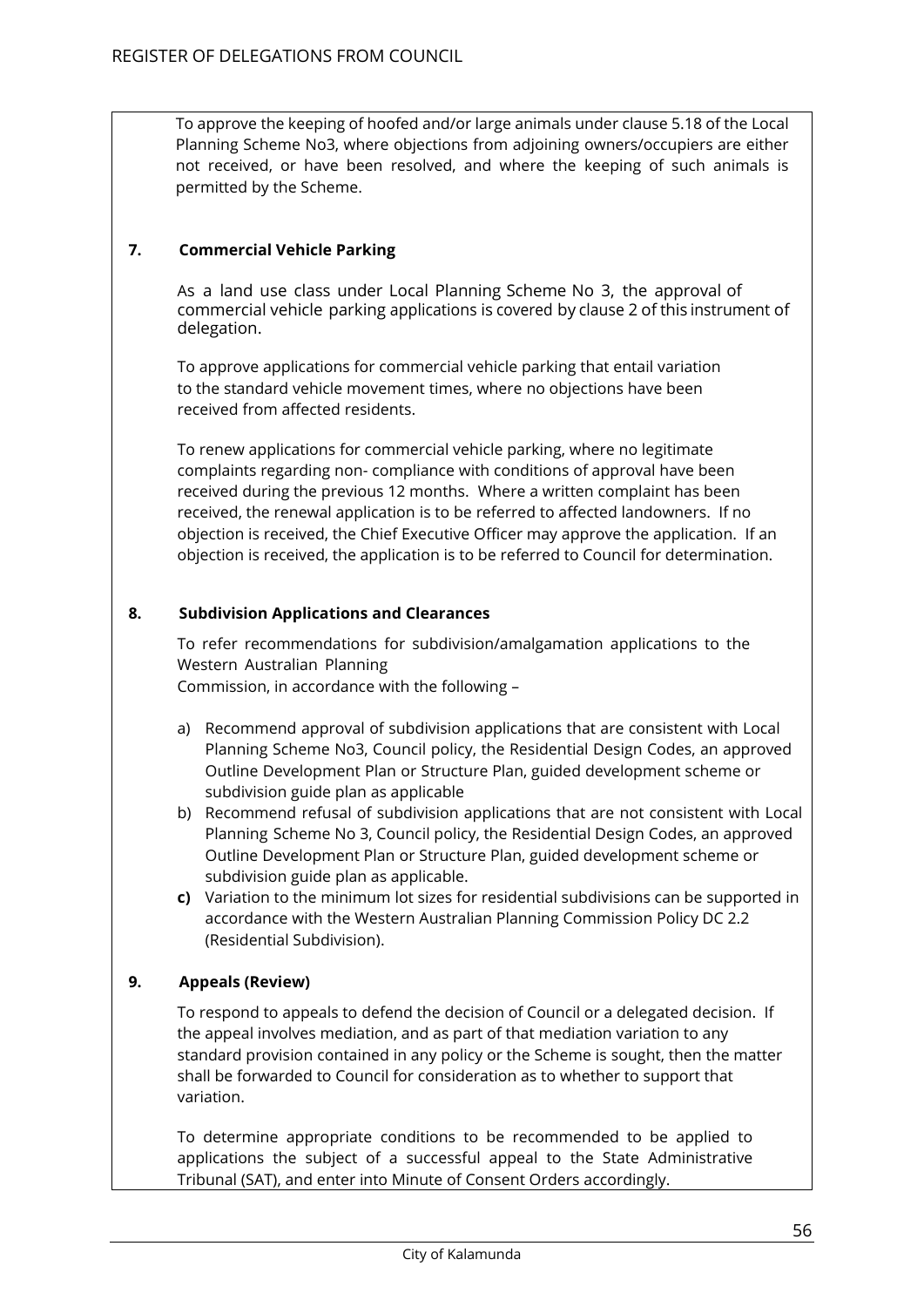**These delegations may only be exercised subject to compliance with the relevant legislation, and in accordance with Council policy.**

|                   | <b>Related Documents</b>                                                                                                                                                                                                                                                                                                                                                                                                                                                                                                                                                                                                                                                                                                                                                                                         |  |
|-------------------|------------------------------------------------------------------------------------------------------------------------------------------------------------------------------------------------------------------------------------------------------------------------------------------------------------------------------------------------------------------------------------------------------------------------------------------------------------------------------------------------------------------------------------------------------------------------------------------------------------------------------------------------------------------------------------------------------------------------------------------------------------------------------------------------------------------|--|
| Council Policy:   | DEV1 - Additional Accommodation (Revoked 21.6.10)<br>DEV2 - Amusement Machines and Amusement Centres DEV5 - Caravan<br>Park Proposals - Guidelines for Assessment DEV6 - Cash in Lieu of Car<br>Parking (Revoked 18 October 2010)<br>DEV7 - Child Care Centres - Guidelines (Revoked 18 October 2010)<br>DEV10 - Delegation of Authority - Determination of Development and<br>Subdivision Applications (Revoked 19 April 2010)<br>DEV12 - Design Aesthetics - Guidelines (Revoked 21 June 2010)<br>DEV16 - Fuel Storage Applications - Guidelines for Assessment (Revoked 18<br>October 2012)<br>DEV17 - Igloo/Tunnel House Applications - Guidelines for Assessment (16<br><b>August 2010)</b><br>DEV19 - Notification to Affected Landowners - Community Consultation -<br>Advertising (Revoked 21 June 2010) |  |
| Administration    | n/a                                                                                                                                                                                                                                                                                                                                                                                                                                                                                                                                                                                                                                                                                                                                                                                                              |  |
| Policy/Procedure: |                                                                                                                                                                                                                                                                                                                                                                                                                                                                                                                                                                                                                                                                                                                                                                                                                  |  |
| Notes:            | <b>Local Planning Scheme No.3</b><br><b>Delegations of Functions</b><br>11.3<br>11.3.1 The local government may, in writing and either generally<br>or as otherwise provided by the instrument of delegation,<br>delegate to a committee or the Chief Executive Officer<br>(CEO), within the meaning of those expressions under the<br>Local Government Act 1995, the exercise of any of its<br>powers or the discharge of any of its duties under the<br>Scheme, other than this power of delegation.<br>11.3.2 The CEO may delegate to any employee of the local<br>government the exercise of any of the Chief Executive<br>Officer's powers or the discharge of any of the Chief<br>Executive's duties under clause 11.3.1.                                                                                  |  |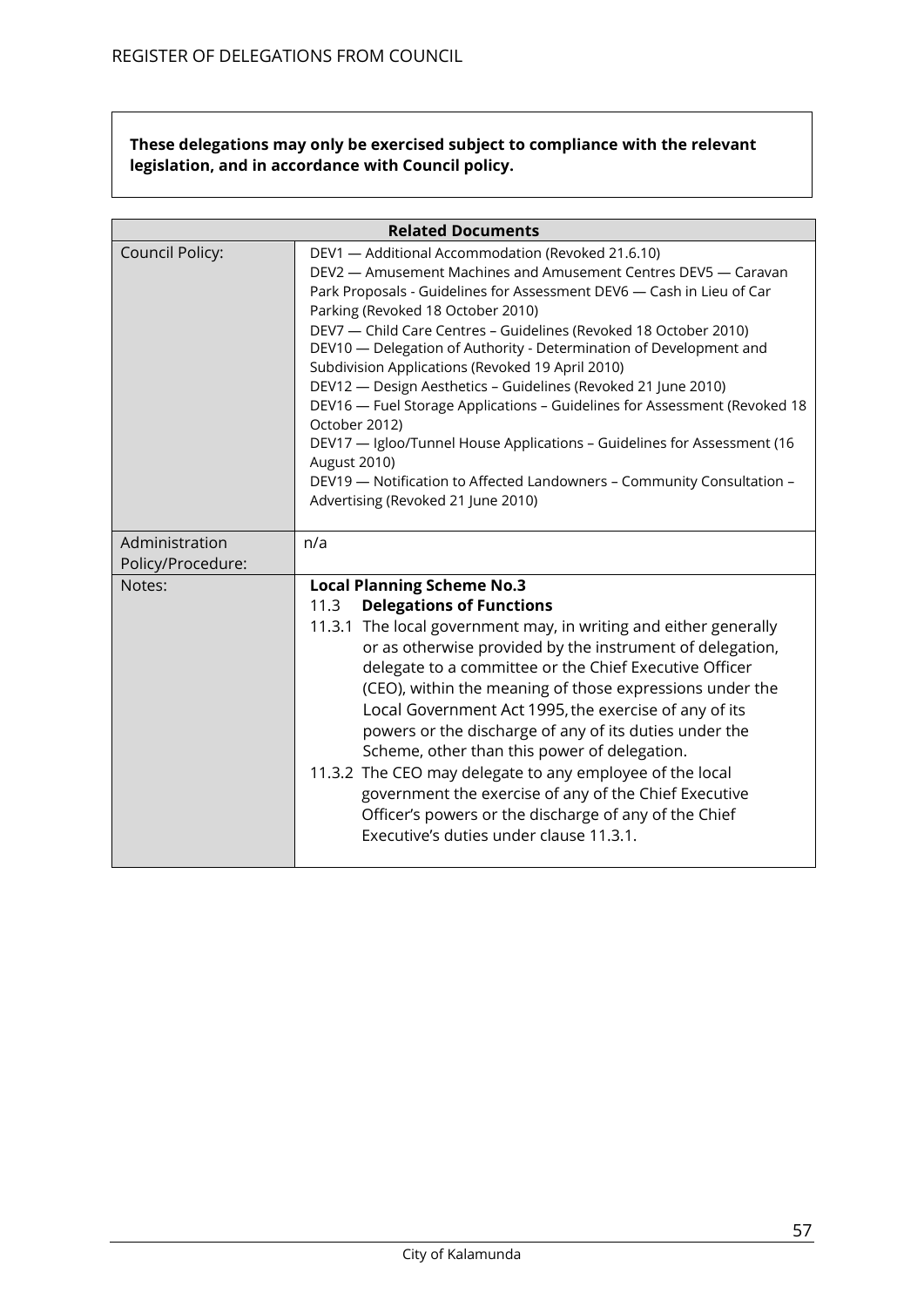# <span id="page-57-0"></span>**Powers Under Part 11 of Local Planning Scheme 3**

| Delegation from:    | Council                 |
|---------------------|-------------------------|
| Delegated to:       | Chief Executive Officer |
| Date Adopted:       | 21 December 2009        |
| <b>DATE REVOKED</b> | 21 June 2010            |

| Legislation:                                                                    | Local Planning Scheme No 3; Planning & Development Act 2005                |
|---------------------------------------------------------------------------------|----------------------------------------------------------------------------|
| Power or Duty of the<br><b>Local Government</b><br>which is being<br>delegated: | Local Planning Scheme 3<br><b>Part 11 - Enforcement and Administration</b> |

# **DETAILS**

Council delegates to the Chief Executive Officer the exercise of any of its powers, and the discharge of any of its duties, under Part 11 of the Shire of Kalamunda Local Planning Scheme No. 3.

| <b>Related Documents</b> |                                                                                                                                                                                                                                                                                                                                                                                                                                                                                                                                                                                                                                                                                                                                 |
|--------------------------|---------------------------------------------------------------------------------------------------------------------------------------------------------------------------------------------------------------------------------------------------------------------------------------------------------------------------------------------------------------------------------------------------------------------------------------------------------------------------------------------------------------------------------------------------------------------------------------------------------------------------------------------------------------------------------------------------------------------------------|
| Council Policy:          |                                                                                                                                                                                                                                                                                                                                                                                                                                                                                                                                                                                                                                                                                                                                 |
| Administration           |                                                                                                                                                                                                                                                                                                                                                                                                                                                                                                                                                                                                                                                                                                                                 |
| Policy/Procedure:        |                                                                                                                                                                                                                                                                                                                                                                                                                                                                                                                                                                                                                                                                                                                                 |
| Notes:                   | <b>Local Planning Scheme No.3</b><br><b>Delegations of Functions</b><br>11.3<br>11.3.1 The local government may, in writing and either generally<br>or as otherwise provided by the instrument of delegation,<br>delegate to a committee or the Chief Executive Officer<br>(CEO), within the meaning of those expressions under the<br>Local Government Act 1995, the exercise of any of its<br>powers or the discharge of any of its duties under the<br>Scheme, other than this power of delegation.<br>11.3.2 The CEO may delegate to any employee of the local<br>government the exercise of any of the Chief Executive<br>Officer's powers or the discharge of any of the Chief<br>Executive's duties under clause 11.3.1. |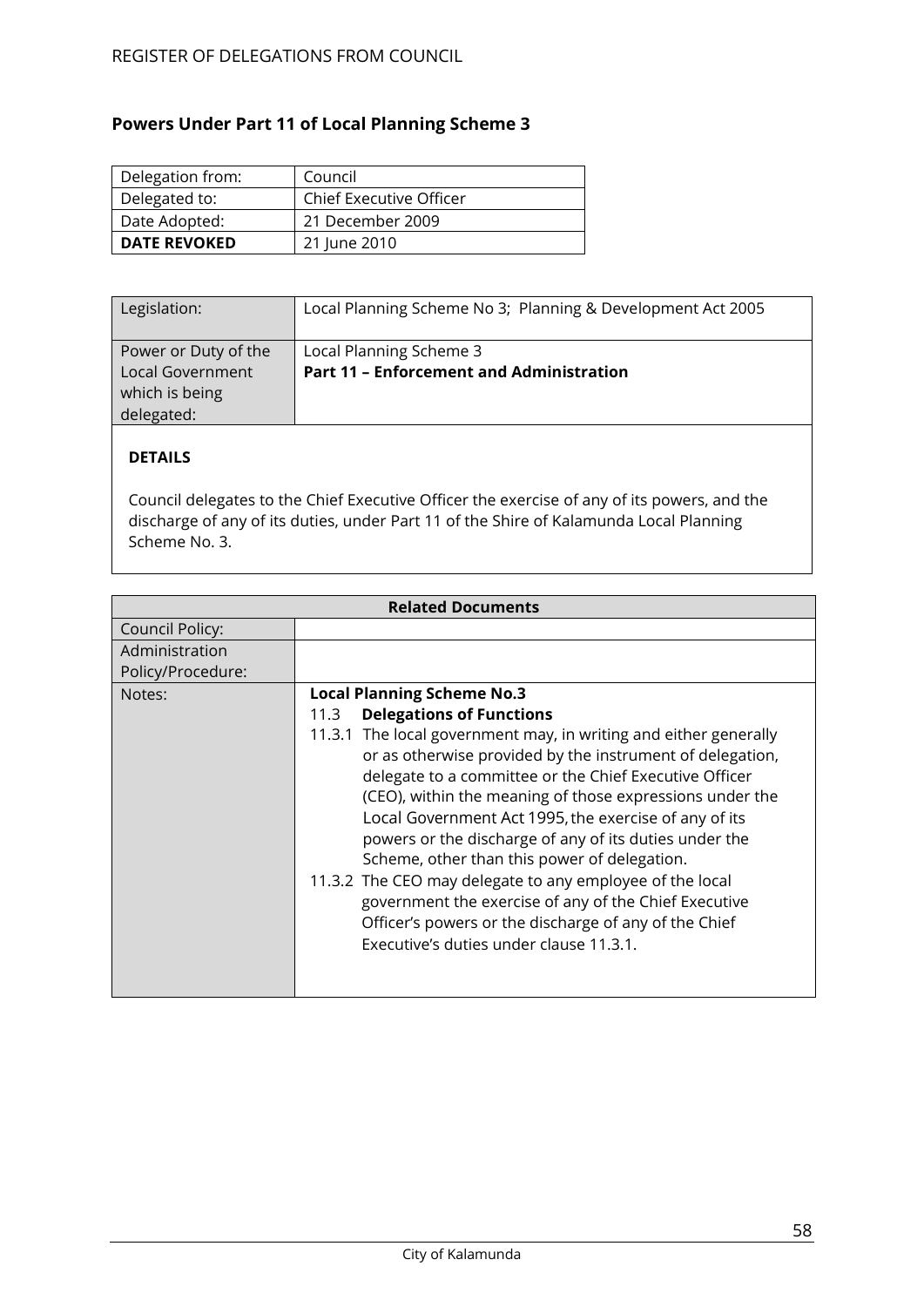### <span id="page-58-0"></span>**LMPA1 - Building Approvals**

| Delegation from:    | Council                          |
|---------------------|----------------------------------|
| Delegated to:       | <b>Manager Building Services</b> |
| Date Adopted:       |                                  |
| <b>DATE REVOKED</b> | 16 April 2012                    |

| Legislation:            | Local Government (Miscellaneous Provisions) Act 1960, s.374 &<br>374AA |
|-------------------------|------------------------------------------------------------------------|
| Power or Duty of the    | 374. Plans of buildings to be approved by local government             |
| <b>Local Government</b> |                                                                        |
| which is being          | 374AA. Building approval certificates for unauthorised building        |
| delegated:              | work                                                                   |

### **DETAILS**

Under section 374AAB of the Local Government (Miscellaneous Provisions) Act 1960,the Manager Building Services is delegated to exercise the powers or discharge the duties of the Council under sections 374 and 374AA of the Local Government (Miscellaneous Provisions) Act 1960.

All building approvals are subject to compliance with the Local Government (Miscellaneous Provisions) Act 1960

and Regulations, and are to be in accordance with Council policy.

| <b>Related Documents</b> |                                                                                                                                                                                                                                                                                                                                                                                                                                                                                                                                        |
|--------------------------|----------------------------------------------------------------------------------------------------------------------------------------------------------------------------------------------------------------------------------------------------------------------------------------------------------------------------------------------------------------------------------------------------------------------------------------------------------------------------------------------------------------------------------------|
| Council Policy:          | DEV8 - Delegation of Authority - Approval of Building Plans and                                                                                                                                                                                                                                                                                                                                                                                                                                                                        |
|                          | Specifications                                                                                                                                                                                                                                                                                                                                                                                                                                                                                                                         |
| Administration           | n/a                                                                                                                                                                                                                                                                                                                                                                                                                                                                                                                                    |
| Policy/Procedure:        |                                                                                                                                                                                                                                                                                                                                                                                                                                                                                                                                        |
| Notes:                   | <b>Local Government (Building Surveyors) Regulations 2008</b><br>6(2) For the purposes of section 374AAB(2) of the Act, after the<br>transition period, the authority to approve or refuse to approve<br>plans and specifications submitted under section<br>374 of the Act or unauthorised building work in relation to<br>any building must not be delegated to a person unless that<br>person holds a Building Surveyor Level 1 certificate. (lesser<br>qualifications specified for smaller buildings - refer Regs for<br>details) |
|                          | 374AAB. Delegation of authority to approve plans of buildings or<br>unauthorised building work<br>(5) A delegation under subsection (1), and any variation or<br>revocation of it, must be in writing executed by the local<br>government.<br>(6) A person to whom authority is delegated under this section<br>cannot delegate that authority.                                                                                                                                                                                        |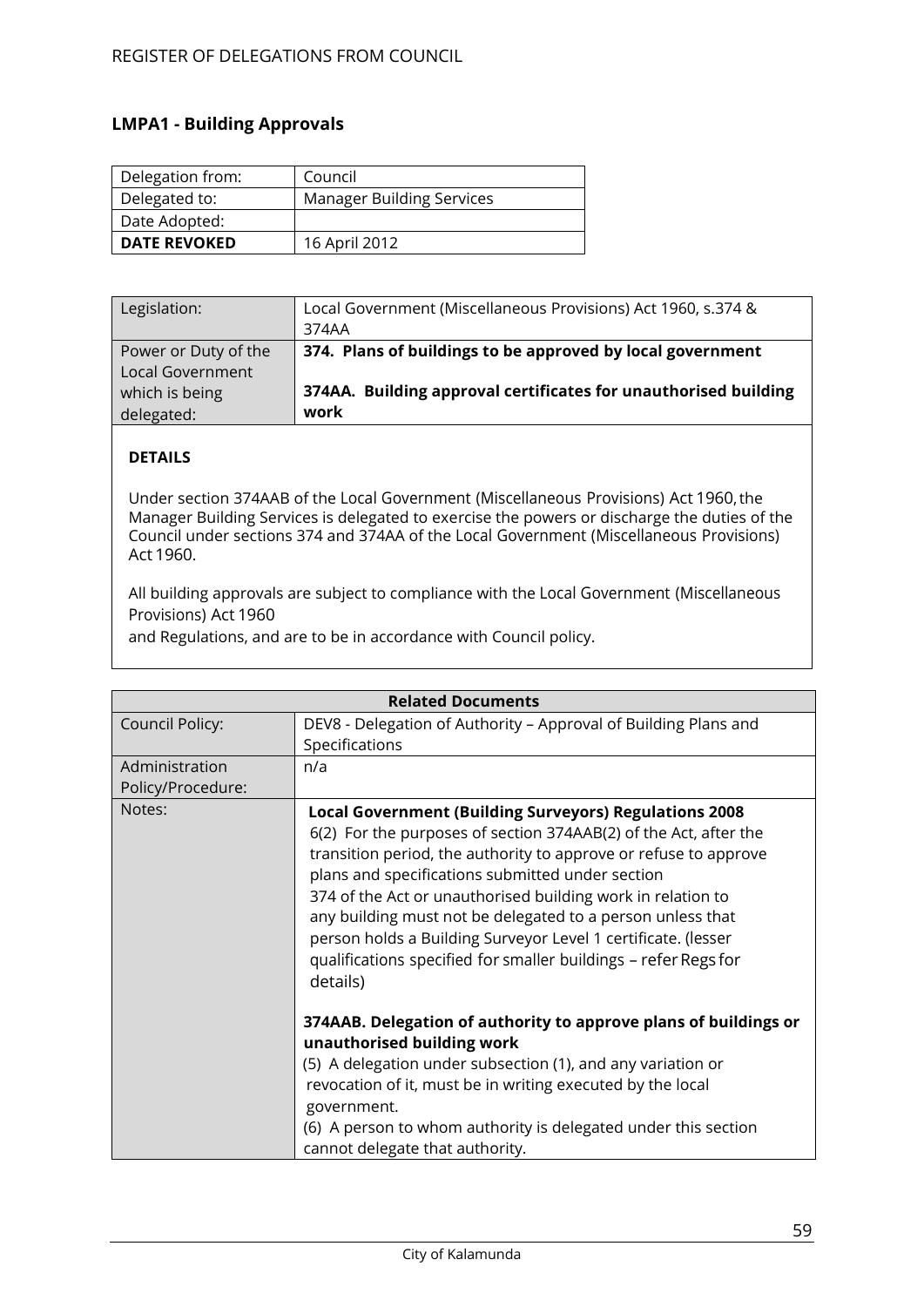### <span id="page-59-0"></span>**LMPA2 - Buildings**

| Delegation from:    | Council                        |
|---------------------|--------------------------------|
| Delegated to:       | <b>Chief Executive Officer</b> |
| Date Adopted:       |                                |
| <b>DATE REVOKED</b> | 16 April 2012                  |

| Legislation:         | Local Government (Miscellaneous Provisions) Act 1960, Part XV;<br><b>Building Regulations 1989</b> |
|----------------------|----------------------------------------------------------------------------------------------------|
| Power or Duty of the | Part XV - buildings                                                                                |
| Local Government     |                                                                                                    |
| which is being       |                                                                                                    |
| delegated:           |                                                                                                    |

### **DETAILS**

Under section 5.42 of the *Local Government Act 1995*,the Chief Executive Officer is delegated to exercise the powers or discharge the duties of the Council under –

- Part XV of the Local Government (Miscellaneous Provisions) Act 1960,and
- the Building Regulations

1989, in accordance with Council

policy.

This excludes sections 374 and 374AA of the Local Government (Miscellaneous Provisions) Act 1960,which deal with building approvals, and may only be delegated to a building surveyor.

| <b>Related Documents</b> |                                                                                                                                                                                                                                                                                                                              |  |
|--------------------------|------------------------------------------------------------------------------------------------------------------------------------------------------------------------------------------------------------------------------------------------------------------------------------------------------------------------------|--|
| Council Policy:          | DEV11 - Delegation of Authority - Issue of Stop Work Orders                                                                                                                                                                                                                                                                  |  |
| Administration           | n/a                                                                                                                                                                                                                                                                                                                          |  |
| Policy/Procedure:        |                                                                                                                                                                                                                                                                                                                              |  |
| Notes:                   | <b>DLGRD Guideline #17 - Delegations</b><br>Section 2 of the Local Government (Miscellaneous Provisions) Act<br>1960 effectively incorporates the provisions of that Act into the<br>Local Government Act 1995, and therefore the delegation<br>provisions of the Local Government Act 1995 apply to the Local<br>Government |  |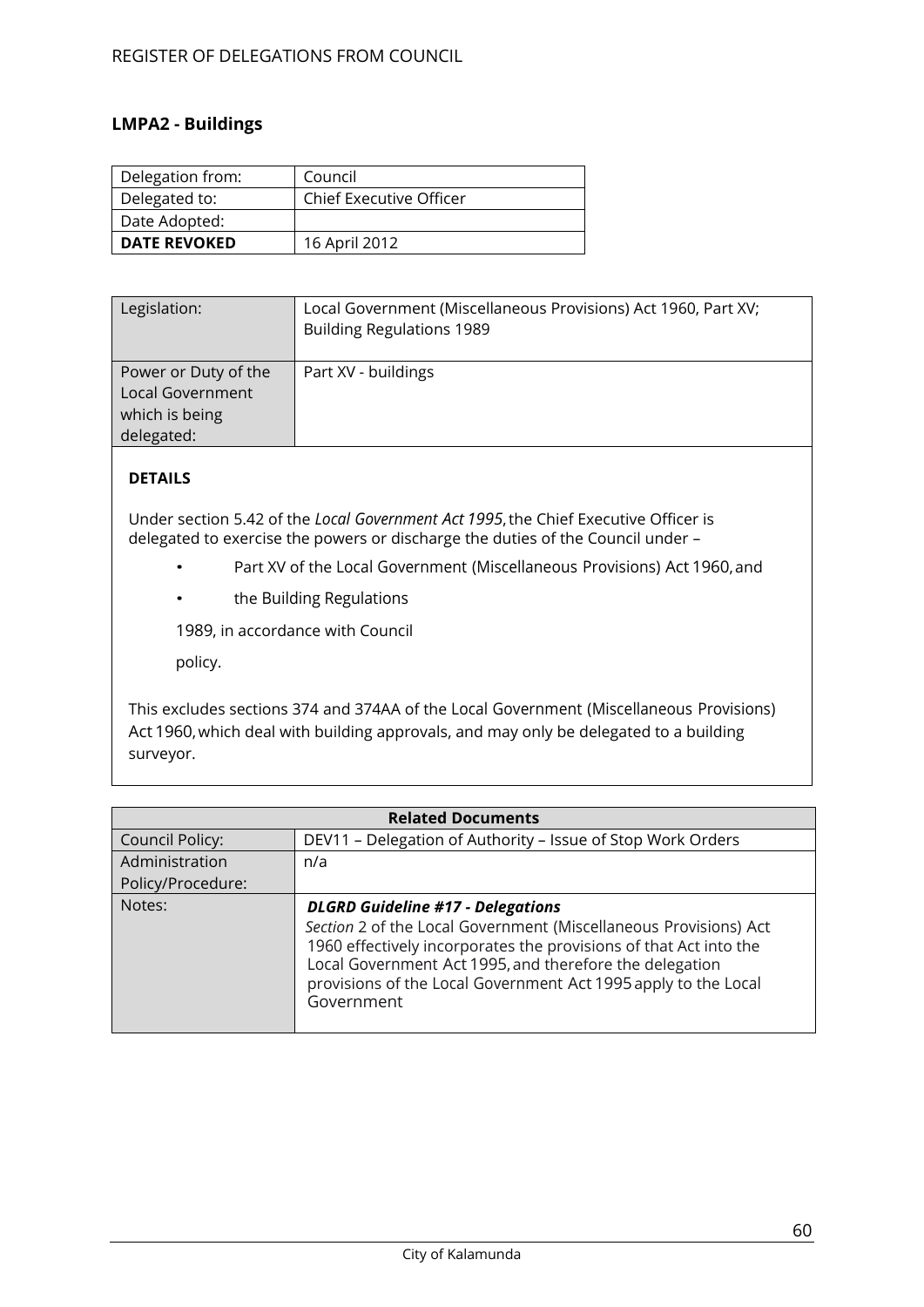### <span id="page-60-0"></span>**LGA15 - Land Asset Rationalisation – Disposal of Property – Additional Properties**

| Delegation from:    | Council                 |
|---------------------|-------------------------|
| Delegated to:       | Chief Executive Officer |
| Date Adopted:       |                         |
| <b>DATE REVOKED</b> | 27 June 2016            |

| Legislation:                                                                    | Section 3.58 of the Local Government Act 1995                                                                                                                                                                                                                                                                                                           |
|---------------------------------------------------------------------------------|---------------------------------------------------------------------------------------------------------------------------------------------------------------------------------------------------------------------------------------------------------------------------------------------------------------------------------------------------------|
| Power or Duty of the<br><b>Local Government</b><br>which is being<br>delegated: | (2) Except as stated in this section, a local government can only<br>dispose of property to $-$<br>(a) the highest bidder at public auction; or<br>(b) the person who at public tender called by the local government<br>makes what is, in the opinion of the local government, the most<br>acceptable tender, whether or not it is the highest tender. |

#### **DETAILS**

Under section 5.42 of the *Local Government Act 1995*,the Chief Executive Officer is delegated the power to dispose of the following properties, for not less than 90% of the valuation –

- 34 McRae Road, Kalamunda
- 46 Cotherstone Road, Kalamunda
- 2 Cabarita Road, Kalamunda
- 21 Andrew Street, Kalamunda
- 29 Barbigal Place, Lesmurdie.

In accordance with section 5.43, Limits on delegations to CEO –

"A local government cannot delegate to a CEO any of the following powers or duties — (d) acquiring or disposing of any property valued at an amount exceeding an amount determined by the local government for the purpose of this paragraph",

the limit that has been set by Council is 5 million dollars (\$5,000,000).

|                   | <b>Related Documents</b>                                                                                                                                                                                                                                |
|-------------------|---------------------------------------------------------------------------------------------------------------------------------------------------------------------------------------------------------------------------------------------------------|
| Council Policy:   |                                                                                                                                                                                                                                                         |
| Administration    |                                                                                                                                                                                                                                                         |
| Policy/Procedure: |                                                                                                                                                                                                                                                         |
| Notes:            | EN BLOC RESOLUTION OCM 199/2011<br>That Council:<br>Dispose of, in accordance with the Local Government Act 1995<br>1.<br>Sections 3.58 and 3.59, the following properties:<br>34 McCrae Road, Kalamunda<br>$\bullet$<br>46 Cotherstone Road, Kalamunda |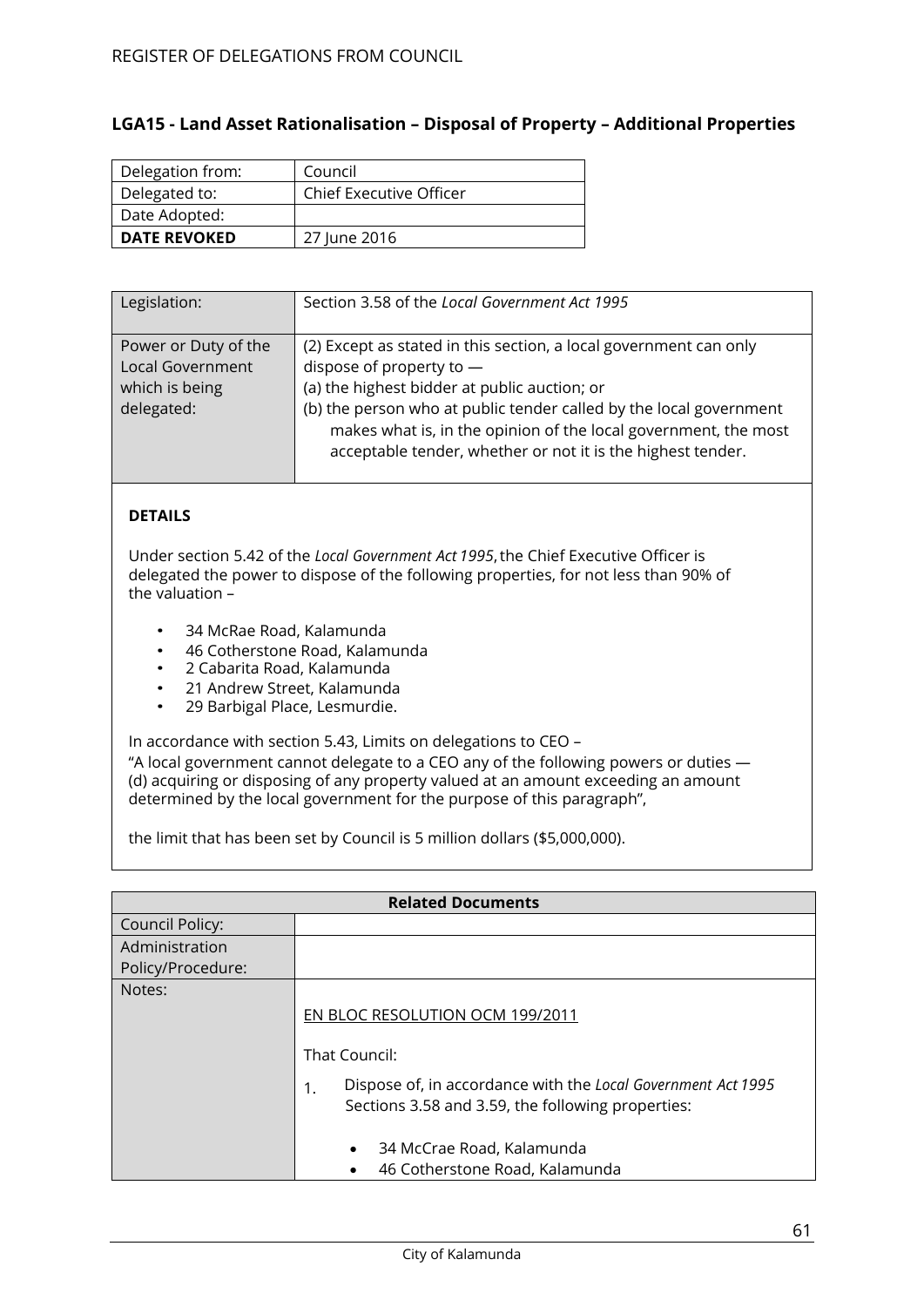|    | 2 Cabarita Road, Kalamunda<br>$\bullet$                                                                                                                           |
|----|-------------------------------------------------------------------------------------------------------------------------------------------------------------------|
|    | 21 Andrew Street, Kalamunda                                                                                                                                       |
|    | 29 Barbigal Place, Lesmurdie                                                                                                                                      |
| 2. | Provide The Professionals, Kalamunda with a six month                                                                                                             |
|    | exclusive selling agent agreement for the sale of properties at:                                                                                                  |
|    | 34 McCrae Road Kalamunda<br>46 Cotherstone Road Kalamunda<br>2 Cabarita Road Kalamunda<br>21 Andrew Street Kalamunda<br>29 Barbigal Place Lesmurdie.<br>$\bullet$ |
| 3. | Accept the disposal of properties at the values listed in<br>Attachment 2 - Valuations.                                                                           |
| 4. | Authorise the sale of a property for not less than 90% of<br>valuation unless by Council resolution.                                                              |
| 5. | Delegate to the Chief Executive Officer, in accordance with the<br>Local Government Act 1995 Section 5.42, powers and duties to<br>dispose of the properties.     |
| 6. | Delegate to the Chief Executive Officer, in accordance with the<br>Local Government Act 1995 Section 5.43, a limit of five million<br>dollars (\$5,000,000).      |
|    | Moved:<br><b>Cr Bob Emery</b>                                                                                                                                     |
|    | Seconded: Cr Allan Morton                                                                                                                                         |
|    | Vote:<br><b>CARRIED UNANIMOUSLY (10/0)</b>                                                                                                                        |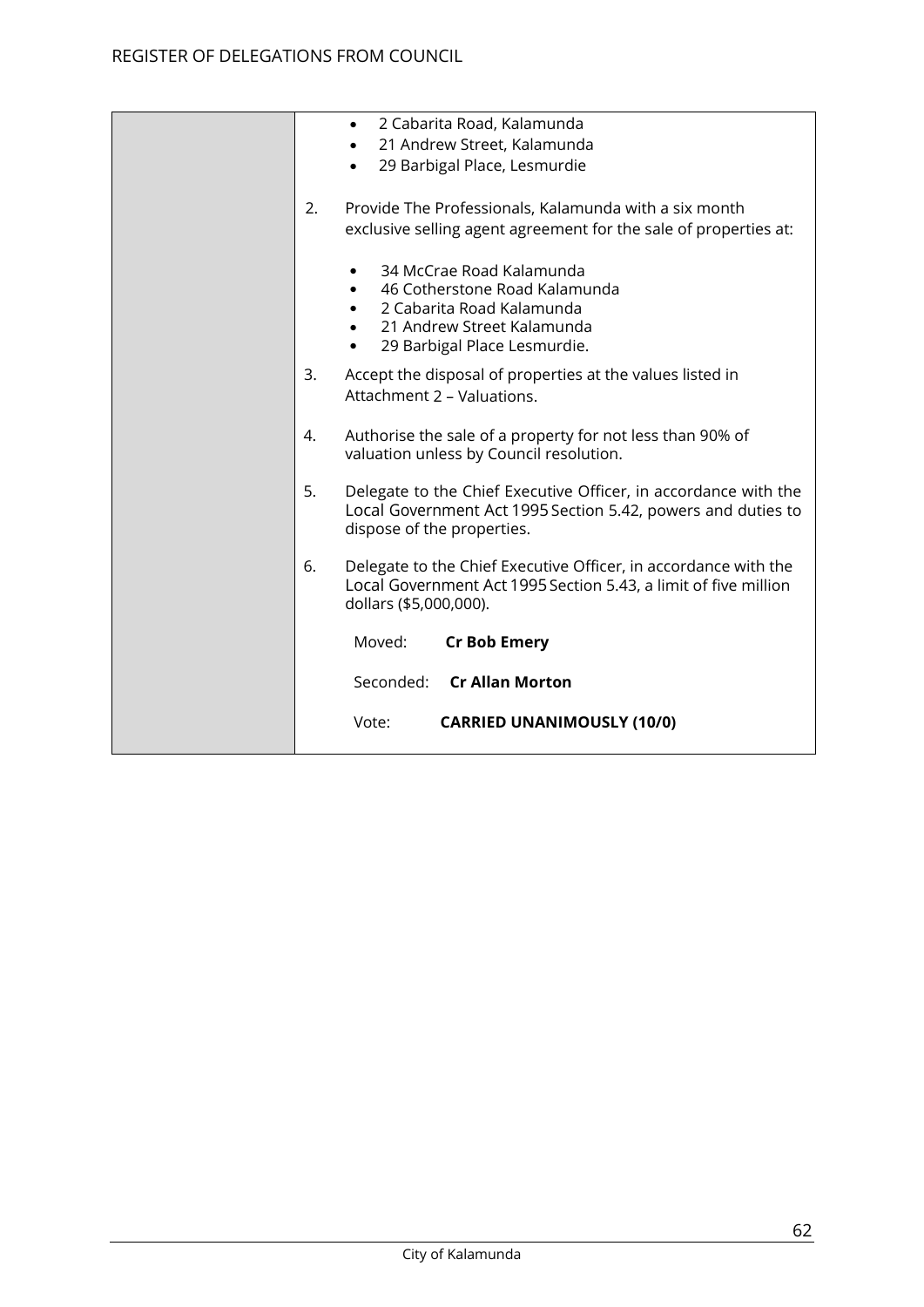<span id="page-62-0"></span>

| Delegation from:    | Council                 |
|---------------------|-------------------------|
| Delegated to:       | Chief Executive Officer |
| Date Adopted:       | 19 December 2011        |
| <b>DATE REVOKED</b> | 25 May 2015             |

| Legislation:            | Local Government Act 1995, s. 3.57; Local Government (Functions       |
|-------------------------|-----------------------------------------------------------------------|
|                         | and General) Regulations 1996, Part 4, Division 2.                    |
| Power or Duty of the    | 3.57. Tenders for providing goods or services                         |
| <b>Local Government</b> | (1) A local government is required to invite tenders before it enters |
| which is being          | into a contract of a prescribed kind under which another person is to |
| delegated:              | supply goods or services.                                             |

### **DETAILS**

Under section 5.42 of the Local Government Act 1995, the Chief Executive Officer is delegated to exercise the powers or discharge the duties of the Council under section 3.57 of the Local Government Act 1995.

In respect of choice of tender, the Chief Executive Officer is authorised to accept tenders up to a value of \$250,000. All tenders which exceed this value must be referred to Council for evaluation and decision.

| <b>Related Documents</b> |                                                                                                                                                                                                                             |
|--------------------------|-----------------------------------------------------------------------------------------------------------------------------------------------------------------------------------------------------------------------------|
| <b>Council Policy:</b>   |                                                                                                                                                                                                                             |
| Administration           |                                                                                                                                                                                                                             |
| Policy/Procedure:        |                                                                                                                                                                                                                             |
| Notes:                   | <b>RESOLVED OCM 211/2011</b>                                                                                                                                                                                                |
|                          | That Council:                                                                                                                                                                                                               |
|                          | 1.<br>That Council notes Confidential Attachments 1 and 2.                                                                                                                                                                  |
|                          | 2.<br>Provide exclusive rights to Ventura Homes for the<br>development of House and Land packages for the<br>whole of the site at Lot 263(39) Maida Vale Road in<br>Maida Vale.                                             |
|                          | 3.<br>Pursuant to Section 5.42 (1) and Section 5.43 (b) of the<br>Local Government Act 1995 delegates authority to Chief<br>Executive Officer to accept Tenders for Construction<br>works up to \$250,000 for this project. |
|                          | <b>Cr Margaret Thomas</b><br>Moved:                                                                                                                                                                                         |
|                          | Seconded: Cr Justin Whitten                                                                                                                                                                                                 |
|                          | <b>CARRIED UNANIMOUSLY/ABSOLUTE MAJORITY (10/0)</b><br>Vote:                                                                                                                                                                |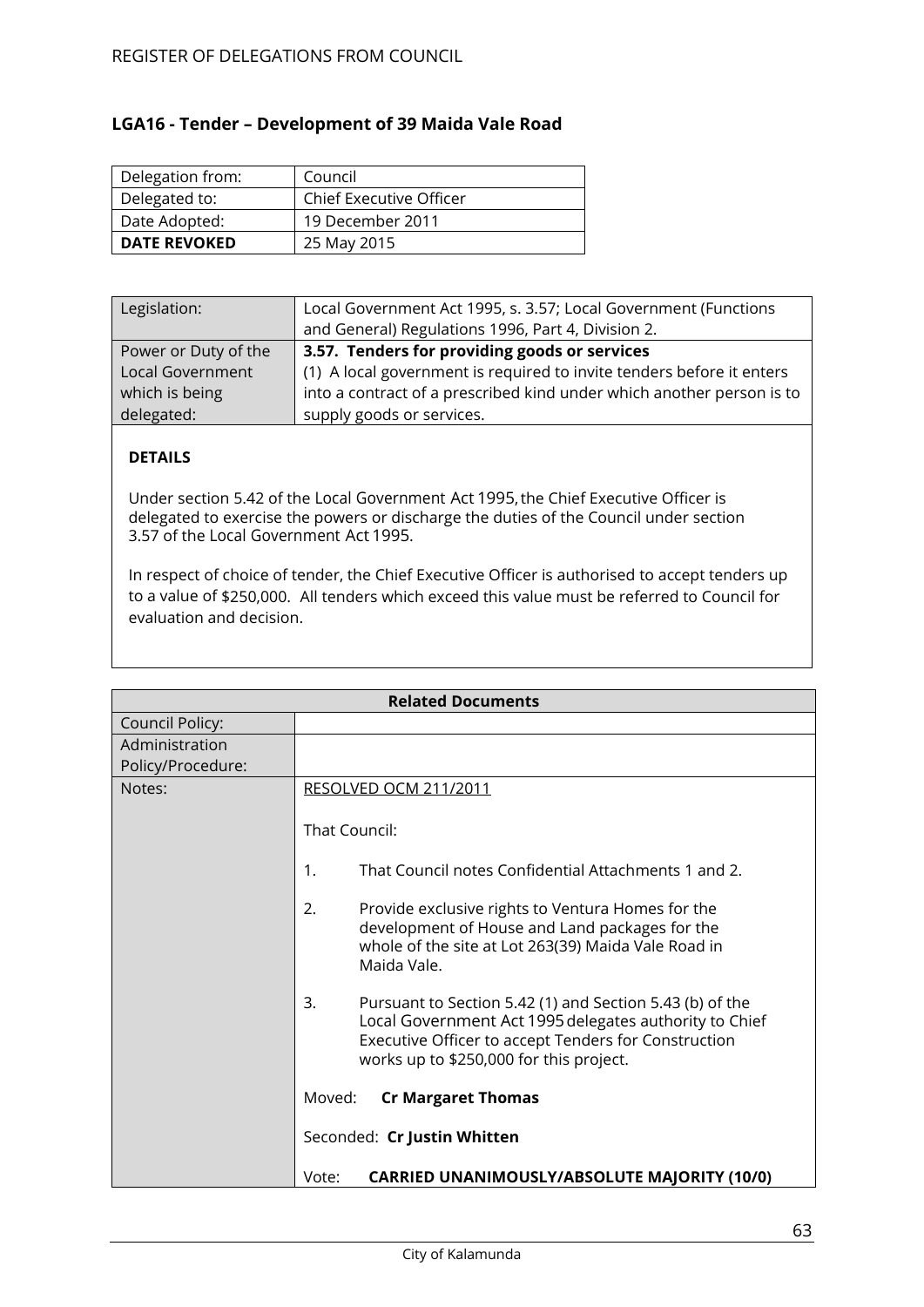### <span id="page-63-0"></span>**CPR1 - Caravan Parks and Camping**

| Delegation from:    | Council                              |
|---------------------|--------------------------------------|
| Delegated to:       | Manager Health Service,              |
|                     | <b>Environmental Health Officers</b> |
| Date Adopted:       |                                      |
| <b>DATE REVOKED</b> | 25 May 2015                          |

| Legislation:         | Caravan Parks and Camping Grounds Regulations 1997, Reg             |
|----------------------|---------------------------------------------------------------------|
| Power or Duty of the | 6. Local government                                                 |
| Local Government     | A function conferred on a local government by these regulations may |
| which is being       | be performed by an authorised person appointed by that local        |
| delegated:           | government who is authorised in writing by that local government to |
|                      | do so                                                               |

### **DETAILS**

Those persons who have been appointed by Council as "authorised persons" for the purposes of the Caravan Parks and Camping Grounds Act 1995 are delegated to exercise the powers or discharge the duties of the Council under the Caravan Parks and Camping Grounds Regulations 1997.

| <b>Related Documents</b> |  |
|--------------------------|--|
| Council Policy:          |  |
| Administration           |  |
| Policy/Procedure:        |  |
| Notes:                   |  |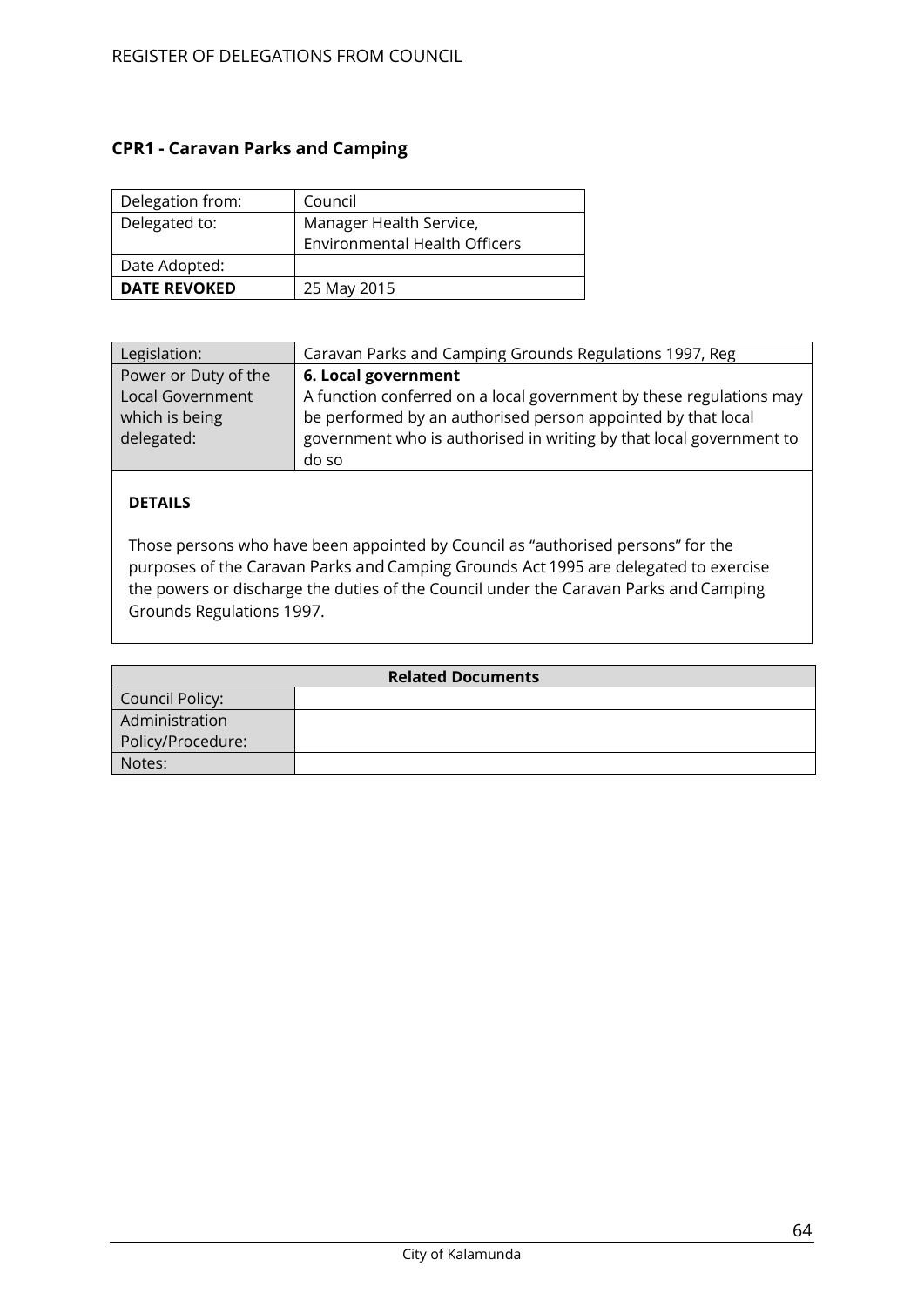# <span id="page-64-0"></span>**EXPIRED DELEGATIONS**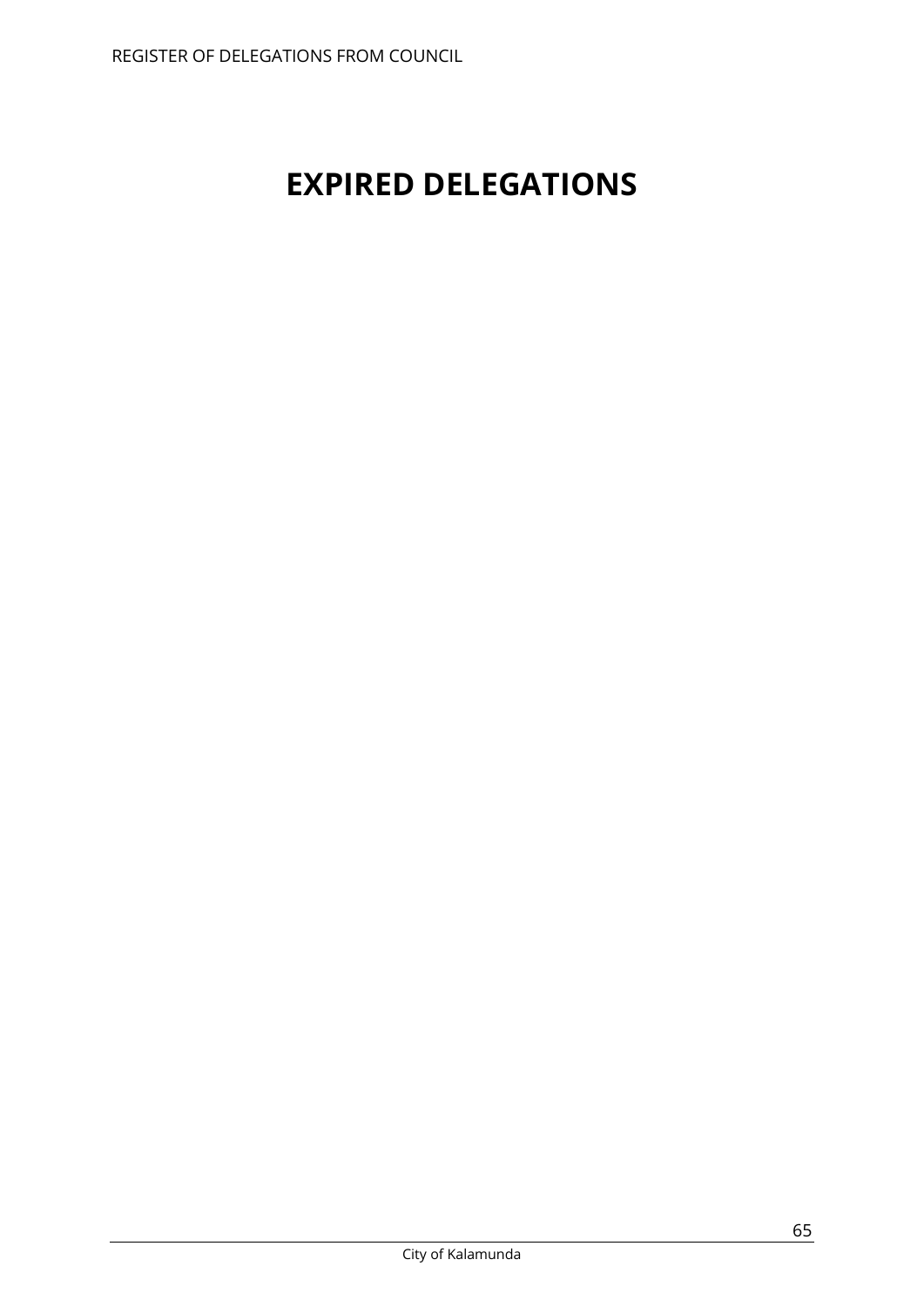# <span id="page-65-0"></span>**MISC7 Traffic Consideration – Shopping Centre Kalamunda Road, High Wycombe**

| Delegation from: | Council                 |
|------------------|-------------------------|
| Delegated to:    | Chief Executive Officer |
| Date Adopted:    | 16 August 2010          |
| <b>EXPIRED</b>   |                         |

| Legislation:         | Local Government Act 1995 |
|----------------------|---------------------------|
| Power or Duty of the | Power to acquire land.    |
| Local Government     |                           |
| which is being       |                           |
| delegated:           |                           |

### **DETAILS**

That Council delegates authority to the Chief Executive Officer to accept, in consultation with the Shire President, Deputy Shire President and Chairperson of General Services Committee, the offers for the purchase of 13 Ashford Road, 512 Kalamunda Road and 514 Kalamunda Road, in accordance with Confidential Attachment 1 (OCM 16August 2010).

| <b>Related Documents</b> |  |
|--------------------------|--|
| Council Policy:          |  |
| Administration           |  |
| Policy/Procedure:        |  |
| Notes:                   |  |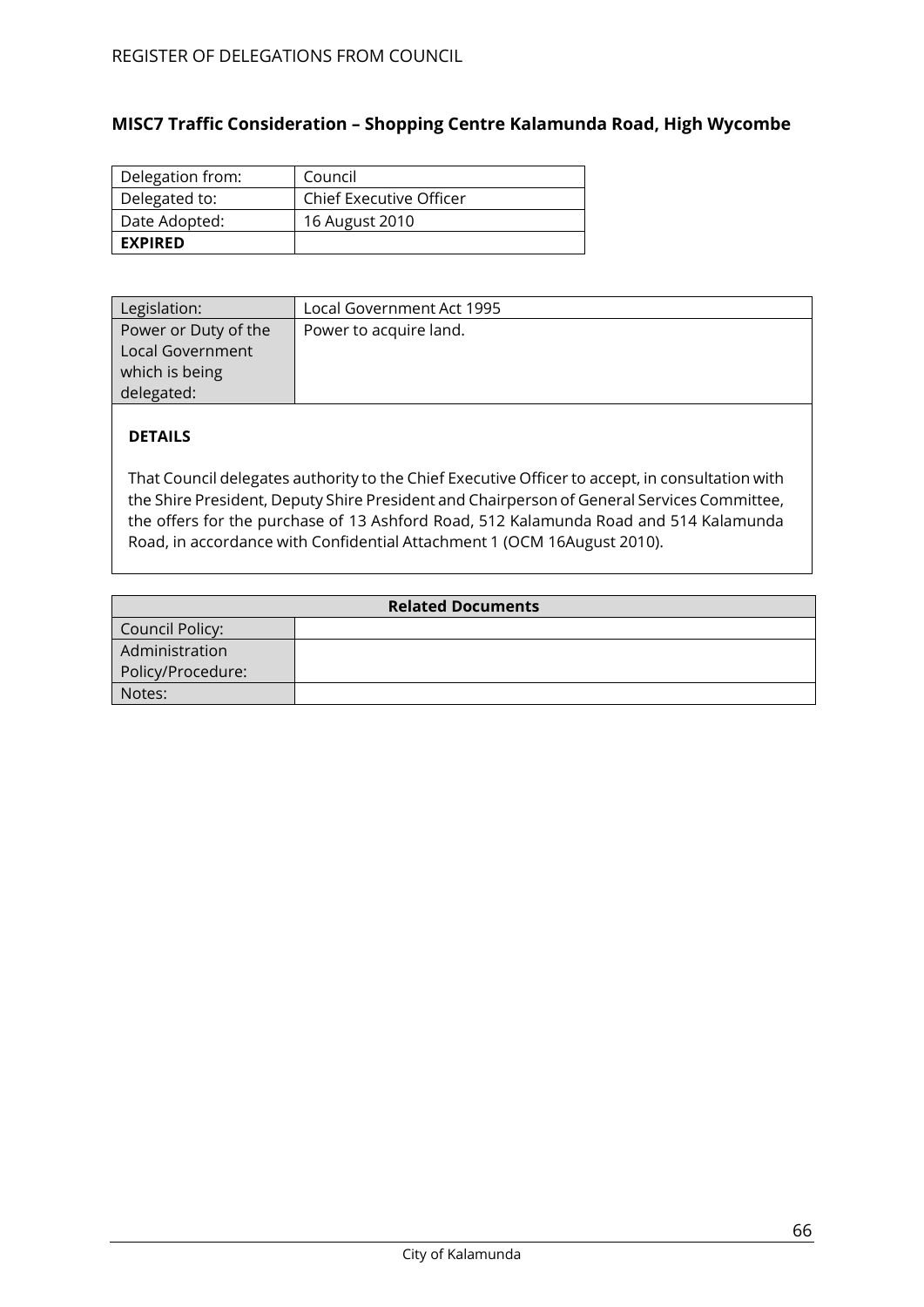# <span id="page-66-0"></span>**MISC8 Skate Park Construction – Fleming Reserve**

| Delegation from: | Council                 |
|------------------|-------------------------|
| Delegated to:    | Chief Executive Officer |
| Date Adopted:    | 20 September 2010       |
| <b>EXPIRED</b>   |                         |

| Legislation:            | Local Government (Functions and General) Regulations 1996, r18 & |
|-------------------------|------------------------------------------------------------------|
|                         | 20                                                               |
| Power or Duty of the    | Choice of tender;                                                |
| <b>Local Government</b> | Variation of requirements before entry into contract             |
| which is being          |                                                                  |
| delegated:              |                                                                  |

### **DETAILS**

### **RESOLVED OCM 138/10**

(20 September 2010)

That Council –

Delegate authority to the Chief Executive Officer to:

- a. Negotiate and accept the identified Pre-Contract variations; and
- b. Finalise the Tender with DME Contractors for construction of:
	- i) Stage 1 to the value of \$255,281.00
	- ii) Stage 2 to the value of \$114,719.00

| <b>Related Documents</b> |  |
|--------------------------|--|
| Council Policy:          |  |
| Administration           |  |
| Policy/Procedure:        |  |
| Notes:                   |  |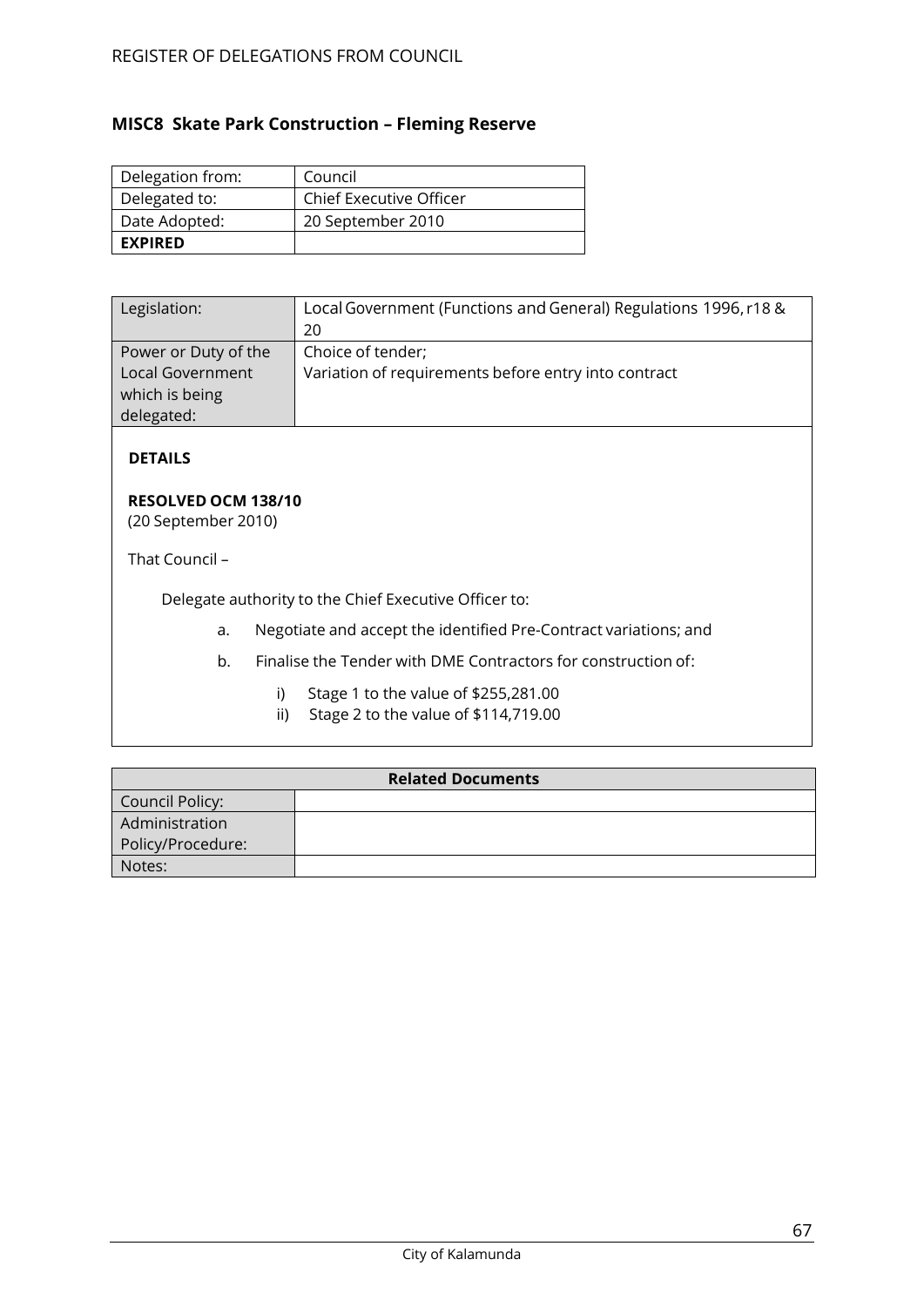### <span id="page-67-0"></span>**LGA14 Land Asset Rationalisation – Disposal of Property**

| Delegation from: | Council                 |
|------------------|-------------------------|
| Delegated to:    | Chief Executive Officer |
| Date Adopted:    | 18 April 2011           |
| <b>EXPIRED</b>   |                         |

| Legislation:            | Section 3.58 of the Local Government Act 1995                                                                                         |
|-------------------------|---------------------------------------------------------------------------------------------------------------------------------------|
| Power or Duty of the    | (2) Except as stated in this section, a local government can only                                                                     |
| <b>Local Government</b> | dispose of property to $-$                                                                                                            |
| which is being          | (a) the highest bidder at public auction; or                                                                                          |
| delegated:              | (b) the person who at public tender called by the local government<br>makes what is, in the opinion of the local government, the most |
|                         | acceptable tender, whether or not it is the<br>highest tender.                                                                        |
|                         |                                                                                                                                       |

### **DETAILS**

Under section 5.42 of the Local Government Act 1995, the Chief Executive Officer is delegated the power to dispose of the following properties –

- 39 Maida Vale Road Maida Vale
- 21 Andrew Street, Kalamunda
- 2 Cabarita Road, Kalamunda
- 29 Barbigal Place, Lesmurdie
- 43 Boonooloo Road, Kalamunda.

In accordance with section 5.43, Limits on delegations to CEO –

-A local government cannot delegate to a CEO any of the following powers or duties -(d) acquiring or disposing of any property valued at an amount exceeding an amount determined by the local governmentfor the purpose of this paragraph‖,

the limit that has been set by Council is 5 million dollars (\$5,000,000).

| <b>Related Documents</b> |                                                                                                                                                                                                                             |
|--------------------------|-----------------------------------------------------------------------------------------------------------------------------------------------------------------------------------------------------------------------------|
| Council Policy:          |                                                                                                                                                                                                                             |
| Administration           |                                                                                                                                                                                                                             |
| Policy/Procedure:        |                                                                                                                                                                                                                             |
| Notes:                   | RESOLVED OCM 50/2011                                                                                                                                                                                                        |
|                          | $\mathbf 1$<br>That:                                                                                                                                                                                                        |
|                          | 39 Maida Vale Road Maida Vale<br>21 Andrew Street, Kalamunda<br>2 Cabarita Road, Kalamunda<br>29 Barbigal Place, Lesmurdie<br>43 Boonooloo Road, Kalamunda<br>П<br>be disposed of in accordance with Sections 3.58 and 3.59 |
|                          | of the Local Government Act 1995.<br>2.<br>That sworn valuations be obtained for each lot prior to<br>being released for sale.                                                                                              |
|                          | That no lot be sold for less than its sworn value unless<br>3.                                                                                                                                                              |